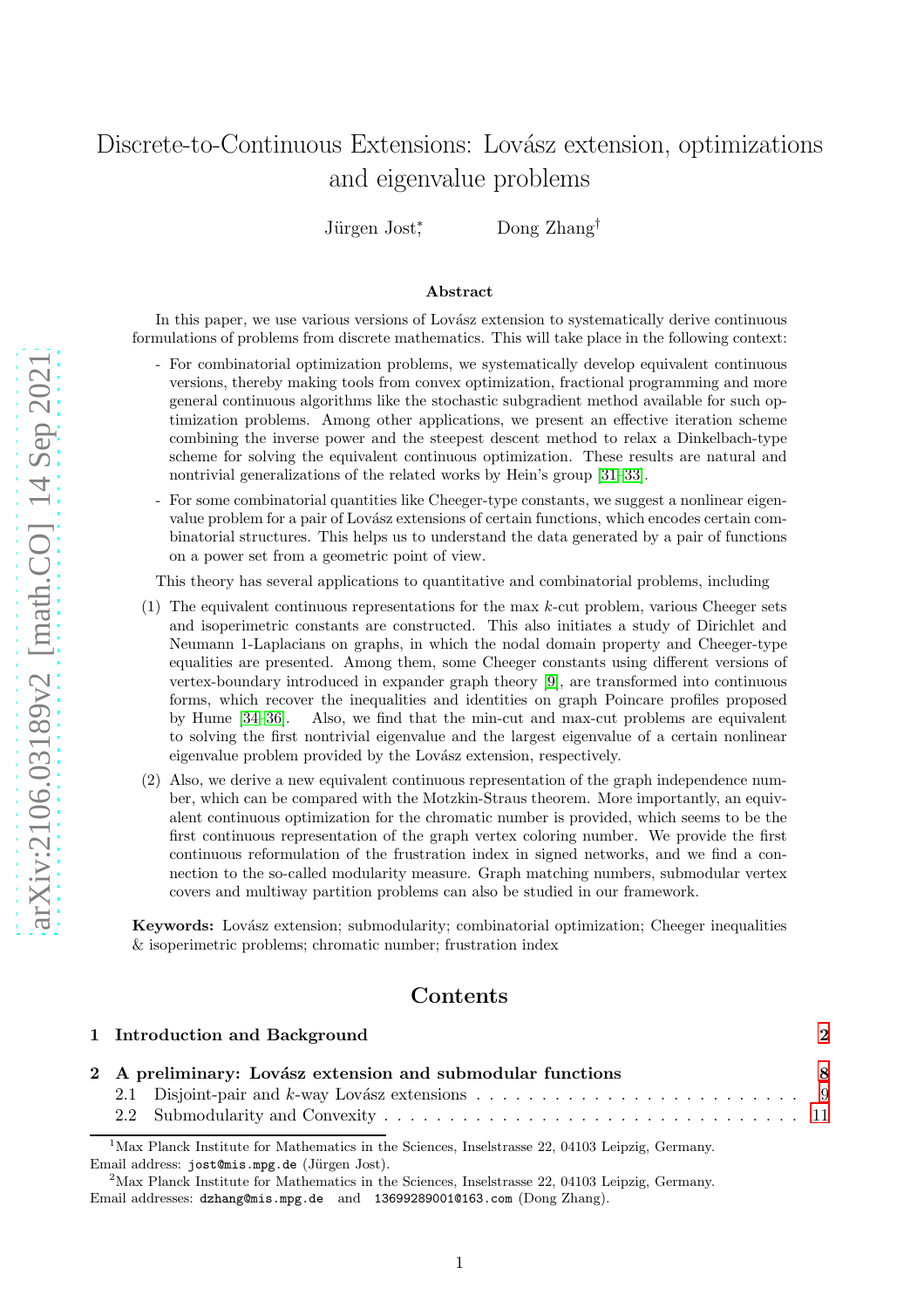|     | 3 Main results on optimization and eigenvalue problems                                                                                                                                                                         | 14 |
|-----|--------------------------------------------------------------------------------------------------------------------------------------------------------------------------------------------------------------------------------|----|
| 3.1 |                                                                                                                                                                                                                                |    |
| 3.2 |                                                                                                                                                                                                                                |    |
| 3.3 |                                                                                                                                                                                                                                |    |
|     | 4 Examples and Applications                                                                                                                                                                                                    | 29 |
| 4.1 | Submodular vertex cover and multiway partition problems $\dots \dots \dots \dots \dots \dots$ 29                                                                                                                               |    |
| 4.2 |                                                                                                                                                                                                                                |    |
| 4.3 |                                                                                                                                                                                                                                |    |
| 4.4 | Relative isoperimetric constants on a subgraph with boundary $\dots \dots \dots \dots$                                                                                                                                         |    |
| 4.5 |                                                                                                                                                                                                                                |    |
| 4.6 |                                                                                                                                                                                                                                |    |
| 4.7 |                                                                                                                                                                                                                                |    |
| 4.8 | Modularity measure contact and contact and contact and contact and contact and contact and contact and contact and contact and contact and contact and contact and contact and contact and contact and contact and contact and |    |
| 4.9 |                                                                                                                                                                                                                                |    |

# <span id="page-1-0"></span>1 Introduction and Background

As a fundamental tool in discrete mathematics, Lovász extension has been deeply connected to submodular analysis [\[12,](#page-41-1) [47\]](#page-43-0), and has been applied in many areas like combinatorial optimization, game theory, matroid theory, stochastic processes, electrical networks, computer vision and machine learning [\[29\]](#page-42-4). There are many generalizations, such as the disjoint-pair Lovász extension and the Lovász extension on distributive lattices [\[29,](#page-42-4)[55\]](#page-43-1). Recent developments include quasi-Lovász extension on some algebraic structures and fuzzy mathematics, applications of Lovász extensions to graph cut problems and computer science, as well as Lovász-softmax loss in deep learning.

We shall start by looking at the original Lovász extension. For simplicity, we shall work throughout this paper with a finite and nonempty set  $V = \{1, \dots, n\}$  and its power set  $\mathcal{P}(V)$ . Also, we shall sometimes work on  $\mathcal{P}(V)^k := \{(A_1, \cdots, A_k) : A_i \subset V, i = 1, \cdots, k\}$  and  $\mathcal{P}_k(V) := \{(A_1, \cdots, A_k) \in$  $\mathcal{P}(V)^k : A_i \cap A_j = \emptyset, \forall i \neq j$ , as well as some restricted family  $\mathcal{A} \subset \mathcal{P}(V)^k$ . We denote the cardinality of a set A by #A. Given a function  $f : \mathcal{P}(V) \to \mathbb{R}$ , one identifies every  $A \in \mathcal{P}(V) \setminus \{\emptyset\}$  with its indicator vector  $\mathbf{1}_A \in \mathbb{R}^V = \mathbb{R}^n$ . The Lovász extension extends the domain of f to the whole Euclidean space<sup>[1](#page-1-1)</sup>  $\mathbb{R}^V$ . There are several equivalent expressions:

• For  $x = (x_1, \ldots, x_n) \in \mathbb{R}^n$ , let  $\sigma : V \cup \{0\} \to V \cup \{0\}$  be a bijection such that  $x_{\sigma(1)} \leq x_{\sigma(2)} \leq$  $\cdots \leq x_{\sigma(n)}$  and  $\sigma(0) = 0$ , where  $x_0 := 0$ . The Lovász extension of f is defined by

<span id="page-1-2"></span>
$$
f^{L}(\boldsymbol{x}) = \sum_{i=0}^{n-1} (x_{\sigma(i+1)} - x_{\sigma(i)}) f(V^{\sigma(i)}(\boldsymbol{x})),
$$
\n(1)

where  $V^0(x) = V$  and  $V^{\sigma(i)}(x) := \{j \in V : x_j > x_{\sigma(i)}\}, \quad i = 1, \dots, n-1$ . We can write [\(1\)](#page-1-2) in an integral form as

$$
f^{L}(\boldsymbol{x}) = \int_{\min_{1 \leq i \leq n} x_{i}}^{\max_{1 \leq i \leq n} x_{i}} f(V^{t}(\boldsymbol{x})) dt + f(V) \min_{1 \leq i \leq n} x_{i}
$$
 (2)

where  $V^t(\mathbf{x}) = \{i \in V : x_i > t\}$ . If we apply the Möbius transformation, this becomes

<span id="page-1-3"></span>
$$
f^{L}(x) = \sum_{A \subset V} \sum_{B \subset A} (-1)^{\#A - \#B} f(B) \bigwedge_{i \in A} x_{i}, \tag{3}
$$

where  $\Lambda$ i∈A  $x_i$  is the minimum over  $\{x_i : i \in A\}.$ 

<span id="page-1-1"></span><sup>&</sup>lt;sup>1</sup>Some other versions in the literature only extend the domain to the cube  $[0,1]^V$  or the nonnegative orthant  $\mathbb{R}^V_{\geq 0}$ . In fact, many works on Boolean lattices identify  $\mathcal{P}(V)$  with the discrete cube  $\{0,1\}^n$ .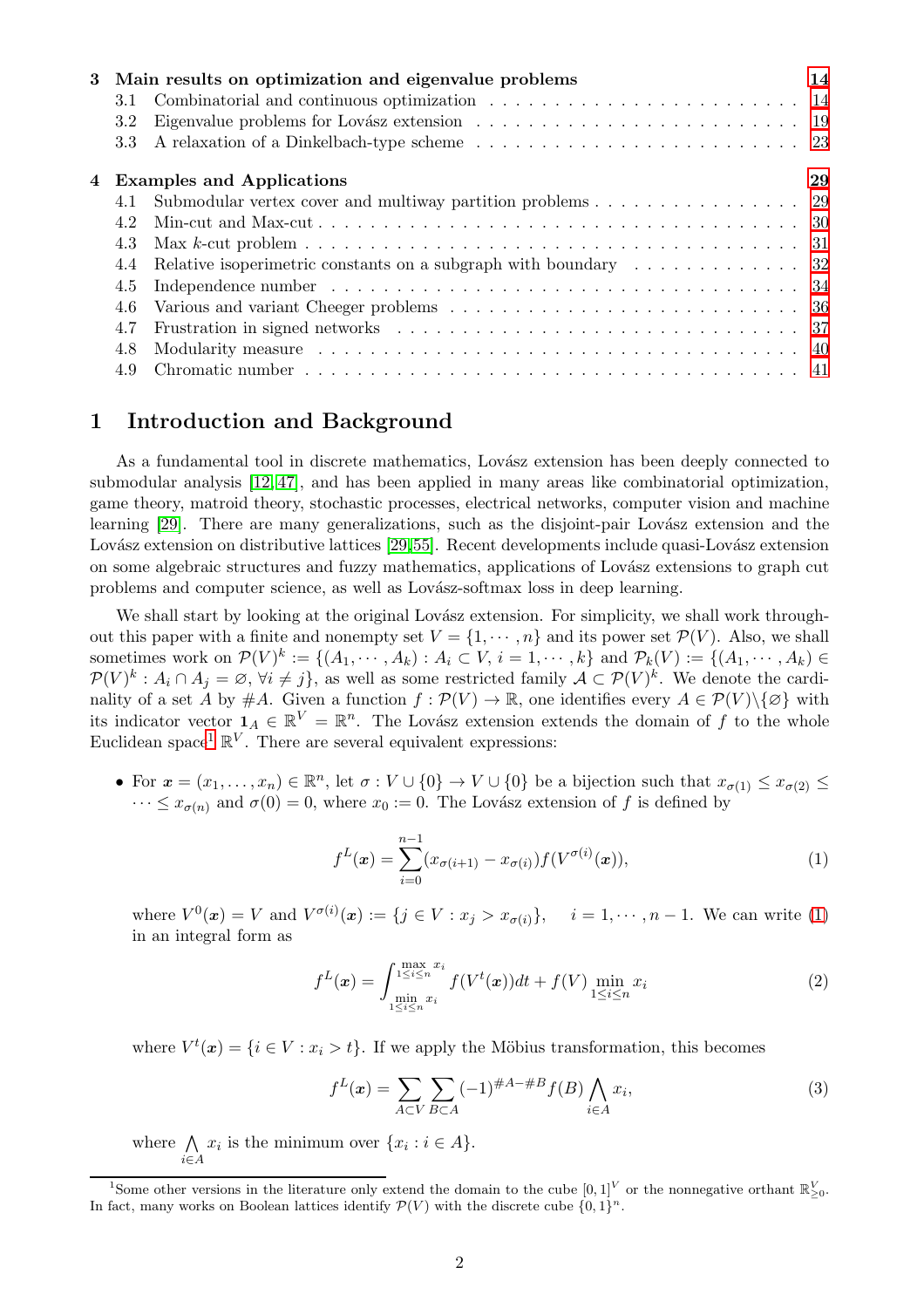It is easy to see that  $f^L$  is positively one-homogeneous, PL (piecewise linear) and Lipschitz continuous  $[4, 47]$  $[4, 47]$ . Also,  $f^L(x + t1_V) = f^L(x) + tf(V)$ ,  $\forall t \in \mathbb{R}$ ,  $\forall x \in \mathbb{R}^V$ , and  $f^L(1_A) = f(A)$  for any  $A \in \mathcal{P}(V) \setminus \{\emptyset\}$ . The definition of  $f^L$  does not involve the datum  $f(\emptyset)$ , and thus by convention, it is natural to reset  $f(\emptyset) = 0$  to match the equality  $f^L(\mathbf{0}) = 0$ , unless stated otherwise. For convenience, we say that  $f : \mathcal{P}(V) \to \mathbb{R}$  is a constant (resp., positive) function if f is constant (resp., positive) on  $\mathcal{P}(V) \setminus \{\varnothing\}$ . Moreover, a continuous function  $F : \mathbb{R}^V \to \mathbb{R}$  is the Lovász extension of some  $f: \mathcal{P}(V) \to \mathbb{R}$  if and only if  $F(\mathbf{x} + \mathbf{y}) = F(\mathbf{x}) + F(\mathbf{y})$  whenever  $(x_i - x_j)(y_i - y_j) \geq 0$ ,  $\forall i, j \in V$ .

In this paper, we shall use the Lovász extension and its variants to study the interplay between discrete and continuous aspects in topics such as convexity, optimization and spectral theory.

#### Submodular and convex functions

Submodular function have emerged as a powerful concept in discrete optimization, see Fujishige's monograph [\[29\]](#page-42-4) and Bach's works [\[4,](#page-41-2) [5\]](#page-41-3). We also refer the readers to some recent related works regarding submodular functions on hypergraphs [\[48](#page-43-2)[–50\]](#page-43-3). We recall that a discrete function  $f: \mathcal{A} \to \mathbb{R}$ defined on an algebra  $\mathcal{A} \subset \mathcal{P}(V)$  (i.e.,  $\mathcal{A}$  is closed under union and intersection) is submodular if  $f(A) + f(B) \ge f(A \cup B) + f(A \cap B)$ ,  $\forall A, B \in \mathcal{A}$ . The Lovász extension turns a submodular into a convex function, and we can hence minimize the former by minimizing the latter:

**Theorem 1.1** (Lovász [\[47\]](#page-43-0)).  $f : \mathcal{P}(V) \to \mathbb{R}$  is submodular  $\Leftrightarrow f^L$  is convex.

$$
\fbox{Submodularity} \xrightarrow{\text{Lovász extension}} \fbox{Convexity}
$$

**Theorem 1.2** (Lovász [\[47\]](#page-43-0)). If  $f : \mathcal{P}(V) \to \mathbb{R}$  is submodular with  $f(\emptyset) = 0$ , then

$$
\min_{A \subset V} f(A) = \min_{\mathbf{x} \in [0,1]^V} f^L(\mathbf{x}).
$$



Thus, submodularity can be seen as some kind of 'discrete convexity', and that naturally lead to many generalizations, such as bisubmodular, k-submodular, L-convex and M-convex, see [\[29,](#page-42-4) [55\]](#page-43-1). Moreover, the following classical result characterizes the class of all functions which can be expressed as Lovász extensions of submodular functions.

**Theorem 1.3** (Theorem 7.40 in [\[55\]](#page-43-1)). A one-homogeneous function  $F : \mathbb{R}^V \to \mathbb{R}$  is a Lovász extension of some submodular function if and only if  $F(\mathbf{x}+t\mathbf{1}_V) = F(\mathbf{x})+tF(\mathbf{1}_V)$ ,  $\forall t \in \mathbb{R}$ ,  $\forall \mathbf{x} \in \mathbb{R}^V$ , and  $F(x) + F(y) \geq F(x \vee y) + F(x \wedge y)$ , where the *i*-th components of  $x \vee y$  and  $x \wedge y$  are  $(x \vee y)_i =$  $\max\{x_i, y_i\}$  and  $(\boldsymbol{x} \wedge \boldsymbol{y})_i = \min\{x_i, y_i\}.$ 

One may want to extend such a result to the bisubmodular or more general cases. In that direction, we shall obtain some results such as Proposition [2.7](#page-10-1) and Theorem [2.3](#page-12-0) in Section [2.2.](#page-10-0) It is also worth noting that Bach investigated an interesting generalization of submodular functions by a generalized Lovász extension [\[5\]](#page-41-3).

So far, research has mainly focused on 'discrete convex' functions, leading to 'Discrete Convex Analysis' [\[54,](#page-43-4) [55\]](#page-43-1), whereas the discrete non-convex setting which is quite popular in modern sciences has not yet received that much attention.

#### Non-submodular cases

Obviously, the non-convex case is so diverse and general that it cannot be directly studied by standard submodular tools. Although some publications show several results on non-submodular  $(i.e., non-convex)$  minimization based on Lovász extension [\[31\]](#page-42-0), so far, these only work for special minimizations over the whole power set. Here, we shall find applications for discrete optimization and nonlinear spectral graph theory by employing the multi-way Lovász extension on enlarged and restricted domains.

In summary, we are going to initiate the study of diverse continuous extensions in non-submodular settings. This paper develops a systematic framework for many aspects around the topic. We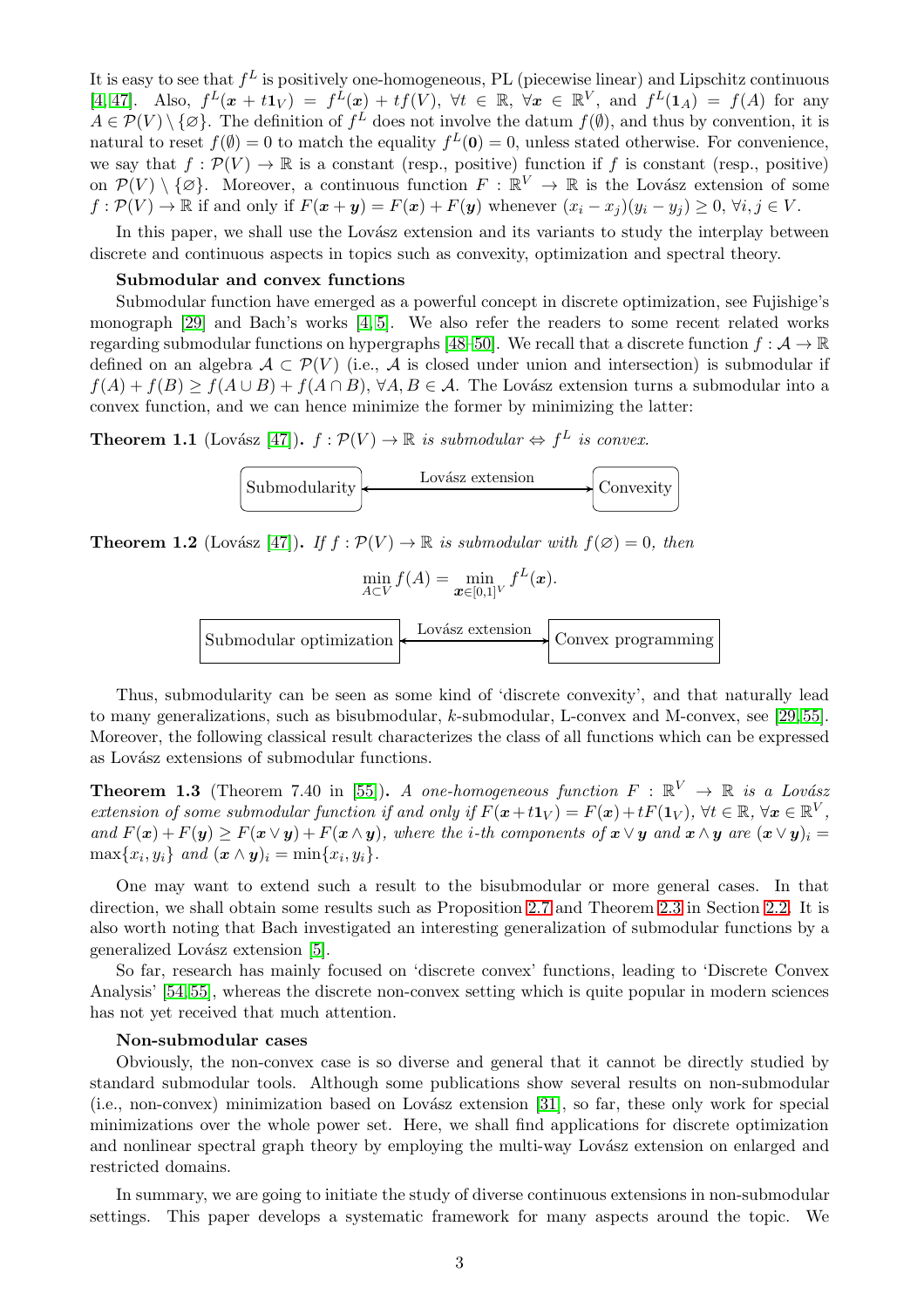establish a universal discrete-to-continuous framework via multi-way extensions, by systematically utilizing integral representations. In [\[43\]](#page-42-5), we establish the links between discrete Morse theory and continuous Morse theory via the original Lovász extension. We shall now discuss some connections with other various fields.

#### Connections with combinatorial optimization

Because of the wide range of applications of discrete mathematics in computer science, combinatorial optimization has been much studied from the mathematical perspective. It is known that any combinatorial optimization can be equivalently expressed as a continuous optimization via convex (or concave) extension, but often, there is the difficulty that one cannot write down an equivalent continuous object function in closed form. For practical purposes, it would be very helpful if one could transfer a combinatorial optimization problem to an explicit and simple equivalent continuous optimization problem in closed form. Formally, in many concrete situations, it would be useful if one could get an identity of the form

<span id="page-3-0"></span>
$$
\min_{(A_1,\cdots,A_k)\in\mathcal{A}\cap\text{supp}(g)}\frac{f(A_1,\cdots,A_k)}{g(A_1,\cdots,A_k)}=\inf_{\psi\in\mathcal{D}(\mathcal{A})}\frac{f(\psi)}{\widetilde{g}(\psi)}.
$$
(4)

where  $f, g : \mathcal{A} \to [0, \infty)$ ,  $\mathcal{D}(\mathcal{A})$  is a feasible domain determined by A only, supp(g) is the support of q, and f and  $\tilde{q}$  are suitable continuous extensions of f and q.

So far, only situations where  $f : \mathcal{P}(V) \to \mathbb{R}$  or  $f : \mathcal{P}_2(V) \to \mathbb{R}$  have been investigated systematically [\[19,](#page-42-6) [31\]](#page-42-0), and what is lacking are situations with restrictions, that is, incomplete data.

Also, to the best of our knowledge, the known results in the literature do not work for combinatorial optimization directly on set-tuples. But most of combinatorial optimization problems should be formalized in the form of set-tuples, and only a few can be represented in set form or disjoint-pair form. Whenever one can find an equivalent Lipschitz function for a combinatorial problem in the field of discrete optimization, this makes useful tools available and leads to new connections. That is, one wishes to establish a discrete-to-continuous transformation like the operator  $\sim$  in [\(4\)](#page-3-0). We will show in Section [3.1](#page-13-1) that the Lovász extension and its variants are suitable choices for such a transformation (see Theorems [A,](#page-4-0) [3.1](#page-13-2) and Proposition [3.1](#page-15-0) for details).

To reach these goals, we need to systematically study various generalizations of the Lovász extension. More precisely, we shall work with the following two different multi-way forms:

(1) Disjoint-pair version: for a function  $f : \mathcal{P}_2(V) \to \mathbb{R}$ , its disjoint-pair Lovász extension is defined as

<span id="page-3-1"></span>
$$
f^{L}(\boldsymbol{x}) = \int_{0}^{\|\boldsymbol{x}\|_{\infty}} f(V_{+}^{t}(\boldsymbol{x}), V_{-}^{t}(\boldsymbol{x}))dt,
$$
\n(5)

where  $V_{\pm}^t(x) = \{i \in V : \pm x_i > t\}, \forall t \geq 0$ . For  $\mathcal{A} \subset \mathcal{P}_2(V)$  and  $f : \mathcal{A} \to \mathbb{R}$ , the feasible domain  $\mathcal{D}_{\mathcal{A}}$  of the disjoint-pair Lovász extension is  $\{x \in \mathbb{R}^V : (V^t_+(\boldsymbol{x}), V^t_-(\boldsymbol{x})) \in \mathcal{A}, \forall t \geq 0\}.$ 

It should be noted that the disjoint-pair Lovász extension introduced by Qi [\[58\]](#page-43-5) has been systematically investigated by Fujishige [\[28,](#page-42-7) [29\]](#page-42-4) and Murota [\[55\]](#page-43-1) in the context of discrete convex analysis (or the theory of submodular functions). The integral formulation [\(5\)](#page-3-1), however, is more convenient to obtain a closed formula of the equivalent continuous optimization problem for a combinatorial optimization problem. Moreover, the references and the present paper focus on different aspects, with the exception of the submodularity theorem (i.e., f is bisubmodular iff  $f^L$ is convex).

(2) k-way version: for a function  $f: \mathcal{P}(V)^k \to \mathbb{R}$ , the simple k-way Lovász extension  $f^L : \mathbb{R}^{kn} \to \mathbb{R}$ is defined as

<span id="page-3-2"></span>
$$
f^{L}(\boldsymbol{x}^{1},\cdots,\boldsymbol{x}^{k})=\int_{\min\boldsymbol{x}}^{\max\boldsymbol{x}}f(V^{t}(\boldsymbol{x}^{1}),\cdots,V^{t}(\boldsymbol{x}^{k}))dt+f(V,\cdots,V)\min\boldsymbol{x},\qquad(6)
$$

where  $V^t(x^i) = \{j \in V : x_j^i > t\}$ ,  $\min x = \min_{i,j} x_j^i$  and  $\max x = \max_{i,j} x_j^i$ . For  $\mathcal{A} \subset \mathcal{P}^k(V)$  and  $f: \mathcal{A} \to \mathbb{R}$ , we take  $\mathcal{D}_{\mathcal{A}} = \{ \boldsymbol{x} \in \mathbb{R}_{\geq 0}^{kn} : (V^t(\boldsymbol{x}^1), \cdots, V^t(\boldsymbol{x}^k)) \in \mathcal{A}, \forall t \in \mathbb{R} \}$  as a feasible domain of the k-way Lovász extension  $f^L$ .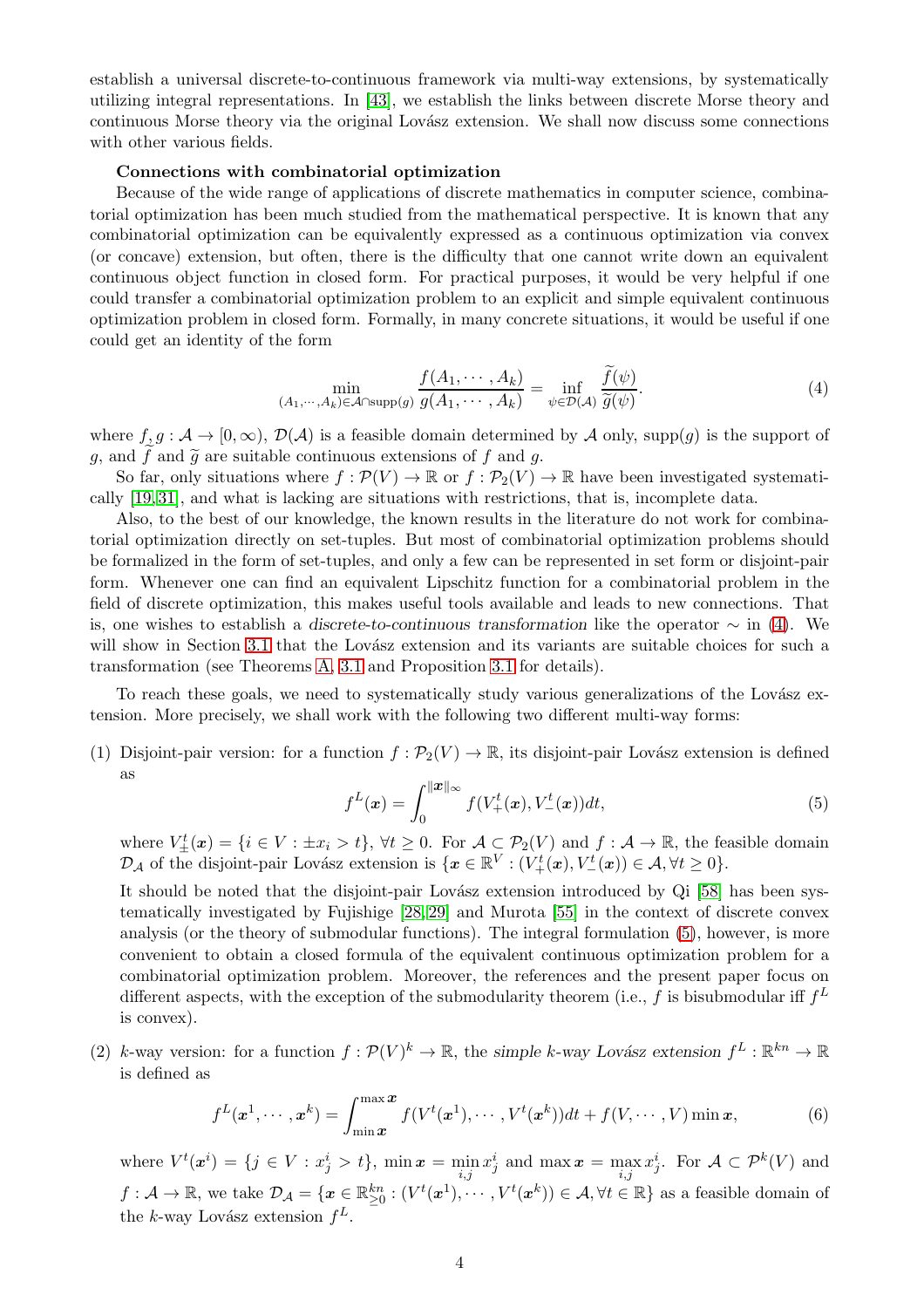By the Lovász extension of submodular functions on distributive lattices [\[29,](#page-42-4) [55\]](#page-43-1), our k-way version [\(6\)](#page-3-2) can be reduced to the classical version on distributive lattices. Our main purposes and key results, however, are different from that approach. In fact, we mainly aim to deal with discrete fractional programming by the  $k$ -way Lovász extension, while those references concentrate on submodularity and convex optimization.

All these multi-way Lovász extensions satisfy the optimal identity Eq.  $(4)$ :

<span id="page-4-0"></span>**Theorem A** (Theorem [3.1](#page-13-2) and Proposition [3.1\)](#page-15-0). Given two functions  $f, g : A \rightarrow [0, +\infty)$ , let  $\tilde{f}$  and  $\tilde{g}$  be two real functions on  $\mathcal{D}_\mathcal{A}$  satisfying  $\tilde{f}(1_{A_1,\cdots,A_k}) = f(A_1,\cdots,A_k)$  and  $\tilde{g}(1_{A_1,\cdots,A_k}) =$  $g(A_1, \dots, A_k)$ . Then Eq. [\(4\)](#page-3-0) holds if  $\tilde{f}$  and  $\tilde{g}$  further possess the properties (P1) or (P2) below. Correspondingly, if  $\tilde{f}$  and  $\tilde{g}$  fulfil (P1') or (P2), there similarly holds

$$
\max_{(A_1,\cdots,A_k)\in\mathcal{A}\cap\text{supp}(g)}\frac{f(A_1,\cdots,A_k)}{g(A_1,\cdots,A_k)}=\sup_{\psi\in\mathcal{D}_{\mathcal{A}}\cap\text{supp}(\widetilde{g})}\frac{\widetilde{f}(\psi)}{\widetilde{g}(\psi)}.
$$

Here the optional additional conditions of  $\tilde{f}$  and  $\tilde{g}$  are: (P1)  $\tilde{f} \geq f^L$  and  $\tilde{g} \leq g^L$ . (P1')  $\tilde{f} \leq f^L$  and  $\tilde{g} \geq g^L$ .  $(P2) \tilde{f} = ((f^{\alpha})^L)^{\frac{1}{\alpha}}$  and  $\tilde{g} = ((g^{\alpha})^L)^{\frac{1}{\alpha}}$ , where  $\alpha > 0$ . Here  $f^L$  is either the original or the disjoint-pair or the k-way Lovász extension.

Theorem [A](#page-4-0) shows that by the multi-way Lovász extension, the combinatorial optimization in quotient form can be transformed to fractional programming. And based on this fractional optimization, we propose an effective local convergence scheme, which relaxes the Dinkelbach-type iterative scheme and mixes the inverse power method and the steepest descent method. Furthermore, many other continuous iterations, such as Krasnoselski-Mann iteration, and the stochastic subgradient method, could be directly applied here. We refer the readers to [\[44\]](#page-42-8) for another development on equalities between discrete and continuous optimization problems via various generalizations of Lovász extension.

The power of Theorem [A](#page-4-0) is embodied in many new examples and applications including Cheegertype problems, various isoperimetric constants and max k-cut problems (see Subsections [4.3,](#page-30-0) [4.4](#page-31-0) and [4.6\)](#page-35-0). And moreover, we find that not only combinatorial optimization, but also some combinatorial invariants like the independence number and the chromatic number, can be transformed into a continuous representation by this scheme.

<span id="page-4-1"></span>**Theorem B** (Sections [4.5](#page-33-0) and [4.9\)](#page-40-0). For an unweighted and undirected simple graph  $G = (V, E)$  with  $\#V = n$ , its independence number can be represented as

$$
\alpha(G) = \max_{\mathbf{x} \in \mathbb{R}^n \setminus \{\mathbf{0}\}} \frac{\sum_{\{i,j\} \in E} (|x_i - x_j| + |x_i + x_j|) - 2 \sum_{i \in V} (\deg_i - 1)|x_i|}{2\|\mathbf{x}\|_{\infty}},
$$

where  $\deg_i = \#\{j \in V : \{j, i\} \in E\}, i \in V, \text{ and its chromatic number is}$ 

$$
\gamma(G) = n^2 - \max_{\mathbf{x} \in \mathbb{R}^{n^2} \setminus \{\mathbf{0}\}} \sum_{k \in V} \frac{n \sum_{\{i,j\} \in E} (|x_{ik} - x_{jk}| + |x_{ik} + x_{jk}|) + 2n \|\mathbf{x}^k\|_{\infty} - 2n \deg_k \|\mathbf{x}^k\|_1 - 2\|\mathbf{x}^k\|_{\infty}}{2\|\mathbf{x}\|_{\infty}},
$$

where  $\mathbf{x} = (x_{ki})_{k,i \in V}$ ,  $\mathbf{x}^k = (x_{k1}, \dots, x_{kn})$  and  $\mathbf{x}^k = (x_{1k}, \dots, x_{nk})^T$ . The maximum matching number of G can be expressed as

$$
\max_{\bm{y} \in \mathbb{R}^E \setminus \{\bm{0}\}} \frac{\|\bm{y}\|_1^2}{\|\bm{y}\|_1^2 - 2\sum_{e \cap e' = \varnothing} y_e y_{e'}}.
$$

There are some equivalent continuous reformulations of the maxcut problem and the independence number of a graph in the literature. However, a continuous reformulation of the coloring number has not yet been proposed. The main reason seems to be the complexity of coloring a graph. Hence, it is very difficult to discover a continuous form of the coloring number by direct observation.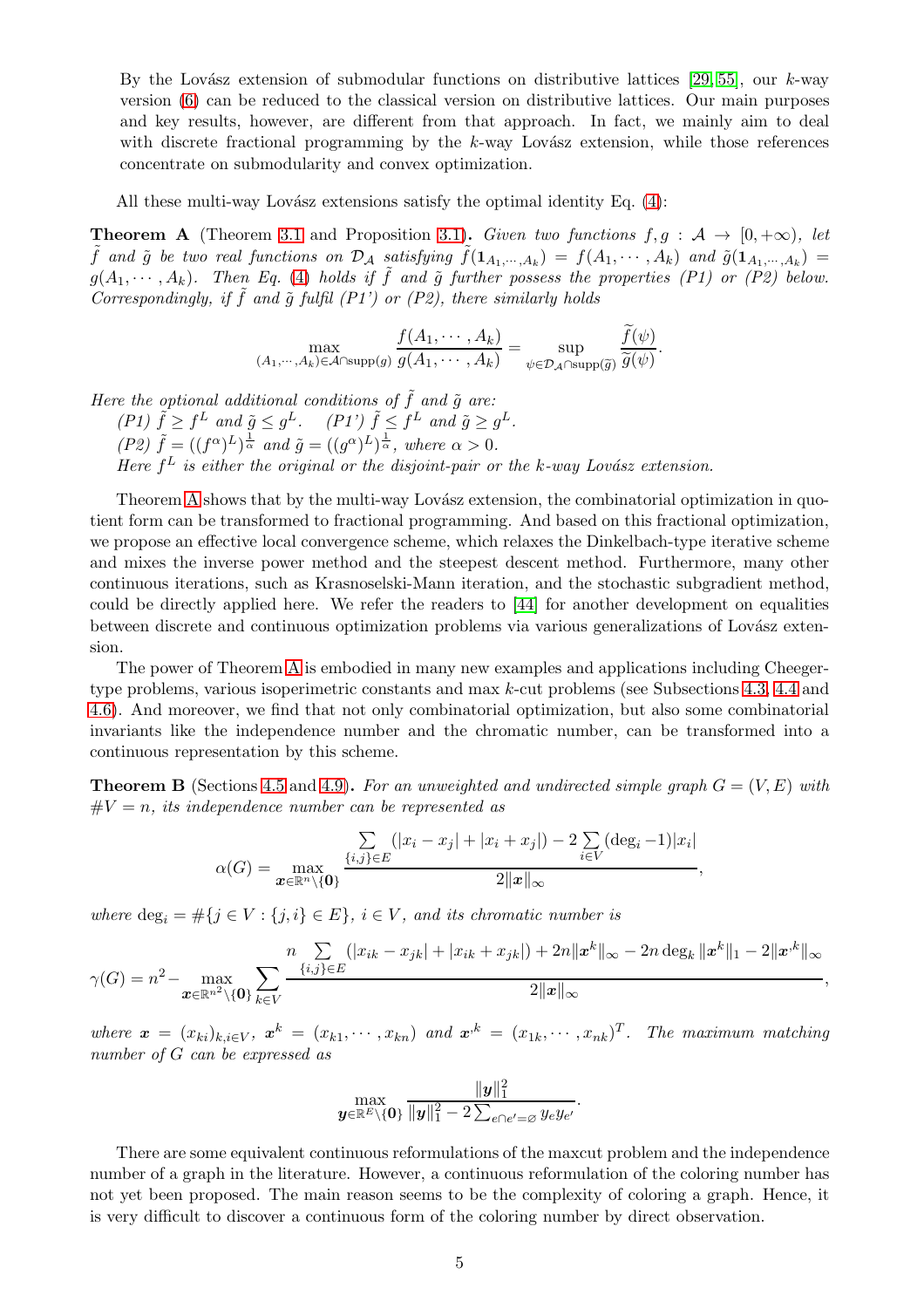<span id="page-5-0"></span>**Theorem C** (Theorem [3.1\)](#page-13-2). Given functions  $f_1, \dots, f_n : A \to [0, +\infty)$ , and p-homogeneous functions  $P, Q : [0, +\infty)^n \to [0, +\infty)$ , we have

$$
\max_{A \in \mathcal{A}} \frac{P(f_1(A), \dots, f_n(A))}{Q(f_1(A), \dots, f_n(A))} = \sup_{x \in \mathcal{D}_{\mathcal{A}}} \frac{P(f_1^L(\boldsymbol{x}), \dots, f_n^L(\boldsymbol{x}))}{Q(f_1^L(\boldsymbol{x}), \dots, f_n^L(\boldsymbol{x}))}
$$

if  $P^{\frac{1}{p}}$  is subadditive and  $Q^{\frac{1}{p}}$  is superadditive. One can replace 'max' by 'min' if  $P^{\frac{1}{p}}$  is superadditive and  $Q^{\frac{1}{p}}$  is subadditive.

Theorems [A,](#page-4-0) [C](#page-5-0) and [3.1](#page-13-2) can be seen as natural and nontrivial generalizations of the related original works by Hein's group [\[31\]](#page-42-0).

#### Connections with spectral graph theory

Spectral graph theory aims to derive properties of a (hyper-)graph from its eigenvalues and eigenvectors. Going beyond the linear case, nonlinear spectral graph theory is developed in terms of discrete geometric analysis and difference equations on (hyper-)graphs. Every discrete eigenvalue problem can be formulated as a variational problem for an objective functional, a Rayleigh-type quotient. In some cases, this functional is natural and easy to obtain, since one may compare the discrete version with its original continuous analog in geometric analysis. However, in other situations, there is no such analog. Fortunately, we find a unified framework based on multi-way Lovász extension to produce appropriate objective functions from a combinatorial problem (see Sections [3.1](#page-13-1) and [3.2\)](#page-18-0).

More precisely, for a combinatorial problem with a discrete objective function of the form  $\frac{f(A)}{g(A)}$ , we might obtain some correspondences by studying the set-valued eigenvalue problem

$$
\nabla f^L(\boldsymbol{x})\bigcap \lambda\nabla g^L(\boldsymbol{x})\neq\varnothing
$$

which is simply called the eigenvalue problem of the function pair  $(f^L, g^L)$ . Hereafter we use  $\nabla$  to denote the (Clarke) sub-gradient operator acting on Lipschitz functions.



We shall consider the following three concepts:

- Eigenvectors and eigenvalues: The set-valued eigenvalue problems above are usually written as  $\mathbf{0} \in \nabla f^L(\mathbf{x}) - \lambda \nabla g^L(\mathbf{x})$  by using the Minkowski summation of convex sets. We call  $\lambda$  and eigenvalue and  $x$  an eigenvector associated to  $\lambda$ .
- Critical points and critical values: The set of critical points  $\left\{x \middle| 0 \in \nabla \frac{f^L(x)}{g^L(x)}\right\}$  $g^L(\bm{x})$  $\}$  and the corresponding critical values.
- Minimax critical values (i.e., variational eigenvalues in Rayleigh quotient form): The Lusternik-Schnirelman theory tells us that the min-max values

$$
\lambda_m = \inf_{\Psi \in \Gamma_m} \sup_{\bm{x} \in \Psi} \frac{f^L(\bm{x})}{g^L(\bm{x})},\tag{7}
$$

are critical values of  $f^L(\cdot)/g^L(\cdot)$ . Here  $\Gamma_m$  is a class of certain topological objects at level m, e.g., the family of subsets with L-S category (or Krasnoselskii's  $\mathbb{Z}_2$ -genus) not smaller than m.

There are the following relations between these three classes:

{Eigenvalues in Rayleigh quotient} ⊂ {Critical values} ⊂ {Eigenvalues}.

For linear spectral theory, the above three classes coincide. However, for the non-smooth spectral theory derived by Lovász extension, we only have the inclusion relations.

We have the following result on the eigenvalue problem for the disjoint-pair Lovász extension, while for the results on the original Lovász extension, we refer to Section  $3.2$  for details.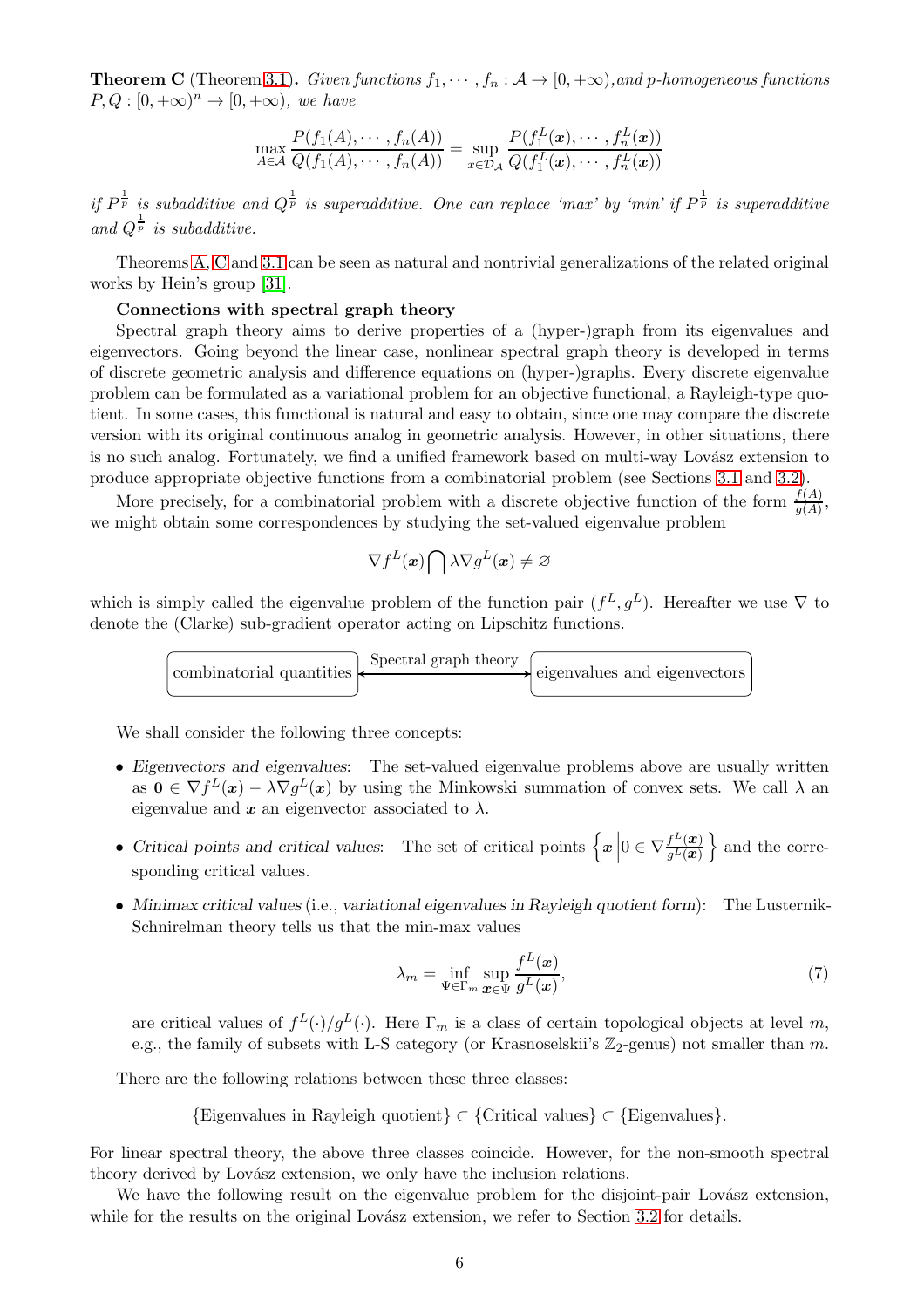<span id="page-6-1"></span>**Theorem D.** Given  $f, g : \mathcal{P}_2(V) \to \mathbb{R}$ , then every eigenvalue of  $(f^L, g^L)$  has an eigenvector of the form  $\mathbf{1}_A - \mathbf{1}_B$ . Moreover, we have the following claims:

- If  $2f(A, B) = f(A, V \setminus A) + f(V \setminus B, B)$  and  $2g(A, B) = g(A, V \setminus A) + g(V \setminus B, B)$  for any  $(A, B) \in \mathcal{P}_2(V) \setminus \{(\emptyset, \emptyset)\}\$ , then every eigenvalue of  $(f^L, g^L)$  has an eigenvector of the form  $1_A - 1_{V \setminus A}$ .
- If  $g =$ Const, then for any  $A \subset V$ ,  $\mathbf{1}_A \mathbf{1}_{V \setminus A}$  is an eigenvector.
- If  $f(A, B) = \hat{f}(A) + \hat{f}(B)$  and  $g(A, B) = \hat{g}(A) + \hat{g}(B)$  for some symmetric function  $\hat{f}: \mathcal{P}(V) \to$  $\mathbb{R}$  (i.e.,  $\hat{f}(A) = \hat{f}(V \setminus A)$ ,  $\forall A$ ) and non-decreasing submodular function  $\hat{g}: \mathcal{P}(V) \to \mathbb{R}_+$ , then the second eigenvalue  $\lambda_2$  of  $(f^L, g^L)$  equals

$$
\min_{\boldsymbol{x}\perp\boldsymbol{1}}\frac{f^L(\boldsymbol{x})}{\min_{t\in\mathbb{R}}g^L(\boldsymbol{x}-t\boldsymbol{1})}=\min_{A\in\mathcal{P}(V)\setminus\{\varnothing,V\}}\frac{\hat{f}(A)}{\min\{\hat{g}(A),\hat{g}(V\setminus A)\}}=\min_{(A,B)\in\mathcal{P}_2(V)\setminus\{(\varnothing,\varnothing)\}}\max\{\frac{\hat{f}(A)}{\hat{g}(A)},\frac{\hat{f}(B)}{\hat{g}(B)}\}.
$$

This generalizes recent results on the graph 1-Laplacian and Cheeger's constant [\[16–](#page-41-4)[18,](#page-42-9) [32,](#page-42-10) [33\]](#page-42-1). And as a new application, we show that the min-cut problem and the max-cut problem are equivalent to solving the smallest nontrivial (i.e., the second) eigenvalue and the largest eigenvalue of a certain nonlinear eigenvalue problem (see Theorem [4.1\)](#page-30-1).

#### Applications to frustration in signed network

As a key measure for analysing signed networks, the frustration index on a signed graph quantifies how far a signature is from being balanced (see Section [4.7\)](#page-36-0). Computing the frustration index is NP-hard, and few algorithms have been proposed [\[1,](#page-41-5) [2\]](#page-41-6).

Considering a signed graph  $(V, E_+ \cup E_-)$  with  $E_+$  (resp.  $E_-$ ) the set of positive (resp. negative) edges, based on the disjoint-pair Lovász extension, we obtain an equivalent continuous optimization of the frustration index (or the line index of balance [\[39\]](#page-42-11)):

$$
\#E_{-} + \min_{x \neq 0} \frac{\sum_{\{i,j\} \in E_{+}} |x_i - x_j| - \sum_{\{i,j\} \in E_{-}} |x_i - x_j|}{2\|\mathbf{x}\|_{\infty}}.
$$

This new reformulation can be computed via typical algorithms in continuous optimization.

Also, we propose the eigenvalue problem

<span id="page-6-0"></span>
$$
\nabla \left( \sum_{\{i,j\} \in E_+} |x_i - x_j| + \sum_{\{i,j\} \in E_-} |x_i + x_j| \right) \bigcap \lambda \nabla ||x||_{\infty} \neq \varnothing \tag{8}
$$

and we show an iterative scheme for searching the frustration index based on the smallest eigenvalue of the nonlinear eigenvalue problem [\(8\)](#page-6-0). See Section [4.7](#page-36-0) for details and more results.

Since the transformation of a combinatorial optimization to a continuous optimization or a nonsmooth eigenvalue problem usually leads to a quotient, the task for fractional programming then becomes to compute an optimal value or an eigenvector. In Section [3.3,](#page-22-0) we present a general algorithm which is available to compute the resulting continuous reformulations arising in Theorems [A,](#page-4-0) [B,](#page-4-1) [C](#page-5-0) and [D.](#page-6-1)

In summary, we present a systematic study for constructing nonlinear eigenvalue problems and equivalent continuous reformulations for combinatorial quantities, which capture the key properties of the original combinatorial problems. This is helpful to increase understanding of certain combinatorial problems by the corresponding eigenvalue problems and the equivalent continuous reformulations. The following picture summarizes the relations between the various concepts developed and studied in this paper.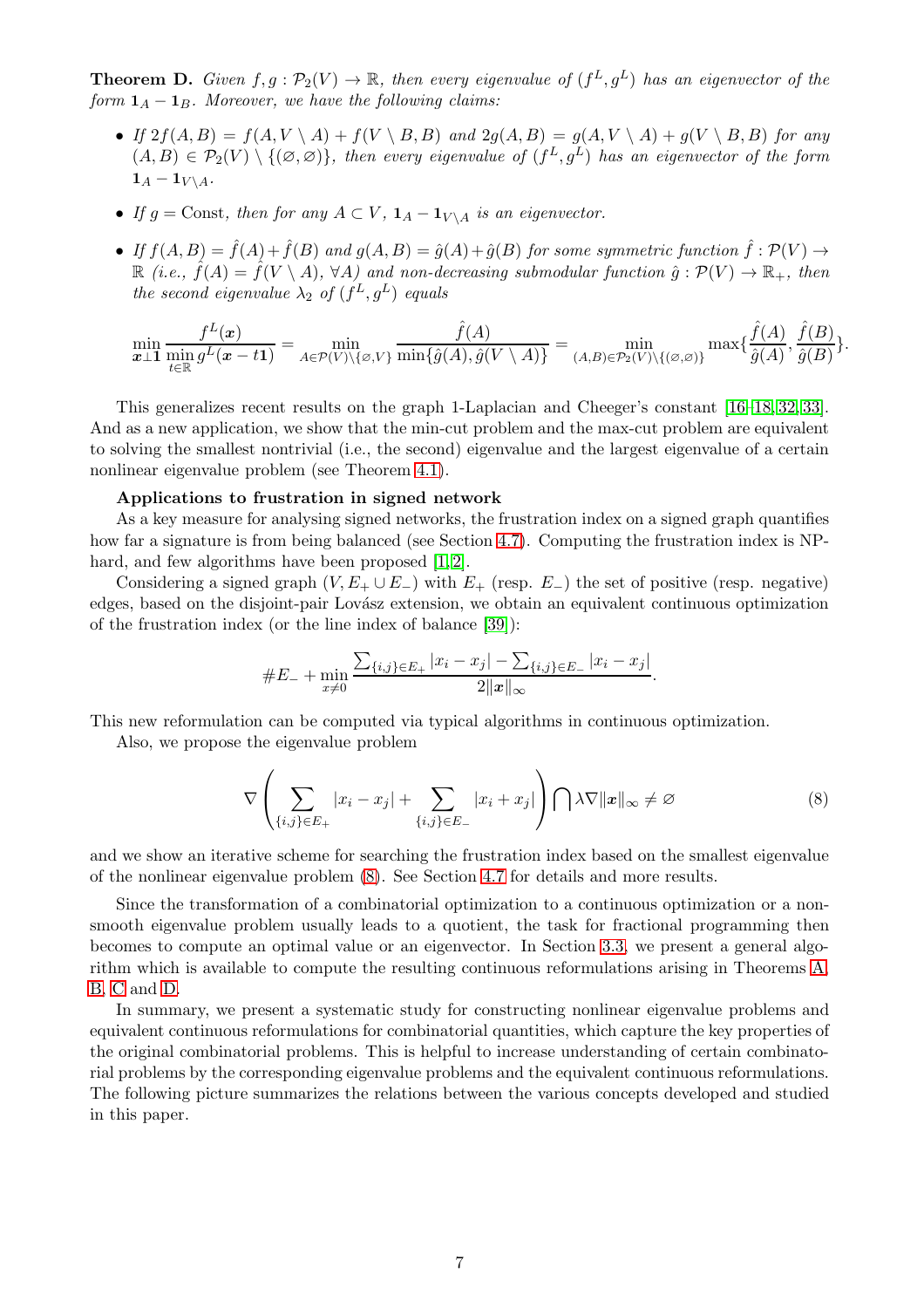

Figure 1: The relationship between the aspects studied in our work.

Convention 1. Since this paper contains many interacting parts and relevant results, some notions and concepts may have slightly distinct meanings in different sections, but this will be stated at the beginning of each section.

# <span id="page-7-0"></span>2 A preliminary: Lovász extension and submodular functions

While most of the results on submodularity are known in the field of discrete convex analysis, we present some details in a simple manner, which should be helpful to understand our main results in Section [3.](#page-13-0)

We first formalize some important results about the original Lovász extension.

**Definition 2.1.** Two vectors x and y are comonotonic if  $(x_i - x_j)(y_i - y_j) \geq 0$ ,  $\forall i, j \in \{1, 2, \dots, n\}$ . A function  $F: \mathbb{R}^n \to \mathbb{R}$  is comonotonic additive if  $F(\mathbf{x} + \mathbf{y}) = F(\mathbf{x}) + F(\mathbf{y})$  for any comonotonic pair x and y.

The following proposition shows that a function is comonotonic additive if and only if it can be expressed as the Lovász extension of some function.

**Proposition 2.1.**  $F : \mathbb{R}^n \to \mathbb{R}$  is the Lovász extension  $F = f^L$  of some function  $f : \mathcal{P}(V) \to \mathbb{R}$  if and only if  $F$  is comonotonic additive.

Recall the following known results:

<span id="page-7-1"></span>**Theorem 2.1** (Lovász). The following conditions are equivalent: (1) f is submodular; (2)  $f<sup>L</sup>$  is convex; (3)  $f^L$  is submodular.

**Remark 1.** The fact that f is submodular if and only if  $f^L$  is submodular is provided by Propositions 7.38 and 7.39 in [\[55\]](#page-43-1). We shall give a detailed proof for a generalized version of Theorem [2.1](#page-7-1) (see Theorem [2.3\)](#page-12-0).

<span id="page-7-2"></span>**Theorem 2.2** (Murota).  $F : \mathbb{R}^n \to \mathbb{R}$  is the Lovász extension  $F = f^L$  of some submodular  $f :$  $\mathcal{P}(V) \to \mathbb{R}$  if and only if F is positively one-homogeneous, submodular and  $F(x+t\mathbf{1}) = F(x)+tF(\mathbf{1})$ .

**Remark 2.** Theorem [2.2](#page-7-2) was originally proved by establishing a one-to-one correspondence between positively homogeneous L-convex functions and submodular functions (see Theorem 7.40 in Murota's book [\[55\]](#page-43-1)). An alternative proof is given in [\[13\]](#page-41-7).

We shall establish these results for the disjoint-pair version and the  $k$ -way version of the Lovász extension.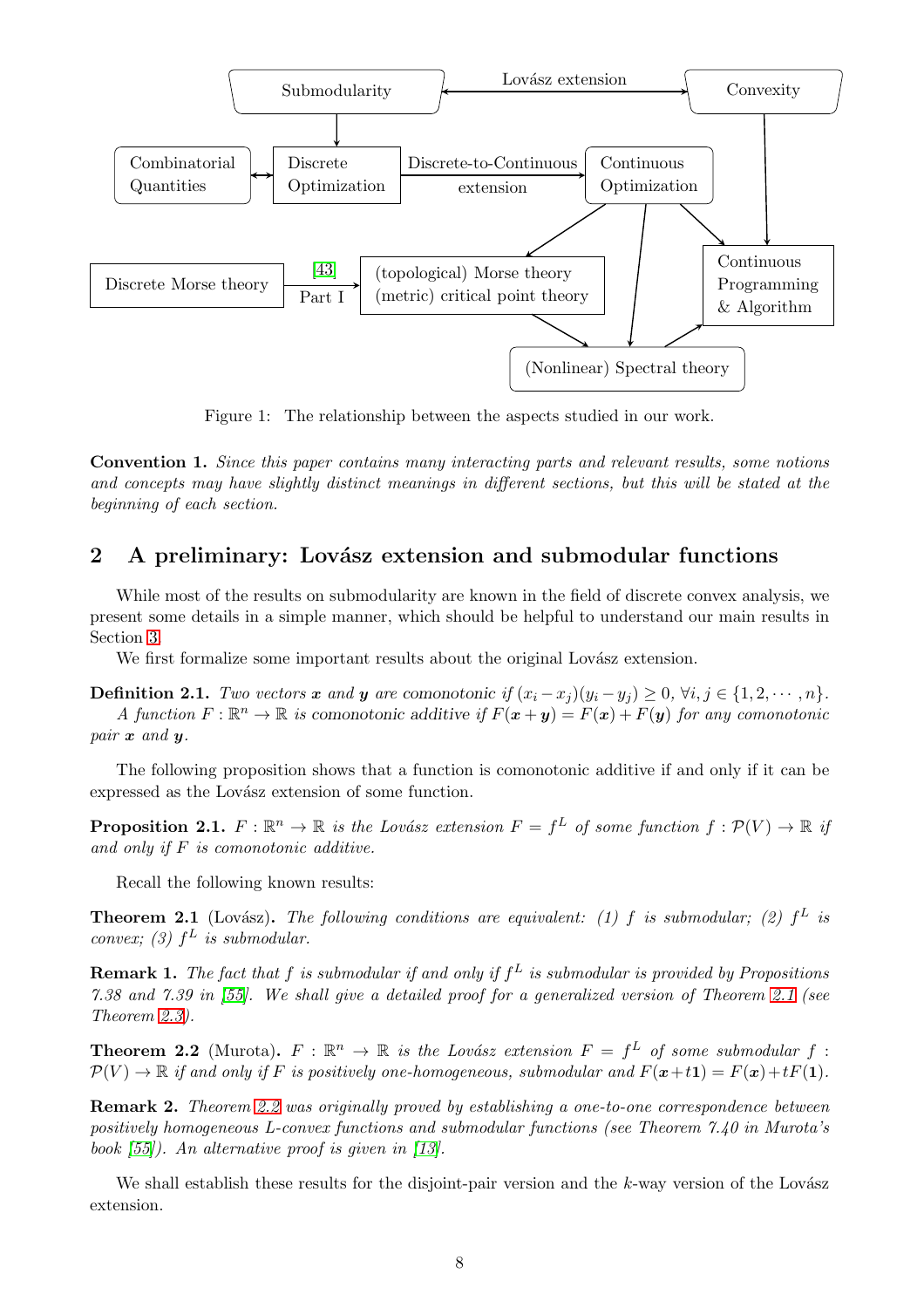## <span id="page-8-0"></span>2.1 Disjoint-pair and  $k$ -way Lovász extensions

Since it is natural to set  $f(\emptyset, \emptyset) = 0$ , one may write [\(5\)](#page-3-1) as

$$
f^{L}(\boldsymbol{x}) = \int_{0}^{\infty} f(V_{+}^{t}(\boldsymbol{x}), V_{-}^{t}(\boldsymbol{x}))dt,
$$
\n(9)

<span id="page-8-2"></span>
$$
f^{L}(\boldsymbol{x}) = \sum_{i=0}^{n-1} (|x_{\sigma(i+1)}| - |x_{\sigma(i)}|) f(V^{+}_{\sigma(i)}(\boldsymbol{x}), V^{-}_{\sigma(i)}(\boldsymbol{x})),
$$
\n(10)

where  $\sigma: V \cup \{0\} \to V \cup \{0\}$  is a bijection such that  $|x_{\sigma(1)}| \leq |x_{\sigma(2)}| \leq \cdots \leq |x_{\sigma(n)}|$  and  $\sigma(0) = 0$ , where  $x_0 := 0$ , and

$$
V_{\sigma(i)}^{\pm}(\boldsymbol{x}) := \{j \in V : \pm x_j > |x_{\sigma(i)}|\}, \quad i = 0, 1, \cdots, n-1.
$$

We regard  $\mathcal{P}_2(V) = 3^V$  as  $\{-1, 0, 1\}^n$  by identifying the disjoint pair  $(A, B)$  with the ternary (indicator) vector  $1_A - 1_B$ .

One may compare the original and the disjoint-pair Lovász extensions by writing [\(5\)](#page-3-1) as

<span id="page-8-1"></span>
$$
\int_{\min_i |x_i|}^{\max_i |x_i|} f(V_+^t(x), V_-^t(x))dt + \min_i |x_i| f(V_+, V_-), \tag{11}
$$

where  $V_{\pm} = \{i \in V : \pm x_i > 0\}$ . Note that [\(11\)](#page-8-1) is very similar to [\(2\)](#page-1-3).

**Definition 2.2.** Given  $V_i = \{1, \dots, n_i\}$ ,  $i = 1, \dots, k$ , and a function  $f : \mathcal{P}(V_1) \times \dots \times \mathcal{P}(V_k) \to \mathbb{R}$ , the k-way Lovász extension  $f^L : \mathbb{R}^{V_1} \times \cdots \times \mathbb{R}^{V_k} \to \mathbb{R}$  can be written as

$$
f^{L}(\mathbf{x}^{1}, \cdots, \mathbf{x}^{k}) = \int_{\min \mathbf{x}}^{\max} f(V_{1}^{t}(\mathbf{x}^{1}), \cdots, V_{k}^{t}(\mathbf{x}^{k}))dt + f(V_{1}, \cdots, V_{k}) \min \mathbf{x}
$$
  
= 
$$
\int_{-\infty}^{0} (f(V_{1}^{t}(\mathbf{x}^{1}), \cdots, V_{k}^{t}(\mathbf{x}^{k})) - f(V_{1}, \cdots, V_{k}))dt + \int_{0}^{+\infty} f(V_{1}^{t}(\mathbf{x}^{1}), \cdots, V_{k}^{t}(\mathbf{x}^{k}))dt
$$

where  $V_i^t(\boldsymbol{x}^i) = \{j \in V_i : x_j^i > t\}$ ,  $\min \boldsymbol{x} = \min_{i,j} x_j^i$  and  $\max \boldsymbol{x} = \max_{i,j} x_j^i$ .

**Definition 2.3** (k-way analog for disjoint-pair Lovász extension). Given  $V_i = \{1, \dots, n_i\}$ ,  $i =$  $1, \dots, k$ , and a function  $f : \mathcal{P}_2(V_1) \times \dots \times \mathcal{P}_2(V_k) \to \mathbb{R}$ , define  $f^L : \mathbb{R}^{V_1} \times \dots \times \mathbb{R}^{V_k} \to \mathbb{R}$  by

$$
f^{L}(\boldsymbol{x}^{1},\cdots,\boldsymbol{x}^{k})=\int_{0}^{\|\boldsymbol{x}\|_{\infty}}f(V_{1,t}^{+}(\boldsymbol{x}^{1}),V_{1,t}^{-}(\boldsymbol{x}^{1}),\cdots,V_{k,t}^{+}(\boldsymbol{x}^{k}),V_{k,t}^{-}(\boldsymbol{x}^{k}))dt
$$

where  $V_{i,t}^{\pm}(x^i) = \{j \in V_i : \pm x_j^i > t\}, ||x||_{\infty} = \max_{i=1,\cdots,k} ||x^i||_{\infty}$ . We can replace  $||x||_{\infty}$  by  $+\infty$  if we set  $f(\emptyset, \cdots, \emptyset) = 0.$ 

Some basic properties of the multi-way Lovász extension are shown below.

**Proposition 2.2.** For the multi-way Lovász extension  $f^L(x)$ , we have

- (a)  $f^L(\cdot)$  is positively one-homogeneous, piecewise linear, and Lipschitz continuous.
- (b)  $(\lambda f)^{\mathcal{L}} = \lambda f^{\mathcal{L}}, \forall \lambda \in \mathbb{R}.$

**Proposition 2.3.** For the disjoint-pair Lovász extension  $f^L(x)$ , we have

(a)  $f^L$  is Lipschitz continuous, and  $|f^L(x) - f^L(y)| \leq 2 \max_{(A,B)\in \mathcal{P}_2(V)} f(A,B) ||x - y||_1, \ \forall x, y \in \mathbb{R}^n$ . Also,  $|f^L(x) - f^L(y)| \leq 2 \sum_{|x| \leq R}$  $\sum_{(A,B)\in\mathcal{P}_2(V)} f(A,B) \|x-y\|_{\infty}, \,\forall x,y\in\mathbb{R}^n.$ 

(b) 
$$
f^L(-x) = \pm f^L(x)
$$
,  $\forall x \in \mathbb{R}^V$  if and only if  $f(A, B) = \pm f(B, A)$ ,  $\forall (A, B) \in \mathcal{P}_2(V)$ .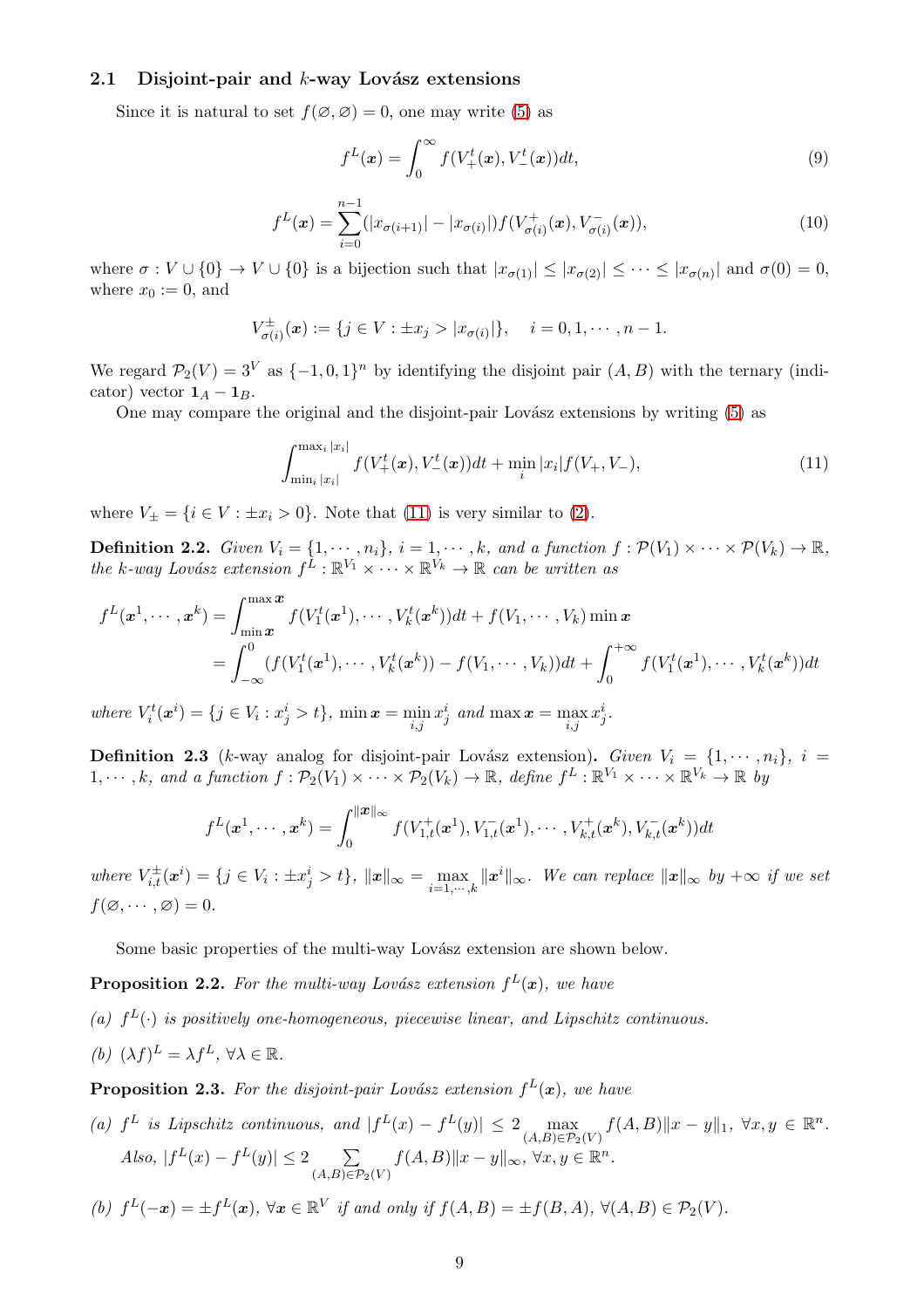(c) 
$$
f^L(x+y) = f^L(x) + f^L(y)
$$
 whenever  $V_{\pm}(y) \subset V_{\pm}(\tilde{x})$ , where  $\tilde{x}$  has components  $\tilde{x}_i = \begin{cases} x_i, & if  $|x_i| = ||x||_{\infty}, \\ 0, & otherwise. \end{cases}$$ 

Proof. (a) and (b) are actually known results and their proofs are elementary. (c) can be derived from the definition [\(10\)](#page-8-2).  $\Box$ 

**Definition 2.4.** Two vectors x and y are said to be absolutely comonotonic if  $x_iy_i \geq 0$ ,  $\forall i$ , and  $(|x_i| - |x_j|)(|y_i| - |y_j|) \geq 0, \forall i, j.$ 

<span id="page-9-2"></span>**Proposition 2.4.** A continuous function  $F$  is a disjoint-pair Lovász extension of some function  $f: \mathcal{P}_2(V) \to \mathbb{R}$ , if and only if  $F(\mathbf{x}) + F(\mathbf{y}) = F(\mathbf{x} + \mathbf{y})$  whenever x and y are absolutely comonotonic.

*Proof.* By the definition of the disjoint-pair Lovász extension (see [\(10\)](#page-8-2)), we know that F is a disjointpair Lovász extension of some function  $f : \mathcal{P}_2(V) \to \mathbb{R}$  if and only if  $\lambda F(x) + (1 - \lambda)F(y) =$  $F(\lambda x + (1-\lambda)y)$  for all absolutely comonotonic vectors x and y,  $\forall \lambda \in [0,1]$ . Therefore, we only need to prove the sufficiency part.

For  $x \in \mathbb{R}^V$ , since sx and tx with  $s, t \geq 0$  are absolutely comonotonic,  $F(sx) + F(tx) = F((s +$  $t(x)$ , which yields a Cauchy equation on the half-line. Thus the continuity assumption implies the linearity of F on the ray  $\mathbb{R}^+x$ , which implies the property  $F(tx) = tF(x)$ ,  $\forall t \geq 0$ , and hence  $\lambda F(\mathbf{x}) + (1-\lambda)F(\mathbf{y}) = F(\lambda \mathbf{x} + (1-\lambda)\mathbf{y})$  for any absolutely comonotonic vectors  $\mathbf{x}$  and  $\mathbf{y}, \forall \lambda \in [0,1]$ .<br>This completes the proof. This completes the proof.

For relations between the original and the disjoint-pair Lovász extensions, we further have

<span id="page-9-1"></span>**Proposition 2.5.** For  $h : \mathcal{P}(V) \to [0, +\infty)$  with  $h(\emptyset) = 0$ , and  $f : \mathcal{P}_2(V) \to [0, +\infty)$  with  $f(\emptyset, \emptyset) =$  $0<sup>2</sup>$  $0<sup>2</sup>$  $0<sup>2</sup>$ , we have:

- (a) If  $f(A, B) = h(A) + h(V \setminus B) h(V)$ ,  $\forall (A, B) \in \mathcal{P}_2(V)$ , then  $f^L = h^L$ .
- (b) If  $f(A, B) = h(A) + h(B)$  and  $h(A) = h(V \setminus A)$ ,  $\forall (A, B) \in \mathcal{P}_2(V)$ , then  $f^L = h^L$ .
- (c) If  $f(A, B) = h(A), \forall (A, B) \in \mathcal{P}_2(V)$ , then  $f^L(\mathbf{x}) = h^L(\mathbf{x}), \forall \mathbf{x} \in [0, \infty)^V$ .
- (d) If  $f(A, B) = h(A \cup B)$ ,  $\forall (A, B) \in \mathcal{P}_2(V)$ , then  $f^L(\mathbf{x}) = h^L(\mathbf{x}^+ + \mathbf{x}^-)$ .
- (e) If  $f(A, B) = h(A) \pm h(B)$ ,  $\forall (A, B) \in \mathcal{P}_2(V)$ , then  $f^L(\mathbf{x}) = h^L(\mathbf{x}^+) \pm h^L(\mathbf{x}^-)$ .
- Here  $x^{\pm} := (\pm x) \vee \mathbf{0}.$

Proof. (a) Note that

$$
f^{L}(\mathbf{x}) = \int_{0}^{\|\mathbf{x}\|_{\infty}} f(V_{t}^{+}(\mathbf{x}), V_{t}^{-}(\mathbf{x}))dt = \int_{0}^{\|\mathbf{x}\|_{\infty}} (h(V_{t}(\mathbf{x})) + h(V_{-t}(\mathbf{x})) - h(V))dt
$$
  
= 
$$
\int_{-\|\mathbf{x}\|_{\infty}}^{\|\mathbf{x}\|_{\infty}} h(V_{t}(\mathbf{x}))dt - \|\mathbf{x}\|_{\infty}h(V) = \int_{x_{\sigma(1)}}^{x_{\sigma(n)}} h(V_{t}(\mathbf{x}))dt + x_{\sigma(1)}h(V) = h^{L}(\mathbf{x}),
$$

where we use  $||x||_{\infty} = \max\{-x_{\sigma(1)}, x_{\sigma(n)}\}$  and  $h(\emptyset) = 0$ .

- (b) This is a direct consequence of (a) since  $h(V) = h(\emptyset) = 0$  and  $h(B) = h(V \setminus B)$ .
- (c) For any  $x \in \mathbb{R}^V$  with  $x_i \ge 0$ , we note that  $f^L(x) = \int_0^{||x||_\infty} h(V_t^+(x))dt = \int_0^{\max x_i} h(V_t(x))dt = \int_{\min x_i}^{\max x_i} h(V_t(x))dt + \min x_i h(V) = h^L(x)$ .
- (d) Similar to (c), one can check that  $f^L(x) = h^L(x^+ + x^-)$ .
- (e) It is straightforward.

 $\Box$ 

<span id="page-9-0"></span><sup>&</sup>lt;sup>2</sup>In fact, if  $h(\emptyset) \neq 0$  or  $f(\emptyset, \emptyset) \neq 0$ , one may change the value and it does not affect the related Lovász extension.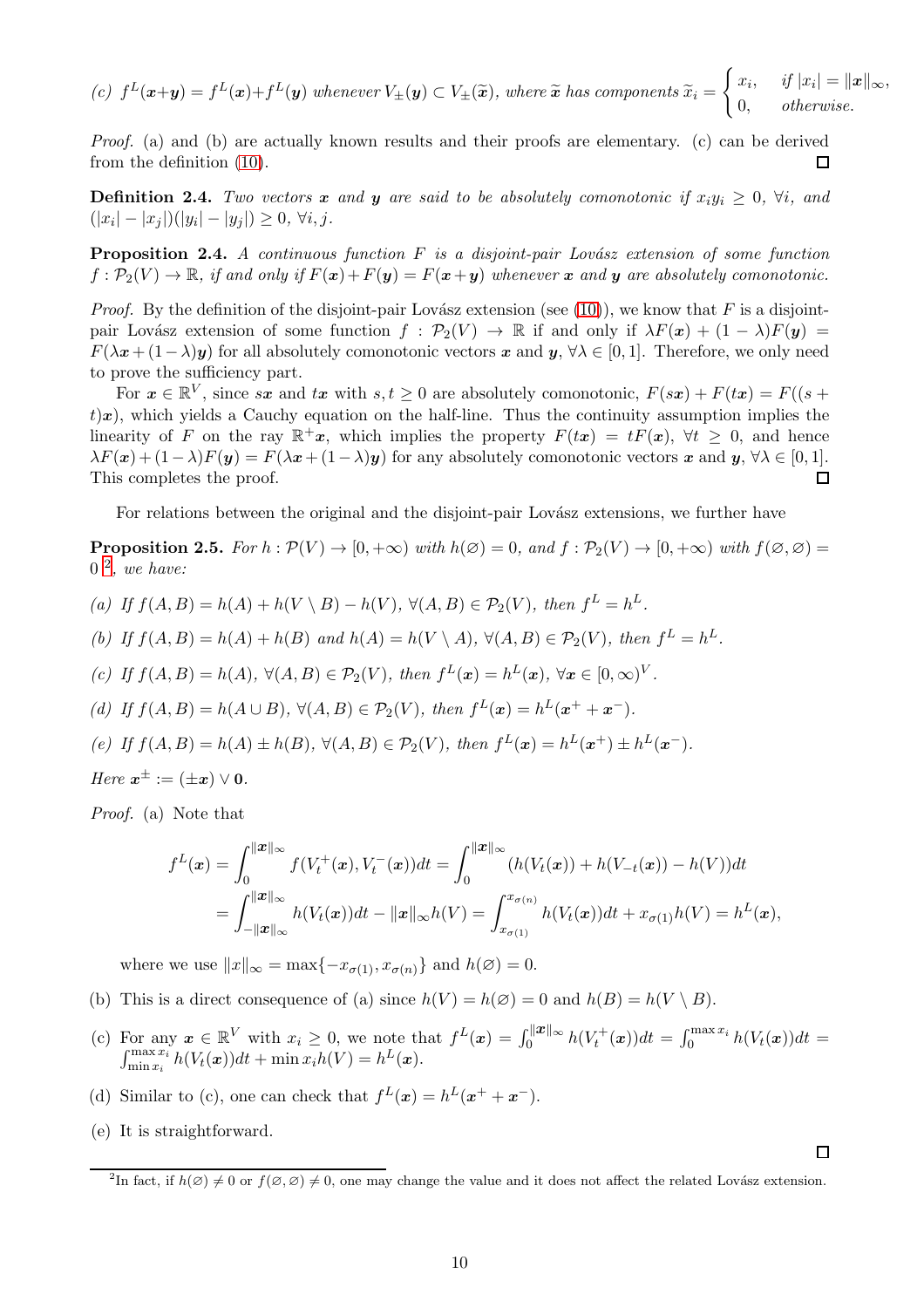In the sequel, we will not distinguish the original and the disjoint-pair Lovász extensions, since the reader can infer it from the domains  $(\mathcal{P}(V))$  or  $\mathcal{P}_2(V)$ ). Sometime we work on  $\mathcal{P}(V)$  only, and in this situation, the disjoint-pair Lovász extension acts on the redefined  $f(A, B) = h(A \cup B)$  as Proposition [2.5](#page-9-1) states.

The next result is useful for the application on graph coloring.

<span id="page-10-3"></span>**Proposition 2.6.** For the simple k-way Lovász extension of  $f : \mathcal{P}(V_1) \times \cdots \times \mathcal{P}(V_k) \to \mathbb{R}$  with the separable summation form  $f(A_1, \dots, A_k) := \sum_{i=1}^k f_i(A_i), \ \forall (A_1, \dots, A_k) \in \mathcal{P}(V)^k$ , we have  $f^L(\boldsymbol{x}^1, \cdots, \boldsymbol{x}^k) = \sum_{i=1}^k f_i^L(\boldsymbol{x}^i), \ \forall (\boldsymbol{x}^1, \cdots, \boldsymbol{x}^k).$ For  $f : \mathcal{P}_2(V_1) \times \cdots \times \mathcal{P}_2(V_k) \rightarrow \mathbb{R}$  with the form  $f(A_1, B_1 \cdots, A_k, B_k) := \sum_{i=1}^k f_i(A_i, B_i)$ ,

 $\forall (A_1, B_1, \cdots, A_k, B_k) \in \mathcal{P}_2(V_1) \times \cdots \times \mathcal{P}_2(V_k)$ , there similarly holds  $f^L(\boldsymbol{x}^1, \cdots, \boldsymbol{x}^k) = \sum_{i=1}^k f_i^L(\boldsymbol{x}^i)$ .

## <span id="page-10-0"></span>2.2 Submodularity and Convexity

In this subsection, we give new analogs of Theorems [2.1](#page-7-1) and [2.2](#page-7-2) for the disjoint-pair Lovász extension and the  $k$ -way Lovász extension. The major difference to existing results in the literature is that we work with the restricted or the enlarged domain of a function.

Let's first recall the standard concepts of submodularity:

- (S1) A discrete function  $f : \mathcal{A} \to \mathbb{R}$  is submodular if  $f(A) + f(B) \ge f(A \cup B) + f(A \cap B)$ ,  $\forall A, B \in \mathcal{A}$ , where  $A \subset \mathcal{P}(V)$  is an algebra (i.e., A is closed under union and intersection).
- (S2) A continuous function  $F : \mathbb{R}^n \to \mathbb{R}$  is submodular if  $F(x) + F(y) \geq F(x \vee y) + F(x \wedge y)$ , where  $(\mathbf{x} \vee \mathbf{y})_i = \max\{x_i, y_i\}$  and  $(\mathbf{x} \wedge \mathbf{y})_i = \min\{x_i, y_i\}, i = 1, \cdots, n$ . For a sublattice  $\mathcal{D} \subset \mathbb{R}^n$  that is closed under ∨ and ∧, one can define submodularity in the same way.

Convention 2. The discussion about algebras of sets can be reduced to lattices. Classical submodular functions on a sublattice of the Boolean lattice  $\{0,1\}^n$  and their continuous versions on  $\mathbb{R}^n$  are presented in  $(S1)$  and  $(S2)$ , respectively. Bisubmodular functions on a graded sub-poset (partially ordered set) of  $\{-1,0,1\}^n$  are defined in [\(12\)](#page-10-2) below.

Now, we recall the concept of bisubmodularity and introduce its continuous version.

(BS1) A discrete function  $f : \mathcal{P}_2(V) \to \mathbb{R}$  is bisubmodular if  $\forall (A, B), (C, D) \in \mathcal{P}_2(V)$ 

<span id="page-10-2"></span>
$$
f(A, B) + f(C, D) \ge f((A \cup C) \setminus (B \cup D), (B \cup D) \setminus (A \cup C)) + f(A \cap C, B \cap D). \tag{12}
$$

One can denote  $A \vee B = ((A_1 \cup B_1) \setminus (A_2 \cup B_2), (A_2 \cup B_2) \setminus (A_1 \cup B_1))$  and  $A \wedge B = (A_1 \cap B_1, A_2 \cap B_2)$ , where  $A = (A_1, A_2), B = (B_1, B_2)$ . For a subset  $A \subset \mathcal{P}_2(V)$  that is closed under  $\vee$  and  $\wedge$ , the bisubmodularity of  $f : \mathcal{A} \to \mathbb{R}$  can be expressed as  $f(A) + f(B) \ge f(A \vee B) + f(A \wedge B)$ ,  $\forall A, B \in \mathcal{A}.$ 

If we were to continue the definition of submodularity stated in (S2), we would obtain nothing new. Hence, the proof of Theorem [2.2](#page-7-2) cannot directly apply to our situation. To overcome this issue, we need to provide a matched definition of bisubmodularity for functions on  $\mathbb{R}^n$ , and an appropriate and careful modification of the translation linearity condition.

(BS2) A continuous function  $F : \mathbb{R}^n \to \mathbb{R}$  is bisubmodular if  $F(x) + F(y) \geq F(x \vee y) + F(x \wedge y)$ , where

$$
(x \vee y)_i = \begin{cases} \max\{x_i, y_i\}, & \text{if } x_i, y_i \ge 0, \\ \min\{x_i, y_i\}, & \text{if } x_i, y_i \le 0, \\ 0, & \text{if } x_i y_i < 0, \end{cases} \qquad (x \wedge y)_i = \begin{cases} \min\{x_i, y_i\}, & \text{if } x_i, y_i \ge 0, \\ \max\{x_i, y_i\}, & \text{if } x_i, y_i \le 0, \\ 0, & \text{if } x_i y_i < 0. \end{cases}
$$

<span id="page-10-1"></span>**Proposition 2.7.** A function  $F : \mathbb{R}^V \to \mathbb{R}$  is a disjoint-pair Lovász extension of a bisubmodular function if and only if F is (continuously) bisubmodular (in the sense of (BS2)) and for any  $x \in$  $\mathbb{R}^V$ ,  $t \geq 0$ ,

 $F(tx) = tF(x)$  (positive homogeneity);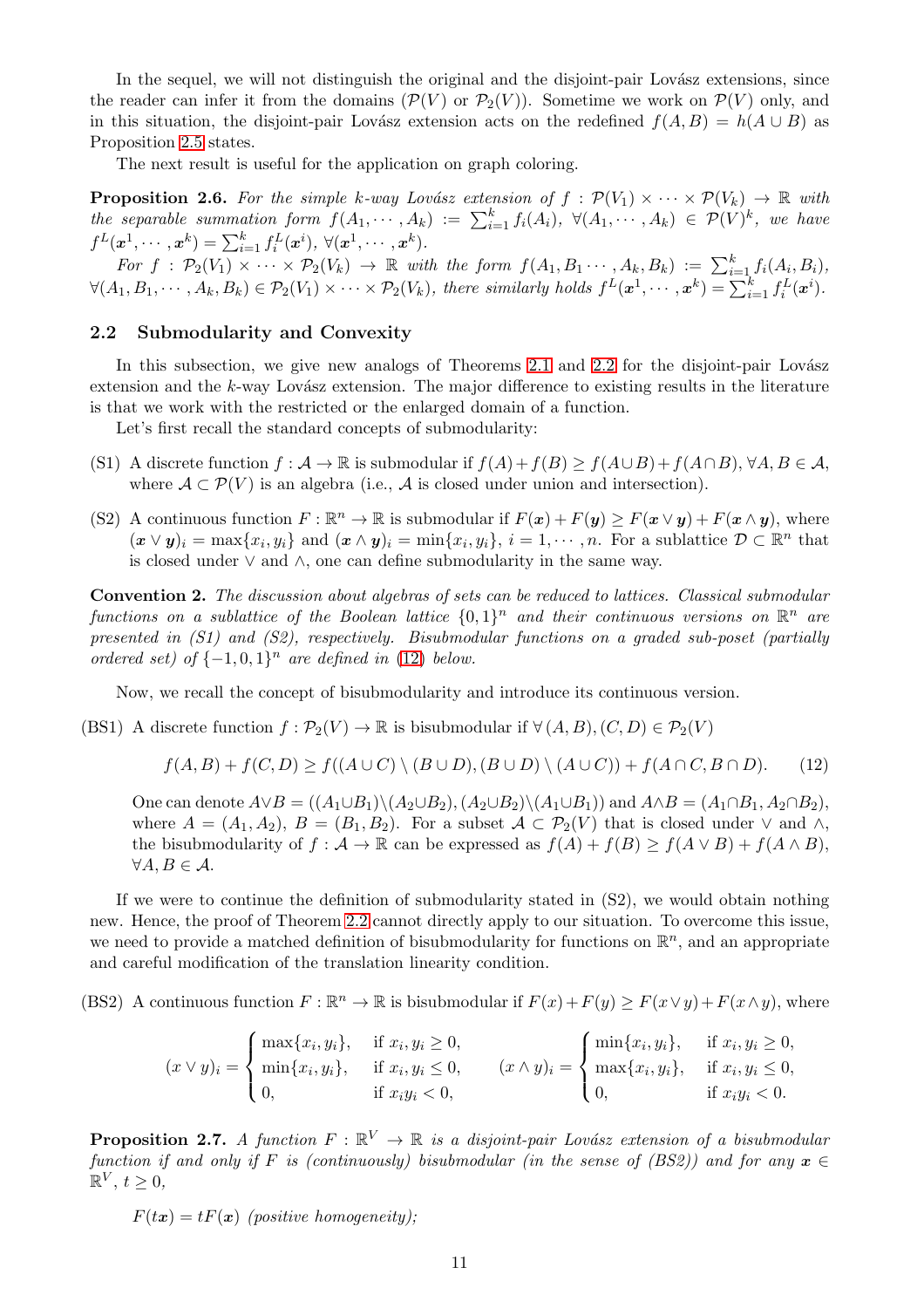$$
F(\mathbf{x} + t\mathbf{1}_{V^+,V^-}) \geq F(\mathbf{x}) + F(t\mathbf{1}_{V^+,V^-}) \text{ for some}^3 V^{\pm} \supset V^{\pm}(\mathbf{x}) \text{ with } V^+ \cup V^- = V.
$$

Henceforth,  $\mathbf{1}_{A,B}$  is defined as  $\mathbf{1}_A - \mathbf{1}_B$  for simplicity.

The proof is a modification of the previous version on the original Lovász extension for submodular functions.

*Proof.* Take the discrete function f defined as  $f(A_1, A_2) = F(1_{A_1,A_2})$ . One can check the bisubmodularity of f directly. Fix an  $x \in \mathbb{R}^n$  and let  $\sigma : V \cup \{0\} \to V \cup \{0\}$  be a bijection such that  $|x_{\sigma(1)}| \le |x_{\sigma(2)}| \le \cdots \le |x_{\sigma(n)}|$  and  $\sigma(0) = 0$ , where  $x_0 := 0$ , and

$$
V_{\sigma(i)}^{\pm} = V_{\sigma(i)}^{\pm}(\mathbf{x}) := \{ j \in V : \pm x_j > |x_{\sigma(i)}| \}, \quad i = 0, 1, \cdots, n-1.
$$

Also, we denote  $x_{V_{\sigma(i)}^+, V_{\sigma(i)}^-} = x * 1_{V_{\sigma(i)}^+ \cup V_{\sigma(i)}^-}$  (i.e., the restriction of x onto  $V_{\sigma(i)}^+$  $V_{\sigma(i)}^+ \cup V_{\sigma(i)}^ \sigma(i)$ , with other components 0), where  $\boldsymbol{x} * \boldsymbol{y} := (x_1y_1, \cdots, x_ny_n)$ .

For simplicity, in the following formulas, we identify  $\sigma(i)$  with i for all  $i = 0, \dots, n$ . It follows from  $|x_{i+1}| \mathbf{1}_{V_i^+, V_i^-} \bigvee x_{V_{i+1}^+, V_{i+1}^-} = x_{V_i^+, V_i^-}$  and

$$
|x_{i+1}|{\mathbf 1}_{V_i^+,V_i^-}\bigwedge {\mathbf x}_{V_{i+1}^+,V_{i+1}^-}=|x_{i+1}|{\mathbf 1}_{V_{i+1}^+,V_{i+1}^-}
$$

that

$$
f^{L}(\mathbf{x}) = \sum_{i=0}^{n-1} (|x_{i+1}| - |x_{i}|) f(V_{i}^{+}, V_{i}^{-})
$$
  
\n
$$
= \sum_{i=0}^{n-1} |x_{i+1}| (f(V_{i}^{+}, V_{i}^{-}) - f(V_{i+1}^{+}, V_{i+1}^{-}))
$$
  
\n
$$
= \sum_{i=0}^{n-1} \left\{ F\left( |x_{i+1}| \mathbf{1}_{V_{i}^{+}, V_{i}^{-}} \right) - F\left( |x_{i+1}| \mathbf{1}_{V_{i+1}^{+}, V_{i+1}^{-}} \right) \right\}
$$
  
\n
$$
\geq \sum_{i=0}^{n-1} \left\{ F\left( \mathbf{x}_{V_{i}^{+}, V_{i}^{-}} \right) - F\left( \mathbf{x}_{V_{i+1}^{+}, V_{i+1}^{-}} \right) \right\} = F(\mathbf{x}).
$$

On the other hand,

$$
f^{L}(\mathbf{x}) = \sum_{i=0}^{n-1} (|x_{i+1}| - |x_{i}|) f(V_{i}^{+}, V_{i}^{-}) = \sum_{i=0}^{n-1} F\left((|x_{i+1}| - |x_{i}|) \mathbf{1}_{V_{i}^{+}, V_{i}^{-}}\right)
$$
  
\n
$$
= \sum_{i=0}^{n-2} \left\{ F((|x_{i+1}| - |x_{i}|) \mathbf{1}_{V_{i}^{+}, V_{i}^{-}}) - F((|x_{i+1}| - |x_{i}|) \mathbf{1}_{V^{+}, V^{-}}) \right\}
$$
  
\n
$$
+ \left\{ \sum_{i=0}^{n-2} F((|x_{i+1}| - |x_{i}|) \mathbf{1}_{V^{+}, V^{-}}) \right\} + F\left((|x_{n}| - |x_{n-1}|) \mathbf{1}_{V_{n-1}^{+}, V_{n-1}^{-}}\right)
$$
  
\n
$$
\leq \sum_{i=0}^{n-2} \left\{ F\left(\mathbf{x}_{V_{i}^{+}, V_{i}^{-}} - |x_{i}| \mathbf{1}_{V^{+}, V^{-}}\right) - F\left(\mathbf{x}_{V_{i+1}^{+}, V_{i+1}^{-}} - |x_{i+1}| \mathbf{1}_{V^{+}, V^{-}} + (|x_{i+1}| - |x_{i}|) \mathbf{1}_{V^{+}, V^{-}}\right) \right\}
$$
  
\n
$$
+ \left\{ \sum_{i=0}^{n-2} (|x_{i+1}| - |x_{i}|) F(\mathbf{1}_{V^{+}, V^{-}}) \right\} + F\left((|x_{n}| - |x_{n-1}|) \mathbf{1}_{V_{n-1}^{+}, V_{n-1}^{-}}\right)
$$
  
\n
$$
\leq \sum_{i=0}^{n-2} \left( F(\mathbf{x}_{V_{i}^{+}, V_{i}^{-}} - |x_{i}| \mathbf{1}_{V^{+}, V^{-}}) - F(\mathbf{x}_{V_{i+1}^{+}, V_{i+1}^{-}} - |x_{i+1}| \mathbf{1}_{V^{+}, V^{-}}) \right) + F\left((|x_{n}| - |x_{n-1}|) \mathbf{1}_{V_{n-1}^{+}, V_{n-1}^{-}}\right)
$$
  
\n
$$
= F(\mathbf{x})
$$

<span id="page-11-0"></span><sup>&</sup>lt;sup>3</sup>This is some kind of 'translation linearity' if we adopt the assumption  $F(\mathbf{x} + t\mathbf{1}_{V^+,V^-}) = F(\mathbf{x}) + F(t\mathbf{1}_{V^+,V^-}).$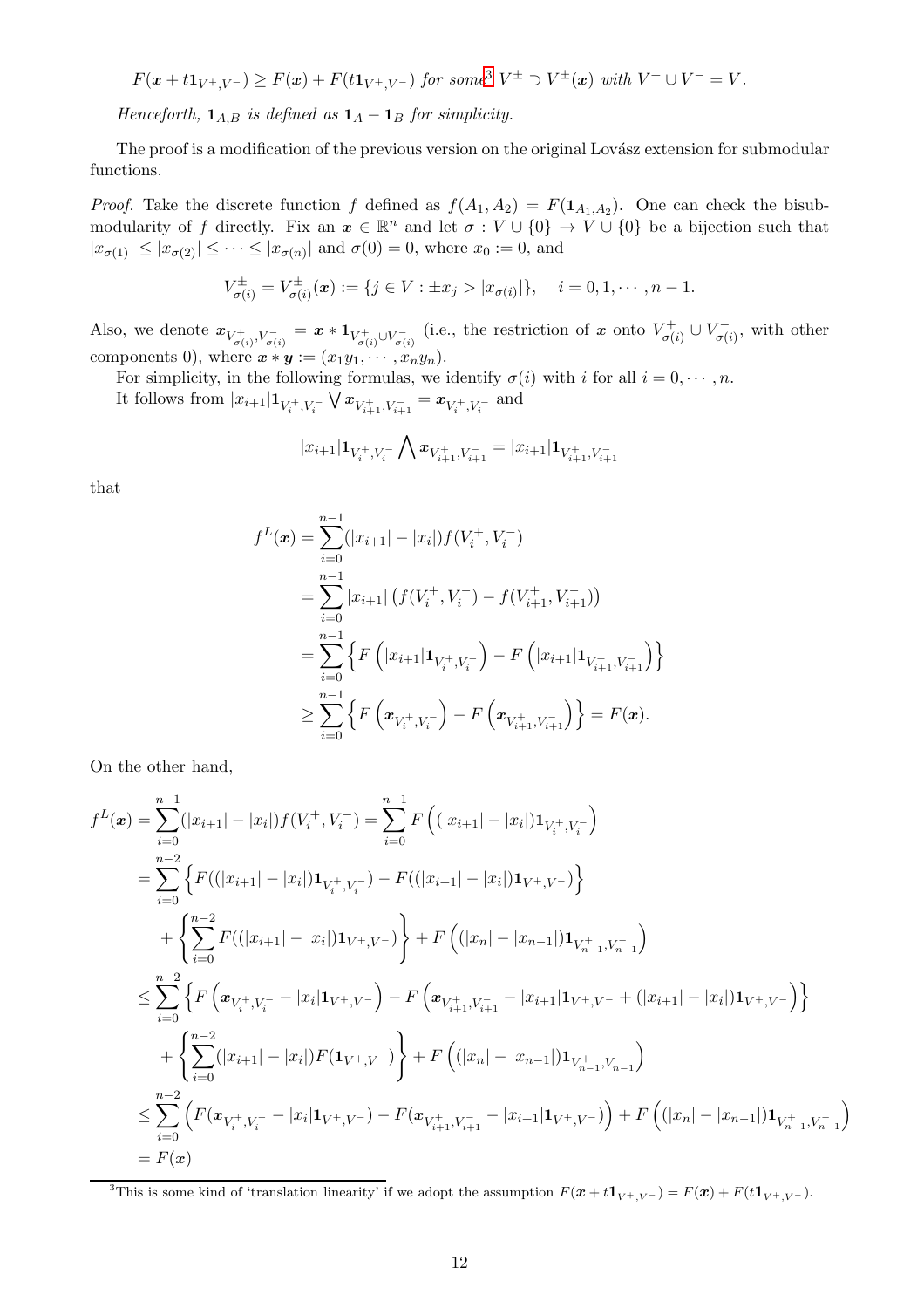according to  $(|x_{i+1}| - |x_i|) \mathbf{1}_{V^+, V^-} \bigwedge (\mathbf{x}_{V_i^+, V_i^-} - |x_i| \mathbf{1}_{V^+, V^-}) = (|x_{i+1}| - |x_i|) \mathbf{1}_{V_i^+, V_i^-}$  and

$$
(|x_{i+1}|-|x_i|)\mathbf{1}_{V^+,V^-}\bigvee (x_{V_i^+,V_i^-}-|x_i|\mathbf{1}_{V^+,V^-})=x_{V_{i+1}^+,V_{i+1}^-}-|x_{i+1}|\mathbf{1}_{V^+,V^-}+(|x_{i+1}|-|x_i|)\mathbf{1}_{V^+,V^-}
$$

for  $i = 0, \dots, n-2$ , as well as  $x_{V_{n-1}^+, V_{n-1}^-} - |x_{n-1}| \mathbf{1}_{V^+, V^-} = (|x_n| - |x_{n-1}|) \mathbf{1}_{V_{n-1}^+, V_{n-1}^-}$ . Therefore, we have  $F(x) = f<sup>L</sup>(x)$ . The proof is completed.  $\Box$ 

**Proposition 2.8.** A continuous function  $F$  is a disjoint-pair Lovász extension of some function  $f: \mathcal{P}_2(V) \to \mathbb{R}$  if and only if  $F(\mathbf{x} \vee c\mathbf{1}_{V^+,V^-}) + F(\mathbf{x} - \mathbf{x} \vee c\mathbf{1}_{V^+,V^-}) = F(\mathbf{x})$  (or  $F(\mathbf{x} \wedge c\mathbf{1}_{V^+,V^-}) +$  $F(\mathbf{x}-\mathbf{x}\wedge c\mathbf{1}_{V^+,V^-})=F(\mathbf{x})$ ), for some  $V^{\pm}\supset V^{\pm}(\mathbf{x})$  with  $V^+\cup V^- = V$ ,  $\forall c\geq 0$  and  $\mathbf{x}\in\mathbb{R}^n$ .

*Proof.* We only need to prove that the condition implies the absolutely comonotonic additivity of  $F$ , and then apply Proposition [2.4.](#page-9-2) Note that the property  $F(x \vee c1) + F(x - x \vee c1) = F(x)$  implies a summation form of  $F$  which agrees with the form of the disjoint-pair Lovász extension. Then using the absolutely comonotonic additivity, we get the desired result. П

The k-way submodularity can be naturally defined as  $(S1)$  and  $(S2)$ :

(KS) Given a tuple  $V = (V_1, \dots, V_k)$  of finite sets and  $\mathcal{A} \subset \{(A_1, \dots, A_k) : A_i \subset V_i, i = 1, \dots, k\},\$ a discrete function  $f : \mathcal{A} \to \mathbb{R}$  is k-way submodular if  $f(A) + f(B) \ge f(A \vee B) + f(A \wedge B)$ ,  $\forall A, B \in \mathcal{A}$ , where  $\mathcal{A}$  is a lattice under the corresponding lattice operations join  $\vee$  and meet  $\wedge$ defined by  $A \vee B = (A_1 \cup B_1, \cdots, A_k \cup B_k)$  and  $A \wedge B = (A_1 \cap B_1, \cdots, A_k \cap B_k)$ .

<span id="page-12-0"></span>**Theorem 2.3.** Under the assumptions and notations in (KS) above,  $\mathcal{D}_A$  is also closed under  $\wedge$  and  $\lor$ , with ∧ and  $\lor$  as in (S2). Moreover, the following statements are equivalent:

- a)  $f$  is  $k$ -way submodular on  $A$ ;
- b) the k-way Lovász extension  $f^L$  is convex on each convex subset of  $\mathcal{D}_\mathcal{A}$ ;
- c) the k-way Lovász extension  $f^L$  is submodular on  $\mathcal{D}_\mathcal{A}$ .

If one replaces  $(KS)$  and  $(S2)$  by  $(BS1)$  and  $(BS2)$  respectively for the bisubmodular setting, then all the above results hold analogously.

The proof is a slight variation of the original version by Lovász, and is provided for convenience.

*Proof.* Note that  $V^t(x) \vee V^t(y) = V^t(x \vee y)$  and  $V^t(x) \wedge V^t(y) = V^t(x \wedge y)$ , where  $V^t(x) :=$  $(V^t(x^1), \dots, V^t(x^k)), \forall t \in \mathbb{R}$ . Since  $x \in \mathcal{D}_\mathcal{A}$  if and only if  $V^t(x) \in \mathcal{A}, \forall t \in \mathbb{R}$ , and  $\mathcal{A}$  is a lattice,  $\mathcal{D}_{\mathcal{A}}$  must be a lattice that is closed under the operations  $\wedge$  and  $\vee$ . According to the k-way Lovász extension [\(6\)](#page-3-2), we may write

$$
f^{L}(\boldsymbol{x}) = \int_{-N}^{N} f(V^{t}(\boldsymbol{x}))dt - Nf(V)
$$

where  $N > ||x||_{\infty}$  is a sufficiently large number<sup>[4](#page-12-1)</sup>. Note that  $1_A \vee 1_B = 1_{A \vee B}$  and  $1_A \wedge 1_B = 1_{A \wedge B}$ . Combining the above results, we immediately get

$$
f(A) + f(B) \ge f(A \vee B) + f(A \wedge B) \iff f^L(\mathbf{x}) + f^L(\mathbf{y}) \ge f^L(\mathbf{x} \vee \mathbf{y}) + f^L(\mathbf{x} \wedge \mathbf{y}),
$$

which proves (a)  $\Leftrightarrow$  (c). Note that for  $x \in \mathcal{D}_\mathcal{A}, f^L(x) = \sum_{x \in \mathcal{A}} f^L(x)$  $\sum_{A \in \mathcal{C}(\bm{x})} \lambda_A f(A)$  for a unique chain  $\mathcal{C}(\bm{x}) \subset \mathcal{A}$ that is determined by x only, and the extension  $f^{\text{convex}}(x) := \inf_{\{\lambda_A\}_{A \in \mathcal{A}} \in \Lambda(x)}$  $\sum$ A∈A  $\lambda_A f(A)$  is convex on each convex subset of  $\mathcal{D}_{\mathcal{A}}$ , where  $\Lambda(x) := \{ \{ \lambda_A \}_{A \in \mathcal{A}} \in \mathbb{R}^{\mathcal{A}} : \sum$  $\sum_{A \in \mathcal{A}} \lambda_A \mathbf{1}_A = \mathbf{x}, \lambda_A \geq 0$  whenever  $A \neq$ V}. We only need to prove  $f^L(x) = f^{\text{convex}}(x)$  if and only if f is submodular. In fact, along a standard idea proposed in Lovász's original paper [\[47\]](#page-43-0), one could prove that for a (strictly) submodular function, the set  $\{A : \lambda_A^* \neq 0\}$  must be a chain, where  $\sum_{A \in \mathcal{A}}$  $\lambda_A^* f(A) = f^{\text{convex}}(x)$  achieves the

<span id="page-12-1"></span><sup>&</sup>lt;sup>4</sup>Here we set  $f(\emptyset, \dots, \emptyset) = 0$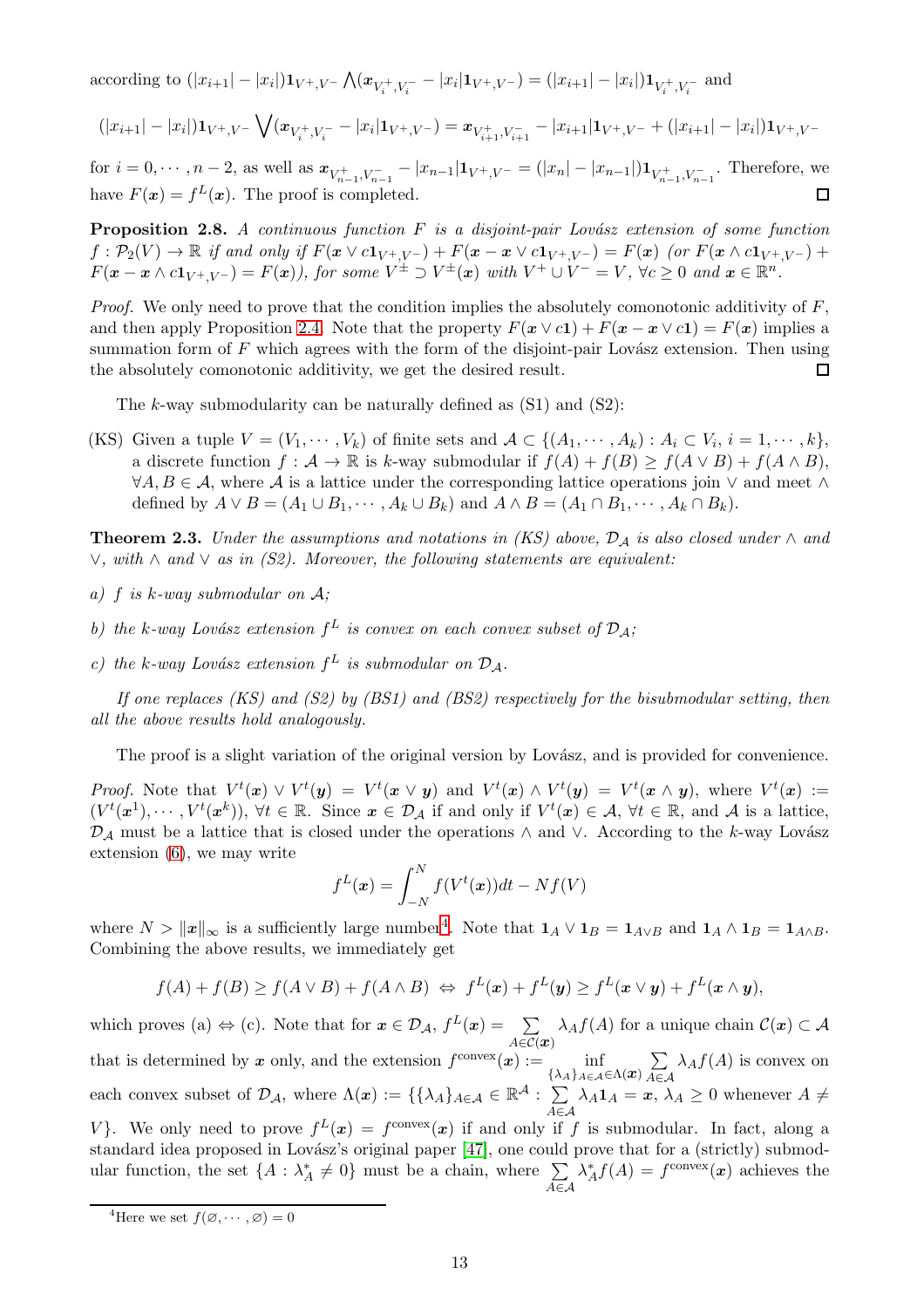minimum over  $\Lambda(x)$ , and one can then easily check that it agrees with  $f^L$ . The converse can be proved in a standard way:  $f(A) + f(B) = f<sup>L</sup>(1<sub>A</sub>) + f<sup>L</sup>(1<sub>B</sub>) \ge 2f<sup>L</sup>(\frac{1}{2})$  $\frac{1}{2}(\mathbf{1}_A + \mathbf{1}_B)) = f(\mathbf{1}_A + \mathbf{1}_B) =$  $f(\mathbf{1}_{A\vee B} + \mathbf{1}_{A\wedge B}) = f(\mathbf{1}_{A\vee B}) + f(\mathbf{1}_{A\wedge B}) = f(A \vee B) + f(A \wedge B)$ . Now, the proof is completed.

For the bisubmodular case, the above reasoning can be repeated with minor differences.  $\Box$ 

**Remark 3.** We show some examples about how both convexity and continuous submodularity can be satisfied. In fact, it is easy to see that the  $l^p$ -norm  $\|\boldsymbol{x}\|_p$  is both convex and continuously submodular on  $\mathbb{R}^n_+$ , while the  $l^1$ -norm  $||x||_1$  is convex and continuously submodular on the whole  $\mathbb{R}^n$ . Besides, an elementary proof shows that a one-homogeneous continuously submodular function on  $\mathbb{R}^2_+$  must be convex.

# <span id="page-13-0"></span>3 Main results on optimization and eigenvalue problems

We uncover the links between combinatorial optimizations and continuous programmings as well as eigenvalue problems in a general setting.

## <span id="page-13-1"></span>3.1 Combinatorial and continuous optimization

As we have told in the introduction, the application of the Lovász extension to non-submodular optimization meets with several difficulties, and in this section, we start attacking those. First, we set up some useful results.

**Convention 3.** In this section,  $\mathbb{R}_{\geq 0} := [0, \infty)$  is the set of all non-negative numbers. We use  $f^L$ to denote the multi-way Lovász extension which can be either the original or the disjoint-pair or the  $k$ -way Lovász extension.

<span id="page-13-2"></span>**Theorem 3.1.** Given set functions  $f_1, \dots, f_n : A \to \mathbb{R}_{\geq 0}$ , and a zero-homogeneous function H :  $\mathbb{R}_{\geq 0}^n\setminus\{\mathbf{0}\}\to\mathbb{R}\cup\{+\infty\}$  with  $H(a+b)\geq \min\{H(a),H(b)\},\ \forall a,b\in\mathbb{R}_{\geq 0}^n\setminus\{\mathbf{0}\},\ we\ have$ 

<span id="page-13-6"></span><span id="page-13-3"></span>
$$
\min_{A \in \mathcal{A}'} H(f_1(A), \cdots, f_n(A)) = \inf_{\boldsymbol{x} \in \mathcal{D}'} H(f_1^L(\boldsymbol{x}), \cdots, f_n^L(\boldsymbol{x})),
$$
\n(13)

where  $\mathcal{A}' = \{A \in \mathcal{A} : (f_1(A), \dots, f_n(A)) \in \text{Dom}(H)\}, \ \mathcal{D}' = \{x \in \mathcal{D}_{\mathcal{A}} \cap \mathbb{R}_{\geq 0}^V : (f_1^L(x), \dots, f_n^L(x)) \in \mathcal{D}_{\mathcal{A}}\}$ Dom $(H)$ } and Dom $(H) = \{a \in \mathbb{R}^n_{\geq 0} \setminus \{0\} : H(a) \in \mathbb{R}\}.$ 

*Proof.* By the property of H,  $\forall t_i \geq 0, n \in \mathbb{N}^+$ ,  $a_{i,j} \geq 0, i = 1, \dots, m, j = 1, \dots, n$ ,

<span id="page-13-4"></span>
$$
H\left(\sum_{i=1}^{m} t_i a_{i,1}, \cdots, \sum_{i=1}^{m} t_i a_{i,n}\right) = H\left(\sum_{i=1}^{m} t_i a^i\right) \ge \min_{i=1,\cdots,m} H(t_i a^i)
$$
  
= 
$$
\min_{i=1,\cdots,m} H(a^i) = \min_{i=1,\cdots,m} H(a_{i,1}, \cdots, a_{i,n}).
$$

Therefore, in the case of the original Lovász extension, for any  $x \in \mathcal{D}'$ ,

<span id="page-13-5"></span>
$$
H\left(f_1^L(x), \dots, f_n^L(x)\right)
$$
\n
$$
= H\left(\int_{\min x}^{\max x} f_1(V^t(x))dt + f_1(V(x))\min x, \dots, \int_{\min x}^{\max x} f_n(V^t(x))dt + f_n(V(x))\min x\right)
$$
\n
$$
= H\left(\sum_{i=1}^m (t_i - t_{i-1})f_1(V^{t_{i-1}}(x)), \dots, \sum_{i=1}^m (t_i - t_{i-1})f_n(V^{t_{i-1}}(x))\right)
$$
\n
$$
\geq \min_{i=1,\dots,m} H\left(f_1(V^{t_{i-1}}(x)), \dots, f_n(V^{t_{i-1}}(x))\right)
$$
\n
$$
\geq \min_{A \in \mathcal{A}'} H(f_1(A), \dots, f_n(A))
$$
\n
$$
= \min_{A \in \mathcal{A}'} H(f_1^L(1_A), \dots, f_n^L(1_A))
$$
\n
$$
\geq \inf_{x \in \mathcal{D}'} H(f_1^L(x), \dots, f_n^L(x)).
$$
\n(16)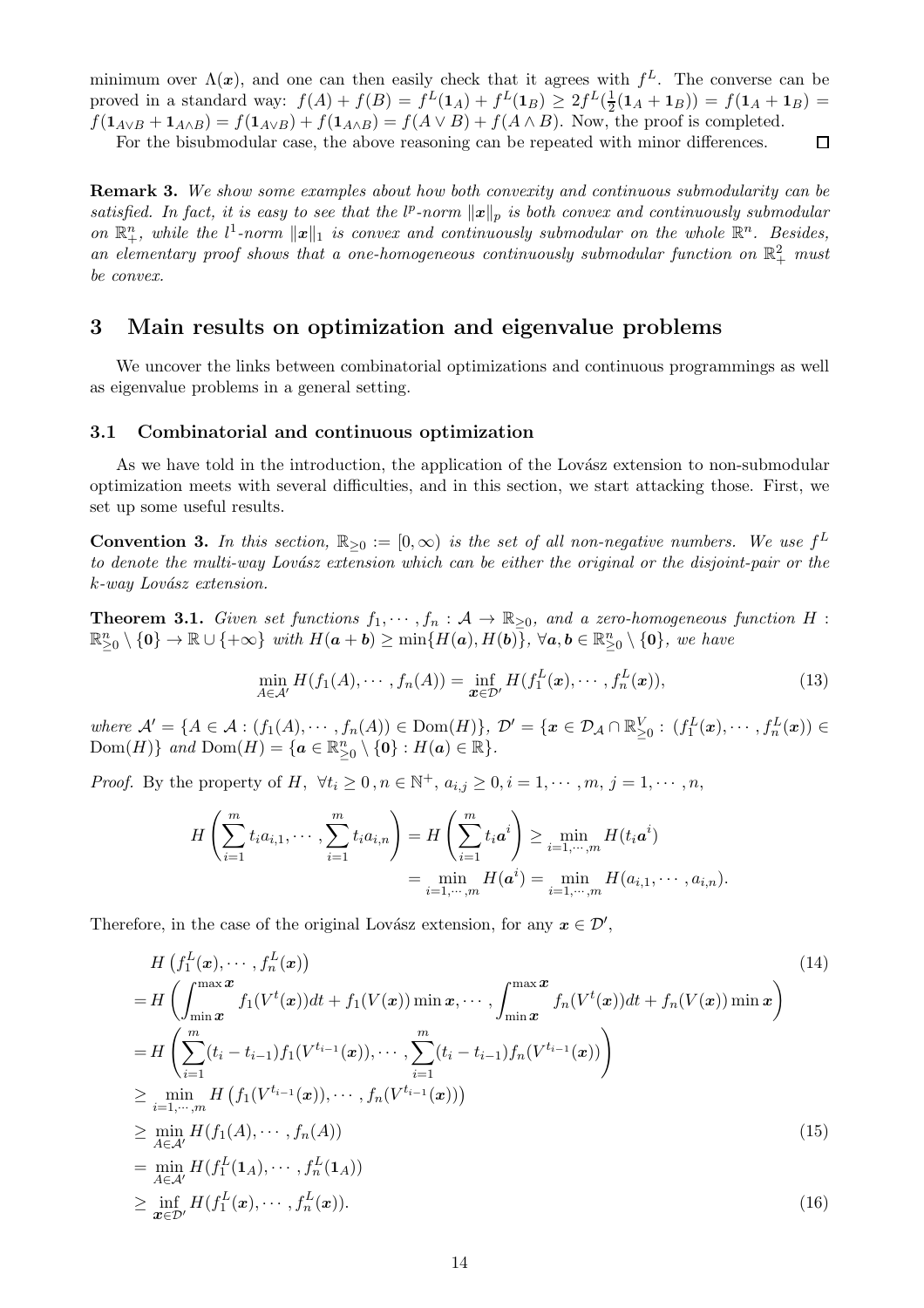Combining [\(14\)](#page-13-3) with [\(15\)](#page-13-4), we have  $\inf_{\mathbf{x}\in\mathcal{D}'} H(f_1^L(\mathbf{x}),\cdots,f_n^L(\mathbf{x})) \geq \min_{A\in\mathcal{A}'} H(f_1(A),\cdots,f_n(A)),$  and then together with [\(15\)](#page-13-4) and [\(16\)](#page-13-5), we get the reverse inequality. Hence, [\(13\)](#page-13-6) is proved for the original Lovász extension  $f^L$ . For multi-way settings, the proof is similar. Г

<span id="page-14-1"></span>**Remark 4.** Duality: If one replaces  $H(a + b) \ge \min\{H(a), H(b)\}$  by  $H(a + b) \le \max\{H(a), H(b)\}\$ , then

<span id="page-14-0"></span>
$$
\max_{A \in \mathcal{A}'} H(f_1(A), \cdots, f_n(A)) = \sup_{\boldsymbol{x} \in \mathcal{D}'} H(f_1^L(\boldsymbol{x}), \cdots, f_n^L(\boldsymbol{x})).
$$
\n(17)

The proof of the identity  $(17)$  is similar to that of  $(13)$ , and thus we omit it.

**Remark 5.** A function  $H : [0, +\infty)^n \to \overline{\mathbb{R}}$  has the (MIN) property if

$$
H\left(\sum_{i=1}^m t_i a^i\right) \ge \min_{i=1,\cdots,m} H(a^i), \ \forall t_i > 0, m \in \mathbb{N}^+, \ a^i \in [0, +\infty)^n.
$$

The (MAX) property is formulated analogously.

We can verify that the (MIN) property is equivalent to the zero-homogeneity and  $H(x + y) \ge$  $\min\{H(\bm{x}), H(\bm{y})\}\$ . A similar correspondence holds for the (MAX) property.

**Remark 6.** Theorem [3.1](#page-13-2) shows that if H has the (MIN) or (MAX) property, then the corresponding combinatorial optimization is equivalent to a continuous optimization by means of the multi-way Lovász extension. Here are some examples:

Given  $c, c_i \geq 0$  with  $\sum_i c_i > 0$ , let  $H(f_1, \dots, f_n) = \frac{c_1 f_1 + \dots + c_n f_n - c \sqrt{f_1^2 + \dots + f_n^2}}{f_1 + \dots + f_n}$ . Then *H* satisfies the (MIN) property, and by Theorem [3.1,](#page-13-2) we have

$$
\min_{A \in \mathcal{A}'} \frac{\sum_i c_i f_i(A) - c \sqrt{\sum_i f_i^2(A)}}{\sum_i f_i(A)} = \inf_{\psi \in \mathcal{D}'} \frac{\sum_i c_i f_i^L(\psi) - c \sqrt{\sum_i (f_i^L(\psi))^2}}{\sum_i f_i^L(\psi)}.
$$

Taking  $H(f_1, \dots, f_n) = \frac{(c_1 f_1^p + \dots + c_n f_n^p)^{\frac{1}{p}}}{f_1 + \dots + f_n}$  $f_1 + \cdots + f_n$  for some  $p > 1$ , then H satisfies the (MAX) property, and by Theorem [3.1,](#page-13-2) there holds

$$
\max_{A \in \mathcal{A}'} \frac{\left(\sum_i c_i f_i(A)^p\right)^{\frac{1}{p}}}{\sum_i f_i(A)} = \sup_{\psi \in \mathcal{D}'} \frac{\left(\sum_i c_i f_i^L(\psi)^p\right)^{\frac{1}{p}}}{\sum_i f_i^L(\psi)}.
$$

*Proof of Theorem [C.](#page-5-0)* Without loss of generality, we may assume that  $P(f_1, \dots, f_n)$  is one-homogeneous and subaddtive, while  $Q(f_1, \dots, f_n)$  is one-homogeneous and superadditive on  $(f_1, \dots, f_n) \in \mathbb{R}_{\geq 0}^n$ .

Then  $H(f_1, \dots, f_n) = \frac{P(f_1, \dots, f_n)}{Q(f_1, \dots, f_n)}$  is zero-homogeneous on  $[0, +\infty)^n$ , and

$$
H(\boldsymbol{f} + \boldsymbol{g}) = \frac{P(\boldsymbol{f} + \boldsymbol{g})}{Q(\boldsymbol{f} + \boldsymbol{g})} \le \frac{P(\boldsymbol{f}) + P(\boldsymbol{g})}{Q(\boldsymbol{f}) + Q(\boldsymbol{g})} \le \max\{\frac{P(\boldsymbol{f})}{Q(\boldsymbol{f})}, \frac{P(\boldsymbol{g})}{Q(\boldsymbol{g})}\} = \max\{H(\boldsymbol{f}), H(\boldsymbol{g})\}
$$

where  $\mathbf{f} = (f_1, \dots, f_n)$  and  $\mathbf{g} = (g_1, \dots, g_n)$ .

Then the proof is completed by Theorem [3.1](#page-13-2) (and Remark [4\)](#page-14-1).

<span id="page-14-2"></span>**Example 3.1.** Given a finite graph  $(V, E)$ , for  $\{i, j\} \in E$ , let  $f_{\{i, j\}}(A) = 1$  if  $A \cap \{i, j\} = \{i\}$  or  $\{j\}$ , and  $f_{\{i,j\}}(A) = 0$  otherwise. Let  $g(A) = |A|$  for  $A \subset V$ . It is clear that  $\left( \sum_{\{i,j\} \in E} f_{\{i,j\}}^p \right)^{\frac{1}{p}}$  $\frac{g}{g}$  satisfies the condition of Theorem [C.](#page-5-0) Thus, we derive that

$$
\max_{A \neq \emptyset} \frac{|\partial A|^{\frac{1}{p}}}{|A|} = \max_{A \neq \emptyset} \frac{(\sum_{\{i,j\} \in E} f_{\{i,j\}}^p(A))^{\frac{1}{p}}}{g(A)} = \max_{x \in \mathbb{R}_+^V} \frac{(\sum_{\{i,j\} \in E} |x_i - x_j|^p)^{\frac{1}{p}}}{\sum_{i \in V} x_i} = \max_{x \neq 0} \frac{(\sum_{\{i,j\} \in E} |x_i - x_j|^p)^{\frac{1}{p}}}{\sum_{i \in V} |x_i|}.
$$

Similarly, we have

$$
\max_{A \neq \emptyset} |\partial A|^{\frac{1}{p}} = \max_{x \in \mathbb{R}_+^V} \frac{\left(\sum_{\{i,j\} \in E} |x_i - x_j|^p\right)^{\frac{1}{p}}}{\max_{i \in V} x_i} = \max_{x \neq 0} \frac{\left(\sum_{\{i,j\} \in E} |x_i - x_j|^p\right)^{\frac{1}{p}}}{2\|x\|_{\infty}},
$$

 $\Box$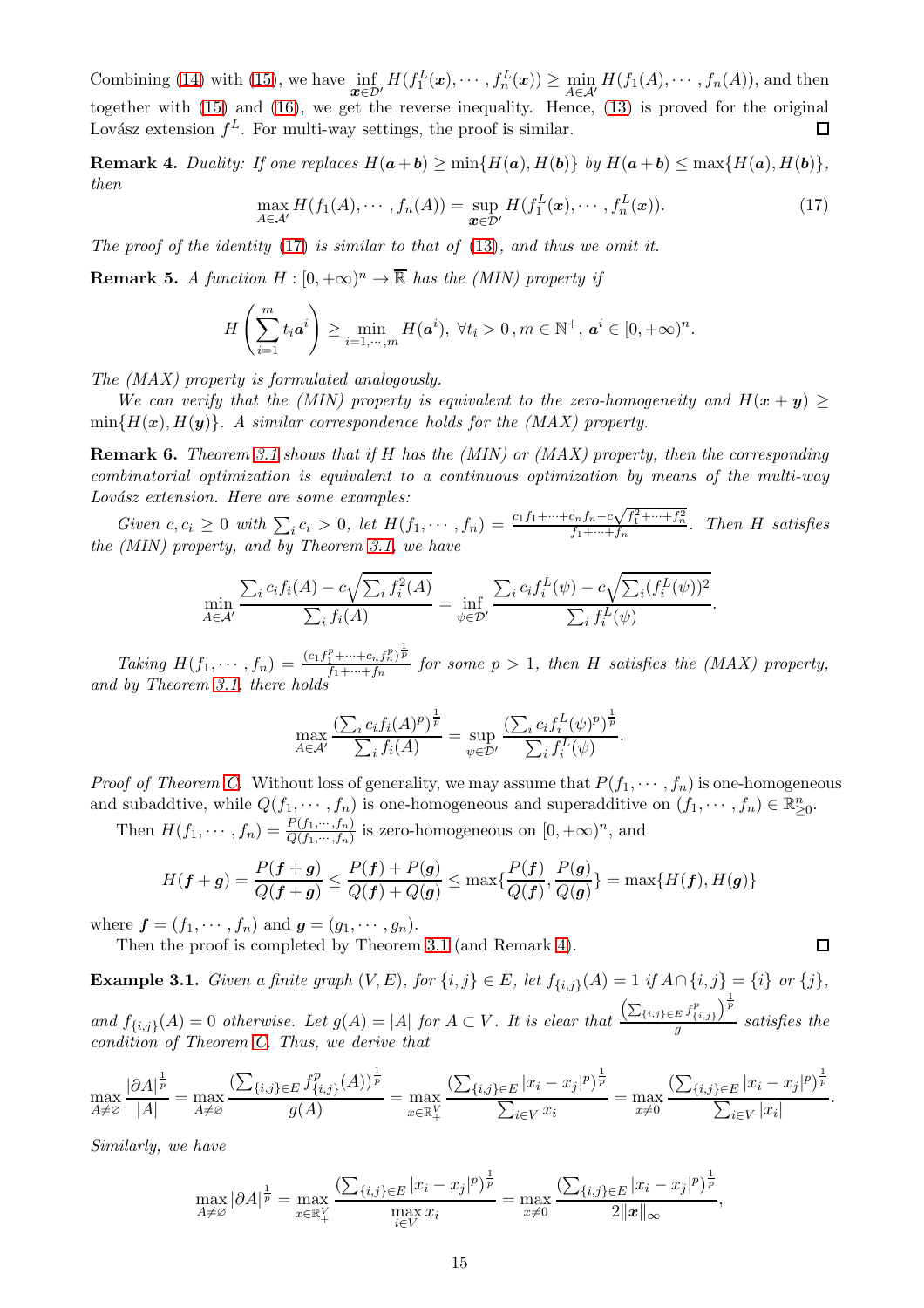which gives a continuous representation of the Max-Cut problem. The last equality holds due to the following reason: letting  $F(x) = \left(\sum_{\{i,j\} \in E} |x_i - x_j|^p\right)^{\frac{1}{p}}$ , we can check that  $\max_{x \in \mathbb{R}^N}$  $x \in \mathbb{R}^V_+$  $F(\boldsymbol{x})$  $\frac{r(\boldsymbol{u})}{\max_{i\in V} x_i}$  achieves its

maximum at some characteristic vector  $1_A$ , and then  $1_A - 1_{V \setminus A}$  is a maximizer of  $\frac{F(x)}{2||x||_{\infty}}$  on  $\mathbb{R}^V \setminus 0$ .

Similarly,  $\max_{x\neq 0}$  $F(\boldsymbol{x})$  $\frac{F(x)}{2\|x\|_{\infty}}$  achieves its maximum at  $1_A - 1_{V \setminus A}$  for some A, and then  $1_A$  indicates a  $maximize \ of \ \frac{F(x)}{\max_{i \in V} x_i}$  on the first orthant  $\mathbb{R}^V_+$ . We need the factor 2 because  $F(\mathbf{1}_A-\mathbf{1}_{V \setminus A}) = 2F(\mathbf{1}_A)$ .

It should be noted that the two equivalent continuous reformulations are derived by the original and disjoint-pair Lovász extensions in the following two ways:

$$
\max_{A \neq \varnothing} |\partial A|^{\frac{1}{p}} = \max_{A \in \mathcal{P}(V) \setminus \{\varnothing\}} \frac{\left(\sum_{\{i,j\} \in E} f_{\{i,j\}}^p(A)\right)^{\frac{1}{p}}}{1} = \max_{x \in \mathbb{R}_+^V} \frac{\left(\sum_{\{i,j\} \in E} |x_i - x_j|^p\right)^{\frac{1}{p}}}{\max_{i \in V} x_i}
$$

where we use  $f_{\{i,j\}}^L(\boldsymbol{x}) = |x_i - x_j|$  and  $1^L = \max_{i \in V} x_i$ ;

$$
\max_{A \neq \emptyset} |\partial A|^{\frac{1}{p}} = \max_{(A,B) \in \mathcal{P}_2(V) \setminus \{(\emptyset, \emptyset)\}} \frac{\left(\sum_{\{i,j\} \in E} (f_{\{i,j\}}(A) + f_{\{i,j\}}(B))^p\right)^{\frac{1}{p}}}{2} = \max_{x \neq 0} \frac{\left(\sum_{\{i,j\} \in E} |x_i - x_j|^p\right)^{\frac{1}{p}}}{2||x||_{\infty}}
$$

where we use the fact that the disjoint-pair Lovász extension of  $(A, B) \mapsto f_{\{i,j\}}(A) + f_{\{i,j\}}(B)$  is  $|x_i - x_j|$  and the disjoint-pair Lovász extension of  $(A, B) \mapsto 1$  is  $||x||_{\infty}$ .

<span id="page-15-1"></span>**Example 3.2.** There are many other equalities that can be obtained by Theorem [C,](#page-5-0) such as:

$$
\min_{A \neq \emptyset, V} \frac{|\partial A|}{|A|^{\frac{1}{p}}} = \min_{x \in \mathbb{R}^V : \min x = 0} \frac{\sum_{\{i,j\} \in E} |x_i - x_j|}{\left(\sum_{i \in V} x_i^p\right)^{\frac{1}{p}}}
$$

and

$$
\max_{(A,B)\in\mathcal{P}_2(V)\backslash\{(\emptyset,\emptyset)\}}\frac{2|E(A,B)|^{\frac{1}{p}}}{\text{vol}(A\cup B)} = \max_{x\neq 0}\frac{(\sum_{\{i,j\}\in E}(|x_i|+|x_j|-|x_i+x_j|)^p)^{\frac{1}{p}}}{\sum_{i\in V}\deg_i|x_i|}
$$

whenever  $p \geq 1$ . Here, vol  $A = \sum_{i \in A} \deg_i$ .

The last equality shows a variant of the dual Cheeger constant. A slight modification gives

$$
\max_{A \in \mathcal{P}(V)} 2|\partial A|^{\frac{1}{p}} = \max_{(A,B) \in \mathcal{P}_2(V)} 2|E(A,B)|^{\frac{1}{p}} = \max_{x \neq 0} \frac{\left(\sum_{\{i,j\} \in E} (|x_i| + |x_j| - |x_i + x_j|)^p\right)^{\frac{1}{p}}}{\|x\|_{\infty}}
$$

 $\sqrt{1}$ 

showing a new continuous formulation of the Maxcut problem.

Taking  $n = 2$  and  $H(f_1, f_2) = \frac{f_1}{f_2}$  in Theorem [3.1,](#page-13-2) then such an H satisfies both (MIN) and (MAX) properties. So, we get

$$
\min_{A \in \mathcal{A}'} \frac{f_1(A)}{f_2(A)} = \inf_{\psi \in \mathcal{D}'} \frac{f_1^L(\psi)}{f_2^L(\psi)}, \quad \text{and} \quad \max_{A \in \mathcal{A}'} \frac{f_1(A)}{f_2(A)} = \sup_{\psi \in \mathcal{D}'} \frac{f_1^L(\psi)}{f_2^L(\psi)}.
$$

In fact, we can get more:

<span id="page-15-0"></span>**Proposition 3.1.** Given two functions  $f, g: \mathcal{A} \to [0, +\infty)$ , let  $\tilde{f}, \tilde{g}: \mathcal{D}_{\mathcal{A}} \to \mathbb{R}$  satisfy  $\tilde{f} \geq f^L$ ,  $\tilde{g} \leq g^L$ ,  $\tilde{f}(1_A) = f(A)$  and  $\tilde{g}(1_A) = g(A)$ . Then

$$
\min_{A \in \mathcal{A} \cap \text{supp}(g)} \frac{f(A)}{g(A)} = \inf_{\psi \in \mathcal{D}_{\mathcal{A}} \cap \text{supp}(\tilde{g})} \frac{f(\psi)}{\tilde{g}(\psi)}.
$$

If we replace the condition  $\tilde{f} \geq f^L$  and  $\tilde{g} \leq g^L$  by  $\tilde{f} \leq f^L$  and  $\tilde{g} \geq g^L$ , then

$$
\max_{A \in \mathcal{A} \cap \text{supp}(g)} \frac{f(A)}{g(A)} = \sup_{\psi \in \mathcal{D}_{\mathcal{A}} \cap \text{supp}(\tilde{g})} \frac{f(\psi)}{\tilde{g}(\psi)}.
$$

For any  $\alpha \neq 0$ , then  $\tilde{f} = ((f^{\alpha})^L)^{\frac{1}{\alpha}}$  and  $\tilde{g} = ((g^{\alpha})^L)^{\frac{1}{\alpha}}$  satisfy the above two identities.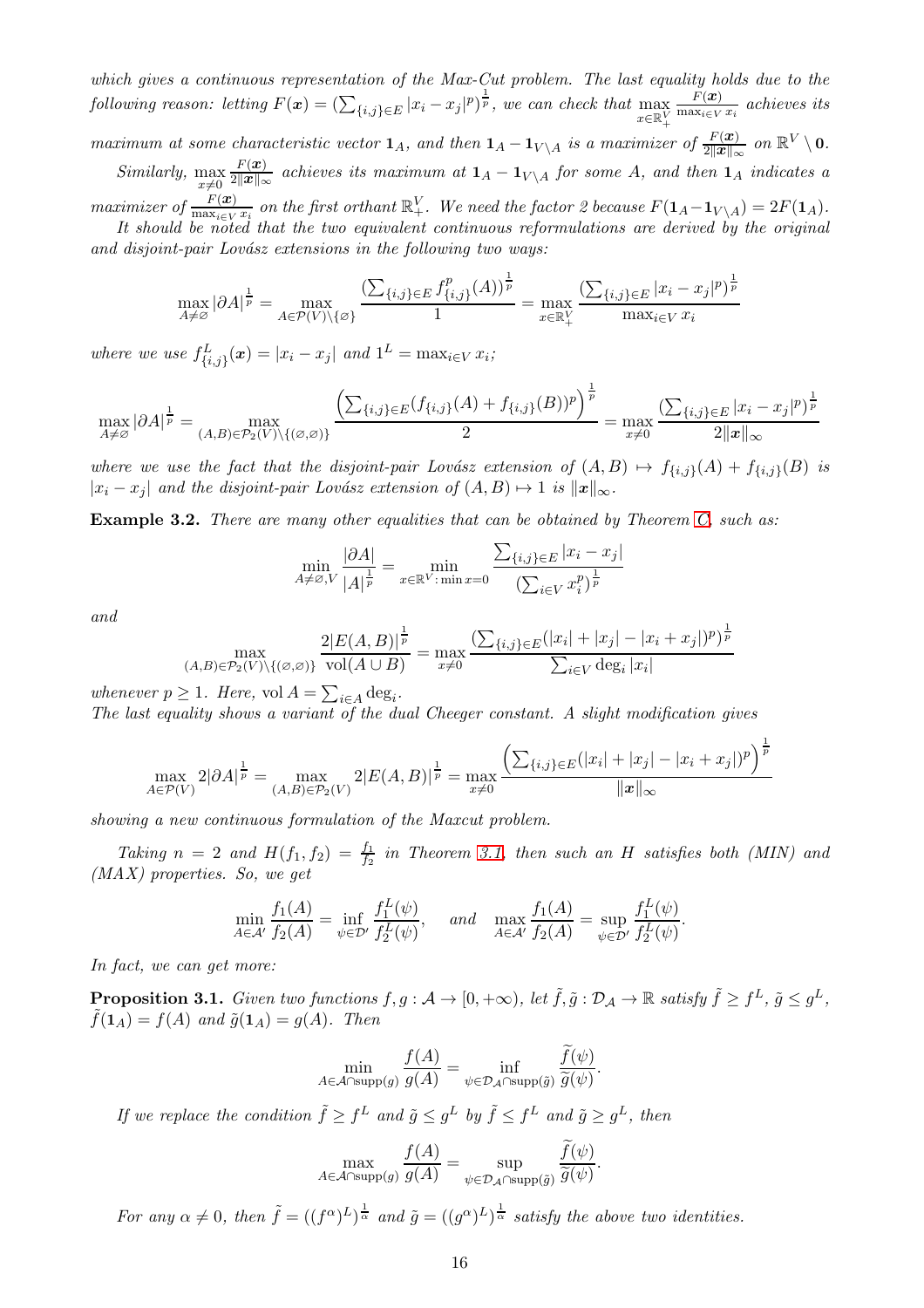Proof. It is obvious that

$$
\inf_{\psi \in \mathcal{D}_{\mathcal{A}} \cap \text{supp}(\tilde{g})} \frac{\tilde{f}(\psi)}{\tilde{g}(\psi)} \le \min_{A \in \mathcal{A} \cap \text{supp}(g)} \frac{\tilde{f}(1_A)}{\tilde{g}(1_A)} = \min_{A \in \mathcal{A} \cap \text{supp}(g)} \frac{f(A)}{g(A)}.
$$

On the other hand, for any  $\psi \in \mathcal{D}_\mathcal{A} \cap \text{supp}(\tilde{g}) \circ \tilde{g}(\psi) \ge \tilde{g}(\psi) > 0$ . Hence, there exists  $t \in (\min \tilde{\beta}\psi - \tilde{\beta}\psi)$  $(1, \max \beta \psi + 1)$  satisfying  $g(V^t(\psi)) > 0$ . Here  $\beta \psi = \psi$  (resp.,  $|\psi|$ ), if  $f^L$  represents either the original or the  $k$ -way Lovasz extension of  $f$  (resp., either the disjoint-pair or the  $k$ -way disjoint-pair Lovasz extension). So, the set  $W(\psi) := \{t \in \mathbb{R} : g(V^t(\psi)) > 0\}$  is nonempty. Since  $\{V^t(\psi) : t \in W(\psi)\}$ is finite, there exists  $t_0 \in W(\psi)$  such that  $\frac{f(V^{t_0}(\psi))}{g(V^{t_0}(\psi))}$  $\frac{f(V^{t_0}(\psi))}{g(V^{t_0}(\psi))} = \min_{t \in W(\psi)}$  $\frac{f(V^t(\psi))}{g(V^t(\psi))}$ . Accordingly,  $f(V^t(\psi)) \geq$  $f(V^{t_0}(\psi))$ 

 $\frac{f(V^{t_0}(\psi))}{g(V^{t_0}(\psi))}g(V^t(\psi))$  for any  $t \in W(\psi)$ , and thus

$$
f(V^t(\psi)) \ge Cg(V^t(\psi)), \quad \text{with} \quad C = \min_{t \in W(\psi)} \frac{f(V^t(\psi))}{g(V^t(\psi))} \ge 0,
$$

holds for any  $t \in \mathbb{R}$  (because  $g(V^t(\psi)) = 0$  for  $t \in \mathbb{R} \setminus W(\psi)$  which means that the above inequality automatically holds). Consequently,

$$
\tilde{f}(\psi) \ge f^L(\psi)
$$
\n
$$
= \int_{\min \widetilde{\beta}\psi}^{\max \widetilde{\beta}\psi} f(V^t(\psi))dt + f(V(\psi)) \min \widetilde{\beta}\psi
$$
\n
$$
\ge C \int_{\min \widetilde{\beta}\psi}^{\max \widetilde{\beta}\psi} g(V^t(\psi))dt + g(V(\psi)) \min \widetilde{\beta}\psi.
$$
\n
$$
= C g^L(\psi) \ge C \tilde{g}(\psi).
$$

It follows that

$$
\frac{f(\psi)}{\widetilde{g}(\psi)} \ge C \ge \min_{A \in \mathcal{A} \cap \text{supp}(g)} \frac{f(A)}{g(A)}
$$

and thus the proof is completed. The dual case is similar.

For  $\alpha > 0$ , we can simply suppose supp $(q) = A$ . Then

$$
\min_{A \in \mathcal{A}} \frac{f(A)}{g(A)} = \min_{A \in \mathcal{A}} \frac{(f^{\alpha})^{\frac{1}{\alpha}}(A)}{(g^{\alpha})^{\frac{1}{\alpha}}(A)} = \left(\min_{A \in \mathcal{A}} \frac{f^{\alpha}(A)}{g^{\alpha}(A)}\right)^{\frac{1}{\alpha}} = \left(\inf_{\psi \in \mathcal{D}_{\mathcal{A}}} \frac{(f^{\alpha})^L(\psi)}{(g^{\alpha})^L(\psi)}\right)^{\frac{1}{\alpha}} = \inf_{\psi \in \mathcal{D}_{\mathcal{A}}} \frac{((f^{\alpha})^L)^{\frac{1}{\alpha}}(\psi)}{((g^{\alpha})^L)^{\frac{1}{\alpha}}(\psi)}.
$$

For  $\alpha < 0$ , we may suppose without loss of generality that  $g(A) > 0$  and  $f(A) > 0$  for any  $A \in \mathcal{A}$ . Then, in this case,

$$
\min_{A \in \mathcal{A}} \frac{f(A)}{g(A)} = \min_{A \in \mathcal{A}} \frac{(f^{\alpha})^{\frac{1}{\alpha}}(A)}{(g^{\alpha})^{\frac{1}{\alpha}}(A)} = \left(\max_{A \in \mathcal{A}} \frac{f^{\alpha}(A)}{g^{\alpha}(A)}\right)^{\frac{1}{\alpha}} = \left(\sup_{\psi \in \mathcal{D}_{\mathcal{A}}} \frac{(f^{\alpha})^L(\psi)}{(g^{\alpha})^L(\psi)}\right)^{\frac{1}{\alpha}} = \inf_{\psi \in \mathcal{D}_{\mathcal{A}}} \frac{((f^{\alpha})^L)^{\frac{1}{\alpha}}(\psi)}{((g^{\alpha})^L)^{\frac{1}{\alpha}}(\psi)}.
$$

 $\Box$ 

This completes the proof.

It is worth noting that in Proposition [3.1,](#page-15-0) A can be a family of some set-tuples, and  $f<sup>L</sup>$  is the multi-way Lovász extension of the corresponding  $f$ . We point out that we can replace the Lovász extension  $f^L$  by any other extension  $f^E$  with the property that  $f^E/g^E$  achieves its minimum and maximum at some 0-1 vector  $\mathbf{1}_A$  for some  $A \in \mathcal{A}$ . Similarly, we have:

<span id="page-16-0"></span>**Proposition 3.2.** Let  $f, g : A \to [0, +\infty)$  be two set functions and  $f := f_1 - f_2$  and  $g := g_1 - g_2$  be decompositions of differences of submodular functions.

Let  $f_2, \widetilde{g}_1$  be the restriction of positively one-homogeneous convex functions onto  $\mathcal{D}_\mathcal{A}$ , with  $f_1(A) =$  $\widetilde{f}_1(\mathbf{1}_A)$  and  $g_2(A) = \widetilde{g}_2(\mathbf{1}_A)$ . Define  $\widetilde{f} = f_1^L - \widetilde{f}_2$  and  $\widetilde{g} = \widetilde{g}_1 - g_2^L$ . Then,

$$
\min_{A \in \mathcal{A} \cap \text{supp}(g)} \frac{f(A)}{g(A)} = \min_{\bm{x} \in \mathcal{D}_{\mathcal{A}} \cap \text{supp}(\widetilde{g})} \frac{f(\bm{x})}{\widetilde{g}(\bm{x})}.
$$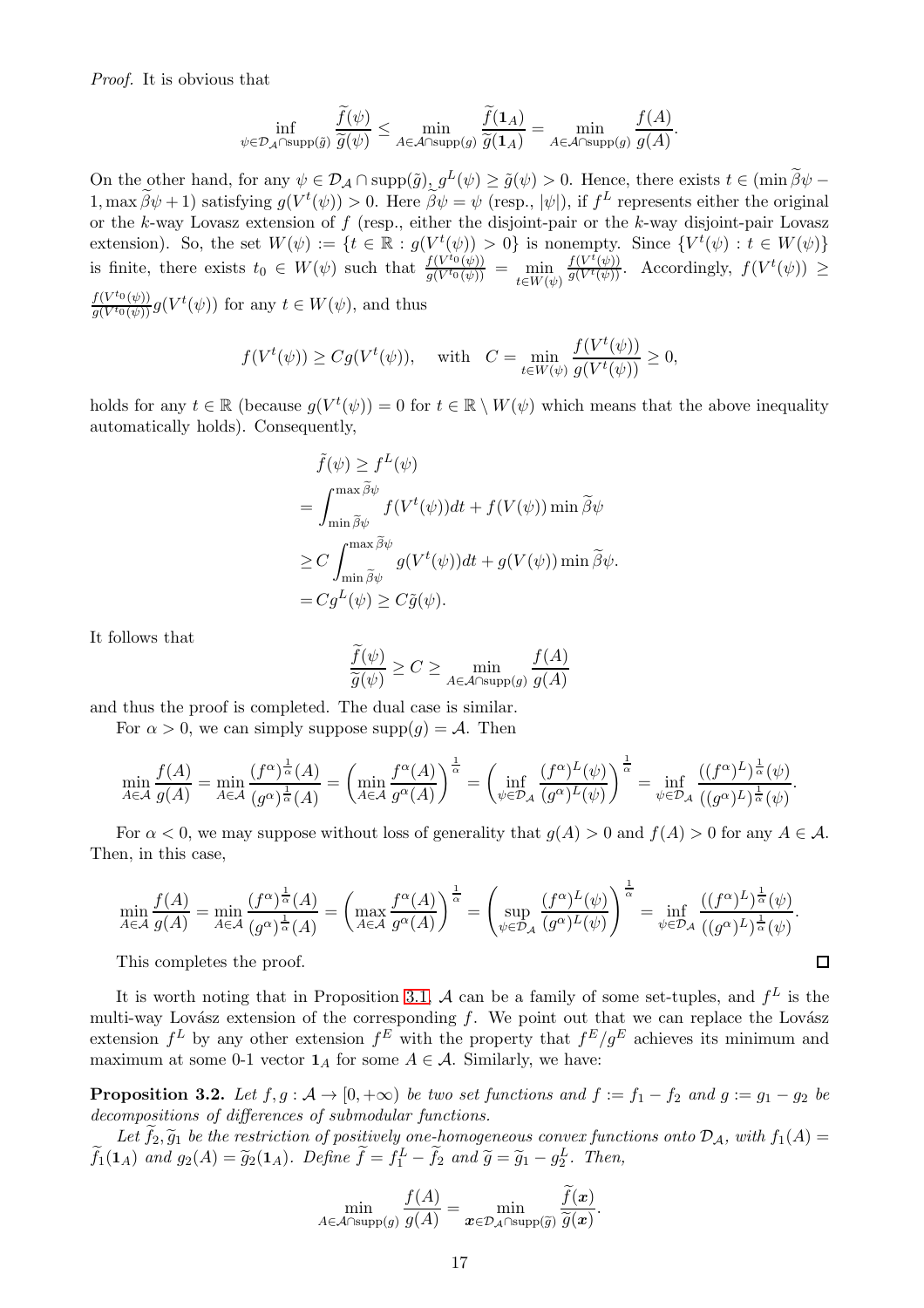| Set function $f(A) =$                             | Lovász extension $f^L(x) =$                                                                   |
|---------------------------------------------------|-----------------------------------------------------------------------------------------------|
| $\#E(A, V \setminus A)$                           | $\sum  x_i - x_j $                                                                            |
|                                                   | $\{i,j\} \in E$                                                                               |
|                                                   | $C \max_i x_i$                                                                                |
| vol(A)                                            | $\sum_i \deg_i x_i$                                                                           |
| $\min\{\text{vol}(A),\text{vol}(V\setminus A)\}\$ | $\min_{t\in\mathbb{R}}\ \boldsymbol{x}-t\mathbf{1}\ _{1}$                                     |
| $\#A \cdot \#(V \setminus A)$                     | $\sum  x_i - x_j $<br>$i, j \in V$                                                            |
| $\#V(E(A, V \setminus A))$                        | $\it n$<br>$\sum_{i=1}^{\infty} \left( \max_{j \in N(i)} x_j - \min_{j \in N(i)} x_j \right)$ |

<span id="page-17-0"></span>Table 1: Original Lovász extension of some objective functions.

Table 2: Disjoint-pair Lovász extension of several objective functions.

<span id="page-17-1"></span>

| Objective function $f(A, B) =$                                                                   | Disjoint-pair Lovász extension $f^L(x) =$                                                   |
|--------------------------------------------------------------------------------------------------|---------------------------------------------------------------------------------------------|
| $\#E(A, V \setminus A) + \#E(B, V \setminus B)$                                                  | $\sum  x_i - x_j $                                                                          |
|                                                                                                  | ${i,j}\in E$                                                                                |
| $\#E(A, B)$                                                                                      | $\frac{1}{2} \left( \sum_{i \in V} \deg_i  x_i  - \sum_{\{i,j\} \in E}  x_i + x_j  \right)$ |
| $\mathcal{C}$                                                                                    | $C\ x\ _{\infty}$                                                                           |
| $vol(A) + vol(B)$                                                                                | $\sum$ deg <sub>i</sub>  x <sub>i</sub>  <br>$i \in V$                                      |
| $\min\{\text{vol}(A),\text{vol}(V\setminus A)\}+\min\{\text{vol}(B),\text{vol}(V\setminus B)\}\$ | $\min    (x_1, \cdots, x_n) - \alpha \mathbf{1}   $<br>$\alpha \in \mathbb{R}$              |
| $\#E(A\cup B, A\cup B)$                                                                          | $\sum_{i\sim j}$ min $\{ x_i ,  x_j \}$                                                     |
| $\#(A\cup B)\cdot\#E(A\cup B,A\cup B)$                                                           | $\sum_{k \in V, i \sim j} \min\{ x_k ,  x_i ,  x_j \}$                                      |
| $\#(A\cup B)\cdot\#(V\setminus(A\cup B))$                                                        | $\sum_{i > j}   x_i  -  x_j  $                                                              |

**Remark 7.** Hirai et al introduce the generalized Lovász extension of  $f : \mathcal{L} \to \mathbb{R}$  on a graded poset L (see [\[37,](#page-42-12) [38\]](#page-42-13)). Since  $f^L(x) = \sum_i \lambda_i f(p_i)$  for  $x = \sum_i \lambda_i p_i$  lying in the orthoscheme complex  $K(\mathcal{L})$ , the same results as stated in Theorem [3.1](#page-15-0) and Proposition 3.1 hold for such a generalized Lovász extension  $f^L$ . Propositions [3.1](#page-15-0) and [3.2](#page-16-0) are also generalizations of Theorem 3.1 in [\[31\]](#page-42-0) and Theorem 1 (b) in  $[6]$ .

Although the continuous representations translate the original problems into equivalently difficult optimization problems, we should point out that the continuous reformulations ensure that many fast algorithms in continuous programming can be applied directly to certain combinatorial optimization problems. For example, the fractional form of the equivalent continuous optimizations shown in Theorem [A](#page-4-0) as well as Propositions [3.1](#page-15-0) and [3.2](#page-16-0) implies that we can directly adopt the Dinkelbach iteration in Fractional Programming [\[60\]](#page-43-6) to solve them. In addition, since the equivalent continuous formulation is Lipschitz, we can also adopt the stochastic subgradient method [\[27\]](#page-42-14) to solve certain discrete optimization problems directly.

Tables [1](#page-17-0) and [2](#page-17-1) and Propositions [3.3,](#page-17-2) [3.4](#page-18-1) and [3.5](#page-18-2) present a general correspondence between set or set-pair functions and their Lovász extensions. We shall make use of several of those in Section [4.](#page-28-0) Note that the first four lines in Table [1](#page-17-0) for the original Lovász extension, and the first five lines in Table [2](#page-17-1) for the disjoint-pair Lovász extension are known (see  $[19, 31]$  $[19, 31]$ ).

<span id="page-17-2"></span>**Proposition 3.3.** Suppose  $f, g : \mathcal{P}(V) \to [0, +\infty)$  are two set functions with  $g(A) > 0$  for any  $A \in \mathcal{P}(V) \setminus \{\emptyset\}.$  Then

$$
\min_{A \in \mathcal{P}(V) \setminus \{\varnothing\}} \frac{f(A)}{g(A)} = \min_{(A,B) \in \mathcal{P}(V)^2 \setminus \{(\varnothing, \varnothing)\}} \frac{f(A) + f(B)}{g(A) + g(B)} = \min_{(A,B) \in \mathcal{P}_2(V) \setminus \{(\varnothing, \varnothing)\}} \frac{f(A) + f(B)}{g(A) + g(B)},
$$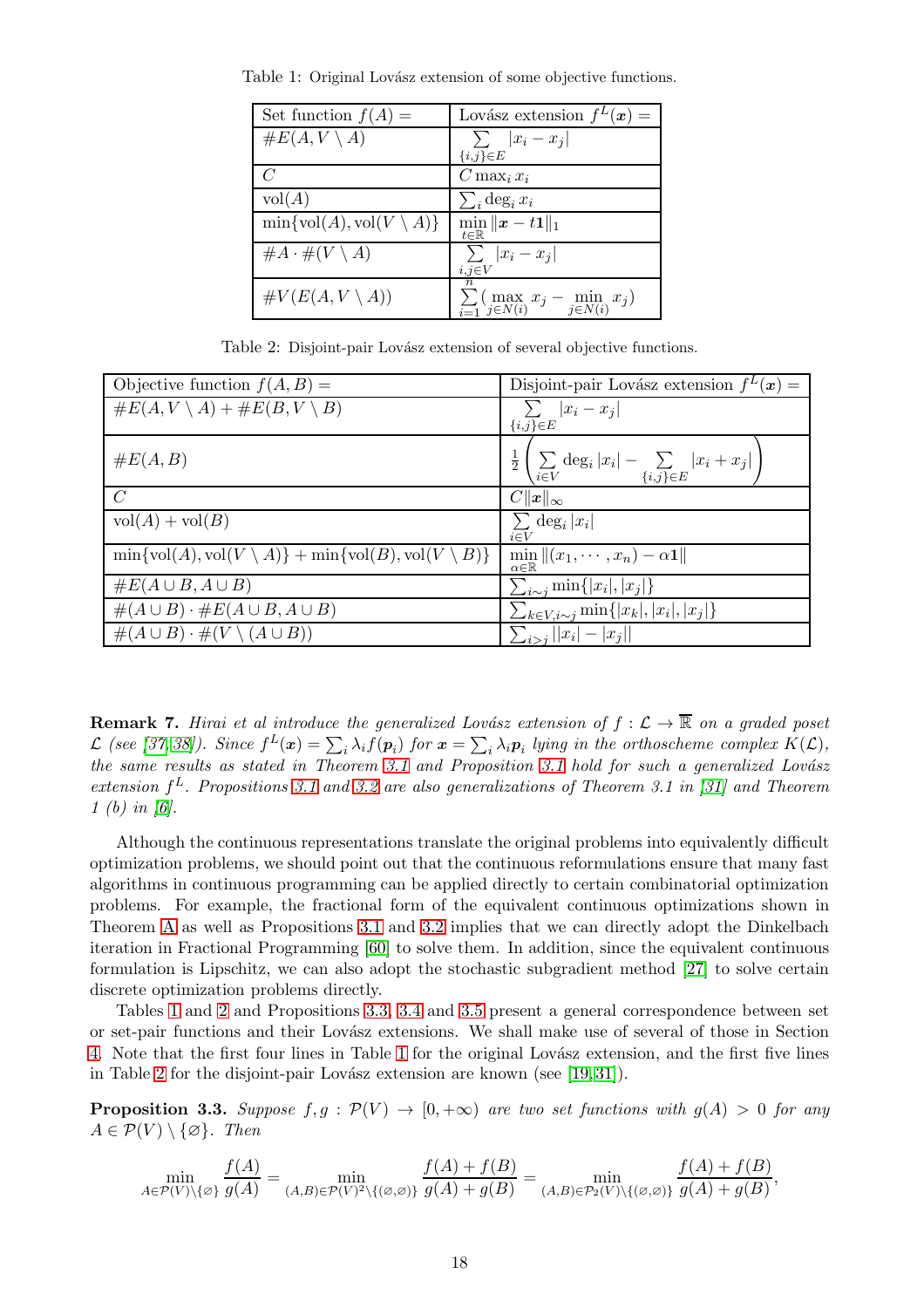where the right identity needs additional assumptions like  $f(\emptyset) = g(\emptyset) = 0^5$  $f(\emptyset) = g(\emptyset) = 0^5$  or that f and g are symmetric.<sup>[6](#page-18-4)</sup> Replacing  $f(B)$  and  $g(B)$  by  $f(V \setminus B)$  and  $g(V \setminus B)$ , all the above identities hold without any additional assumption. Clearly, replacing 'min' by 'max', all statements still hold.

<span id="page-18-1"></span>**Proposition 3.4.** Suppose  $f, g : \mathcal{P}(V) \to [0, +\infty)$  are two set functions with  $g(A) > 0$  for any  $A \in \mathcal{P}(V) \setminus \{\emptyset\}$ . Then

$$
\min_{A \in \mathcal{P}(V)} \frac{f(A)}{g(A)} = \min_{(A_1, \dots, A_k) \in \mathcal{P}(V)^k} \frac{\sum_{i=1}^k f(A_i)}{\sum_{i=1}^k g(A_i)} = \min_{(A_1, \dots, A_k) \in \mathcal{P}(V)^k} \sqrt[k]{\frac{\prod_{i=1}^k f(A_i)}{\prod_{i=1}^k g(A_i)}} = \min_{(A_1, \dots, A_k) \in \mathcal{P}_k(V)} \frac{\sum_{i=1}^k f(A_i)}{\sum_{i=1}^k g(A_i)}
$$

,

where the last identity needs additional assumptions like  $f(\emptyset) = g(\emptyset) = 0$ .

<span id="page-18-2"></span>**Proposition 3.5.** Suppose  $f, g : \mathcal{P}_2(V) \to [0, +\infty)$  are two set functions with  $g(A, B) > 0$  for any  $(A, B) \in \mathcal{P}_2(V) \setminus \{(\emptyset, \emptyset)\}.$  Then

$$
\min_{A \in \mathcal{P}_2(V)} \frac{f(A, B)}{g(A, B)} = \min_{(A_1, B_1, \cdots, A_k, B_k) \in \mathcal{P}_2(V)^k} \frac{\sum_{i=1}^k f(A_i, B_i)}{\sum_{i=1}^k g(A_i, B_i)} = \min_{(A_1, B_1, \cdots, A_k, B_k) \in \mathcal{P}_{2k}(V)} \frac{\sum_{i=1}^k f(A_i, B_i)}{\sum_{i=1}^k g(A_i, B_i)},
$$

where the last identity needs additional assumptions like  $f(\emptyset, \emptyset) = g(\emptyset, \emptyset) = 0^7$  $f(\emptyset, \emptyset) = g(\emptyset, \emptyset) = 0^7$ .

Together with Propositions [2.5](#page-9-1) and [3.3,](#page-17-2) one may directly transfer the data from Table [1](#page-17-0) to Table [2.](#page-17-1) Similarly, by employing Propositions [2.6,](#page-10-3) [3.4](#page-18-1) and [3.5,](#page-18-2) the  $k$ -way Lovász extension of some special functions can be transformed to the original and the disjoint-pair versions.

<span id="page-18-7"></span>**Proposition 3.6.** For any  $a < b$ , and for any f,

$$
\min_{x \in [a,b]^n} f^L(x) = \min_{x \in \{a,b\}^n} f^L(x) = af(V) + (b-a) \min_{A \subset V} f(A).
$$

Clearly, we can replace all 'min' by 'max'.

*Proof.* Since  $f^L$  is linear on each piece  $\Delta_{\sigma} \cap [a, b]^n := \{x \in \mathbb{R}^n : a \leq x_i \leq b, x_{\sigma(1)} \leq \cdots \leq x_{\sigma(n)}\},\$ where  $\sigma: \{1, \dots, n\} \to \{1, \dots, n\}$  is a permutation, the maximum and minimum of  $f^L$  on  $\Delta_{\sigma} \cap [a, b]^n$ can be reached at some vertices of the simplex  $\Delta_{\sigma} \cap [a, b]^n$ . Note that the vertices of  $\Delta_{\sigma} \cap [a, b]^n$  are included in  $\{a, b\}^n$  (i.e., the vertices of the hypercube  $[a, b]^n$ ). Thus, the maximum and minimum of  $f^L$  on  $[a, b]^n$  can be attained at some points in  $\{a, b\}^n$ . By the definition of Lovász extension, it is easy to check that  $f^L(b\mathbf{1}_B + a\mathbf{1}_{V \setminus B}) = af(V) + (b-a)f(B)$ . The proof is completed.  $\Box$ 

#### <span id="page-18-0"></span>3.2 Eigenvalue problems for Lovász extension

In this section, we give the proof of Theorem [D](#page-6-1) by establishing some properties on the nonlinear eigenvalue problem of the function pair  $(f^L, g^L)$ .

**Definition 3.1.**  $\lambda \in \mathbb{R}$  is called an eigenvalue, and  $x \in \mathbb{R}^n \setminus \{0\}$  a corresponding eigenvector of the function pair  $(f^L, g^L)$  if

$$
\mathbf{0} \in \nabla f^L(\mathbf{x}) - \lambda \nabla g^L(\mathbf{x}).
$$

We then also call  $(\lambda, x)$  an eigenpair.

<span id="page-18-6"></span>**Proposition 3.7.** In the setting of the original Lovász extension, for any eigenvalue  $\lambda$  of  $(f^L, g^L)$ , there exists  $A \in \mathcal{P}(V) \setminus \{\emptyset\}$  such that  $\lambda = f(A)/g(A)$  and  $\mathbf{1}_A$  is a corresponding eigenvector. Indeed, every eigenvalue has an eigenvector in  $\{a, b\}^n$ , for given distinct real numbers a and b. Moreover, we have:

- if  $g(V) \neq 0$ , then  $\lambda = f(V)/g(V)$  is the only possible eigenvalue of  $(f^L, g^L)$ ;
- if  $g(V) = 0$  and  $(f^L, g^L)$  has at least one eigenvalue, then  $f(V) = 0$  and in this case,  $(f^L, g^L)$ may have many distinct eigenvalues.

 $5$ This setting is natural, as the Lovász extension doesn't use the datum on  $\varnothing$ .

<span id="page-18-3"></span><sup>&</sup>lt;sup>6</sup>A function  $f : \mathcal{P}(V) \to \mathbb{R}$  is symmetric if  $f(A) = f(V \setminus A)$ ,  $\forall A \subset V$ .

<span id="page-18-5"></span><span id="page-18-4"></span><sup>&</sup>lt;sup>7</sup>This setting is natural, as the disjoint-pair Lovász extension doesn't use the information on  $(\emptyset, \emptyset)$ .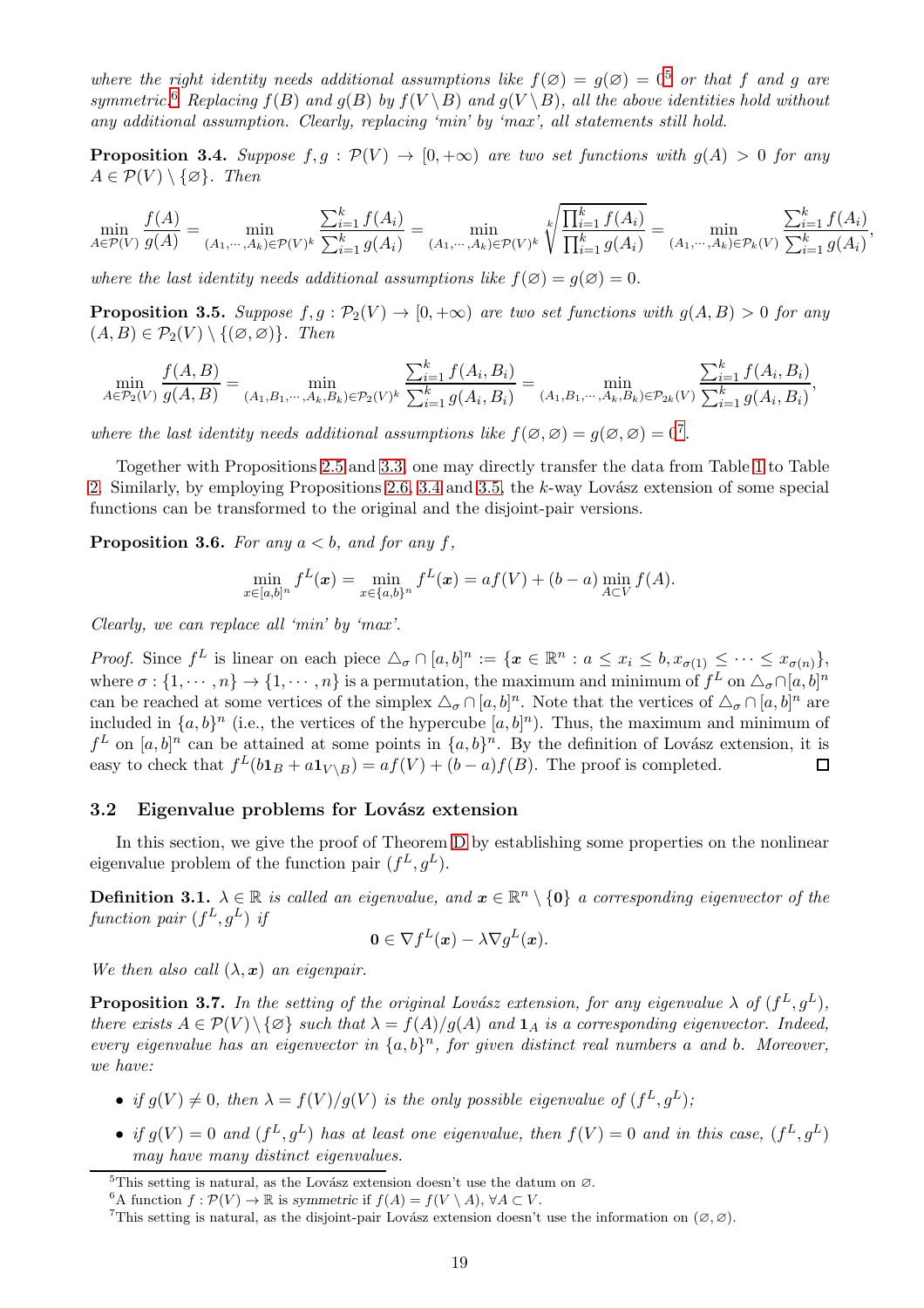Proof. We need the following basic statement.

**Argument.** For a piecewise linear function  $F : \mathbb{R}^n \to \mathbb{R}$  with finite pieces, if F is linear on a convex subset  $\Omega$ , then  $\nabla F(x) \subset \nabla F(y)$  for any relative interior point x of  $\Omega$  and any relative boundary point  $y$  in  $\overline{\Omega}$ .

Suppose that  $(\lambda, x)$  is an eigenpair of  $(f^L, g^L)$ . Since  $f^L$  is one-homogeneous and linear along the direction 1, we can assume without loss of generality that  $x$  lies in the interior of the simplex  $\triangle$  with vertices  $1_{A_1}, \dots, 1_{A_k}$ , where  $A_1, \dots, A_k$  are upper level sets of x. Applying the above argument to the piecewise linear functions  $f^L$  and  $g^L$ , we immediately get  $\mathbf{0} \in \nabla f^L(\mathbf{x}) - \lambda \nabla g^L(\mathbf{x}) \subset$  $\nabla f^L(\mathbf{1}_{A_i}) - \lambda \nabla g^L(\mathbf{1}_{A_i})$  for any  $i = 1, \dots, k$ , meaning that each  $\mathbf{1}_{A_i}$  is an eigenvector of  $(f^L, g^L)$ .

Moreover, by the definition of Lovász extension, we can check that  $\forall v \in \nabla f^L(x)$ ,  $\sum_{i \in V} v_i = f(V)$ . Therefore,  $\nabla f^L(x) \cdot \mathbf{1} = f(V)$ ,  $\forall x$ . Hence, for any eigenpair  $(\lambda, x)$ ,  $f(V) - \lambda g(V) = (\nabla f^L(x) \lambda \nabla g^{L}(\boldsymbol{x}) \cdot \mathbf{1} = 0$ , implying that  $\lambda = f(V)/g(V)$  if  $g(V) \neq 0$ ; and  $f(V) = 0$  if  $g(V) = 0$ .

For the case of  $f(V) = g(V) = 0$ , we may take a look at the example  $f(A) = |\partial A|$  and  $g(A) =$  $\min\{\text{vol}(A), \text{vol}(V \setminus A)\}\$  defined on a simple graph  $G = (V, E)$ . Then the eigenvalue problem of  $(f^L, g^L)$  reduces to the problem for the graph 1-Laplacian. And it is known that the 1-Laplacian may have many different eigenvalues [\[18\]](#page-42-9). П

<span id="page-19-0"></span>**Proposition 3.8.** In the setting of the disjoint-pair Lovász extension, for any eigenvalue  $\lambda$  of  $(f^L, g^L)$ , there exists  $(A, B) \in \mathcal{P}_2(V) \setminus \{(\emptyset, \emptyset)\}\$  such that  $\lambda = f(A, B)/g(A, B)$  and  $\mathbf{1}_A - \mathbf{1}_B$  is a corresponding eigenvector. If we further assume that  $2f(A, B) = f(A, V \setminus A) + f(V \setminus B, B)$  and  $2g(A, B) = g(A, V \setminus A) + g(V \setminus B, B)$  for any  $(A, B) \in \mathcal{P}_2(V) \setminus \{(\emptyset, \emptyset)\}\$ , then for any eigenvalue  $\lambda$  of  $(f^L, g^L)$ , there exists  $A \subset V$  such that  $\lambda = f(A, V \setminus A)/g(A, V \setminus A)$  and  $\mathbf{1}_A - \mathbf{1}_{V \setminus A}$  is a corresponding eigenvector.

Proof. The general result on the disjoint-pair Lovász extension is similar to Proposition [3.7,](#page-18-6) and thus we omit the proof.

Let's focus on the special case that  $2f(A, B) = f(A, V \setminus A) + f(V \setminus B, B)$  and  $2g(A, B) =$  $g(A, V \setminus A) + g(V \setminus B, B)$  for any  $(A, B) \in \mathcal{P}_2(V) \setminus \{(\emptyset, \emptyset)\}.$  We shall prove that in this case, typical eigenvectors can be taken from  $\{-1, 1\}^n$ .

**Claim.** For any  $A_1 \subset \cdots \subset A_k$  with  $(A_1, A_k) \neq (\emptyset, V)$ ,  $f^L$  is linear on conv $\{1_{A_i} - 1_{V \setminus A_i} : i =$  $1, \cdots, k$ .

**Proof.** The absolute comonotonicity of the disjoint-pair Lovász extension implies that  $f^L$  is linear on conv $\{1_{A_i}-1_{B_i}: i=1,\dots,k\}$  whenever  $A_1\subset \dots \subset A_k$  and  $B_1\subset \dots \subset B_k$  and  $A_k\cap B_k=\emptyset$ . Thus, for any  $\sigma, \tau : \{1, \dots, k\} \to \{1, \dots, k\}$  with  $\sigma(1) \leq \dots \leq \sigma(k) \leq \tau(k) \leq \dots \leq \tau(1)$ ,  $f^L$  is linear on conv $\{ {\bf 1}_{A_{\sigma(i)}} - {\bf 1}_{V\setminus A_{\tau(i)}} : i=1,\cdots,k\}$ . Note that

$$
\text{conv}\{\mathbf{1}_{A_i} - \mathbf{1}_{V \setminus A_i} : i = 1, \cdots, k\} = \bigcup_{\sigma, \tau} \text{conv}\{\mathbf{1}_{A_{\sigma(i)}} - \mathbf{1}_{V \setminus A_{\tau(i)}} : i = 1, \cdots, k\}
$$

$$
= \bigcup_{l=1}^k \bigcup_{\sigma(1)=1, \sigma(k)=\tau(k)=l, \tau(1)=k} \text{conv}\{\mathbf{1}_{A_{\sigma(i)}} - \mathbf{1}_{V \setminus A_{\tau(i)}} : i = 1, \cdots, k\}
$$

where in the second line we can further assume that each conv $\{1_{A_{\sigma(i)}} - 1_{V \setminus A_{\tau(i)}} : i = 1, \cdots, k\}$  is a  $(k-1)$ -dim simplex, and there are exactly  $\sum_{l=1}^{k} {k-1 \choose l-1}$  $\binom{k-1}{l-1} = 2^{k-1}$  simplexes of dimension  $(k-1)$ . Since

$$
2f^{L}(\mathbf{1}_{A_{\sigma(i)}} - \mathbf{1}_{V \setminus A_{\tau(i)}}) = 2f(A_{\sigma(i)}, V \setminus A_{\tau(i)})
$$
  
=  $f(A_{\sigma(i)}, V \setminus A_{\sigma(i)}) + f(A_{\tau(i)}, V \setminus A_{\tau(i)})$   
=  $f^{L}(\mathbf{1}_{A_{\sigma(i)}} - \mathbf{1}_{V \setminus A_{\sigma(i)}}) + f^{L}(\mathbf{1}_{A_{\tau(i)}} - \mathbf{1}_{V \setminus A_{\tau(i)}})$ 

and  $\mathbf{1}_{A_{\sigma(i)}} - \mathbf{1}_{V \setminus A_{\sigma(i)}} + \mathbf{1}_{A_{\tau(i)}} - \mathbf{1}_{V \setminus A_{\tau(i)}} = 2(\mathbf{1}_{A_{\sigma(i)}} - \mathbf{1}_{V \setminus A_{\tau(i)}}), \ f^L$  must be linear on the segment conv $\{1_{A_{\sigma(i)}}-1_{V\setminus A_{\sigma(i)}}$ ,  $1_{A_{\tau(i)}}-1_{V\setminus A_{\tau(i)}}\}$ . Therefore, one can check that  $f^L$  is linear on the simplex conv $\{ {\bf 1}_{A_i} - {\bf 1}_{V \setminus A_i} : i = 1, \cdots, k \}.$ 

Given an eigenvalue  $\lambda$ , let  $\mathbf{1}_A - \mathbf{1}_B$  be a corresponding eigenvector for some  $(A, B) \in \mathcal{P}_2(V) \setminus \mathcal{P}_2(V)$ {( $\emptyset$ ,  $\emptyset$ )}. By the above claim and argument, it can be verified that both  $\mathbf{1}_A - \mathbf{1}_{V \setminus A}$  and  $\mathbf{1}_{V \setminus B} - \mathbf{1}_B$  are eigenvectors w.r.t.  $\lambda$ . are eigenvectors w.r.t.  $\lambda$ .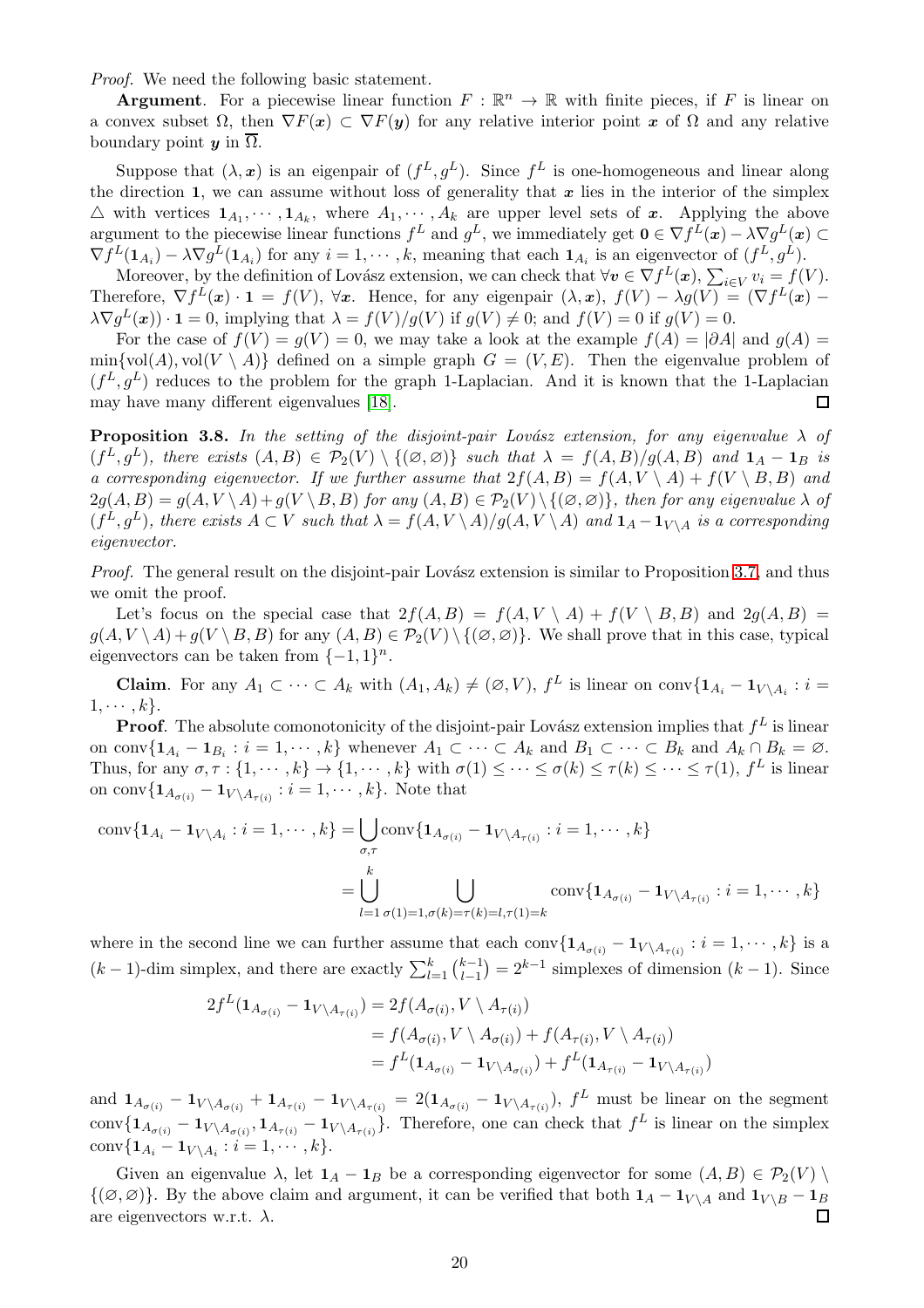**Remark 8.** In Proposition [3.8,](#page-19-0) the condition  $2f(A, B) = f(A, V \setminus A) + f(V \setminus B, B)$  for any  $(A, B) \in$  $\mathcal{P}_2(V)$  is natural and easy to satisfy. Below, we provide two examples satisfying the condition.

Example 1.  $f(A, B) = \overline{f}(A) + \overline{f}(B)$  for some  $\overline{f}: \mathcal{P}(V) \to \mathbb{R}$  with  $f(A) = \overline{f}(V \setminus A)$  for any  $A \subset V$ . In this case,  $f^L(x) = \hat{f}^L(x)$ .

Example 2.  $f(A, B) = 1$  whenever  $A \cup B \neq \emptyset$ . In this case,  $f^L(\boldsymbol{x}) = ||\boldsymbol{x}||_{\infty}$ .

One may observe that in the above examples, f is symmetric, i.e.,  $f(A, B) = f(B, A)$ , but it is not a sufficient condition for Proposition [3.8.](#page-19-0) In fact, for symmetric functions f and g on  $\mathcal{P}_2(V)$ , not every eigenvalue has an eigenvector possessing the form of  $\mathbf{1}_A - \mathbf{1}_{V \setminus A}$ . In fact, taking  $f(A, B) =$  $\#E(A, V \setminus A) + \#E(B, V \setminus B)$  and  $g(A, B) = vol(A \cup B)$ , we have  $f^{L}(x) = \sum_{\{i,j\} \in E} |x_i - x_j|$  and  $g^L(x) = \sum_{i \in V} \deg(i)|x_i|$ . Letting  $V = \{1, 2, 3\}$  and  $E = \{\{1, 2\}, \{2, 3\}, \{1, 3\}\}\$ , it is known in [\[16\]](#page-41-4) that  $1_A - 1_{V \setminus A}$  cannot be an eigenvector w.r.t. the largest eigenvalue of the 1-Laplacian,  $\forall A \subset V$ .

We conclude the following result, which asserts that every vector in  $\{-1,1\}^n$  is an eigenvector of  $(f^L, \|\cdot\|_{\infty})$  if  $f^L$  is nonnegative, where  $f^L$  indicates the disjoint-pair Lovász extension of f.

<span id="page-20-0"></span>**Proposition 3.9.** Let  $f : \mathcal{P}_2(V) \to [0, +\infty)$  be nonnegative. Then, for any  $A \subset V$ ,  $\mathbf{1}_A - \mathbf{1}_{V \setminus A}$  is an *eigenvector of*  $(f^L, \|\cdot\|_{\infty})$ .

*Proof.* By the definition of the eigenvalue problem of  $(f^L, \|\cdot\|_{\infty})$ , we only need to prove that  $\nabla f^L(\boldsymbol{x}) \cap$  $((-\mathbb{R}^n_{{\rm sign}(x)}) \cup \mathbb{R}^n_{{\rm sign}(x)}) \neq \emptyset$  for any  $x \in \{-1,1\}^n$ , where  $\mathbb{R}^n_{{\rm sign}(x)} := \{y \in \mathbb{R}^n : y_i x_i \geq 0, \forall i\} =$ cone( $\nabla ||\mathbf{x}||_{\infty}$ ). We first assume that f is positive-definite, i.e.,  $f(A, B) > 0$  whenever  $(A, B) \neq (\emptyset, \emptyset)$ , and we shall apply the following argument about polar cones to this case.

**Argument**. Let C and  $\Omega$  be two convex cones in  $\mathbb{R}^n$  such that  $\Omega \cap ((-C) \cup C) = \{0\}$ . Then  $\Omega^* \cap C^* \neq \{0\}$  and  $\Omega^* \cap (-C^*) \neq \{0\}$ , where  $C^*$  indicates the polar cone of C.

Proof: Indeed,  $\Omega^* \cap C^* = (\Omega \cup C)^* \supset (\Omega + C)^*$ , where  $\Omega + C$  is the Minkowski summation of C and  $\Omega$ . If  $\Omega + C = \mathbb{R}^n$ , then for any  $-c \in (-C) \setminus \{0\}$ , there exist  $a \in \Omega \setminus \{0\}$  and  $c' \in C \setminus \{0\}$ such that  $a + c' = -c$ . This implies  $a = -c' - c \in -C \setminus \{0\}$ , which contradicts the condition that  $\Omega \cap (-C) = \{0\}.$  Therefore, the convex cone  $\Omega + C$  is not the whole space  $\mathbb{R}^n$ , which implies that  $(\Omega + C)^* \neq \{0\}$ . Consequently,  $\Omega^* \cap C^* \neq \{0\}$  and similarly,  $\Omega^* \cap (-C^*) \neq \{0\}$ . The proof is completed.

Suppose on the contrary, that  $\nabla f^L(\boldsymbol{x}) \cap ((-\mathbb{R}^n_{\text{sign}(\boldsymbol{x})}) \cup \mathbb{R}^n_{\text{sign}(\boldsymbol{x})}) = \varnothing$  for some  $\boldsymbol{x} \in \{-1,1\}^n$ . Fixing such an x, then  $cone(\nabla f^L(x)) \cap ((-\mathbb{R}^n_{{sign}(x)}) \cup \mathbb{R}^n_{{sign}(x)}) = \{0\}$ , and by the above argument, we have  $\mathrm{cone}^*(\nabla f^L(\boldsymbol{x})) \cap \mathbb{R}^n_{\mathrm{sign}(x)} = \mathrm{cone}^*(\nabla f^L(\boldsymbol{x})) \cap (-\mathbb{R}^n_{\mathrm{sign}(x)})^* \neq \{0\}.$ 

However, since f is positive-definite, it is known that  $cone^*(\nabla f^L(\boldsymbol{x})) \subset T_x(\{\boldsymbol{y} : f^L(\boldsymbol{y}) \leq f^L(\boldsymbol{x})\}),$ meaning that  $T_x(\{y : f^L(y) \le f^L(x)\}) \cap \mathbb{R}^n_{\text{sign}(x)} \neq \{0\}$ , where  $T_x$  represents the tangent cone at  $x$ . Now, suppose  $x = \mathbf{1}_{A_n} - \mathbf{1}_{B_n}$  with  $A_n \sqcup B_n = V$ . Every permutation  $\sigma : \{1, \dots, n\} \to \{1, \dots, n\}$ determines a sequence  $\{(A_i, B_i) : i = 1, \dots, n\} \subset \mathcal{P}_2(V) \setminus \{(\emptyset, \emptyset)\}\$  by the iterative construction:  $A_1 \cup B_1 = \{\sigma(1)\}\$ and  $A_{i+1} \cup B_{i+1} = A_i \cup B_i \cup \{\sigma(i+1)\}, i = 1, \cdots, n-1.$ 

Since  $f(A_i, B_i) > 0$ ,  $f^L(x^i) = 1$  where  $x^i := (1_{A_i} - 1_{B_i})/f(A_i, B_i)$ ,  $i = 1, \dots, n$ . Also,  $T_{x^n}{y}$ :  $f^L(y) \leq 1$  =  $T_x({y : f^L(y) \leq f^L(x)})$ . Without loss of generality, we may assume that  $x = x^n$ .

The definition of  $f^L$  yields that conv $(0, x_1^1, \dots, x^n) \subset \{y : f^L(y) \leq 1\}$ . We denote by  $\Delta_{\sigma} =$ conv $(0, x^1, \dots, x^n)$  since the construction of  $x^1, \dots, x^n$  depends on the permutation  $\sigma$ . For any  $y =$  $\sum_{i=1}^n t_i x^i \in \operatorname{conv}(\mathbf{0}, \boldsymbol{x}^1, \cdots, \boldsymbol{x}^n) \setminus \{\boldsymbol{x}\}, \, (\boldsymbol{y}-\boldsymbol{x})_{\sigma(n)} x_{\sigma(n)} = -(1-t_n)x_{\sigma(n)}^2 < 0, \, \text{and thus } \boldsymbol{y}-\boldsymbol{x} \not\in \mathbb{R}^n_{\operatorname{sign}(\boldsymbol{x})}.$ Hence,  $T_x(\Delta_{\sigma}) \cap \mathbb{R}^n_{\text{sign}(x)} = \{0\}$ . It follows from the fact  $T_x(\{y : f^L(y) \leq 1\}) = \bigcup_{\sigma} T_x(\Delta_{\sigma})$  that  $T_x(\{y : f^L(y) \le 1\}) \cap \mathbb{R}^n_{\text{sign}(x)} = \{0\}.$  This is a contradiction.

Now we turn to the general case that  $f \geq 0$ . Take a sequence  $\{f_n\}_{n\geq 1}$  of positive-definite functions on  $\mathcal{P}_2(V)$  such that  $f_n \to f$  as n tends to  $+\infty$ . Then it can be verified that for any  $v_n \in \nabla f_n^L(x)$ , all limit points of  $\{v_n\}_{n\geq 1}$  belong to  $\nabla f^L(x)$ . Now, there exist  $u_n \in \nabla ||x||_{\infty}$  and  $\lambda_n = \frac{f_n^L(x)}{||x||_{\infty}} > 0$ such that  $\lambda_n u_n \in \nabla f_n^L(x)$ . Then for any limit point  $u$  of  $\{u_n\}_{n\geq 1}$ ,  $u \in \nabla ||x||_{\infty}$  and  $\lambda u \in \nabla f^L(x)$ where  $\lambda = \lim_{n \to +\infty} \lambda_n$ . Therefore,  $(\lambda, x)$  is an eigenpair of  $(f^L, \|\cdot\|_{\infty})$ .

The proof is completed.

By Propositions [3.8](#page-19-0) and [3.9,](#page-20-0) we have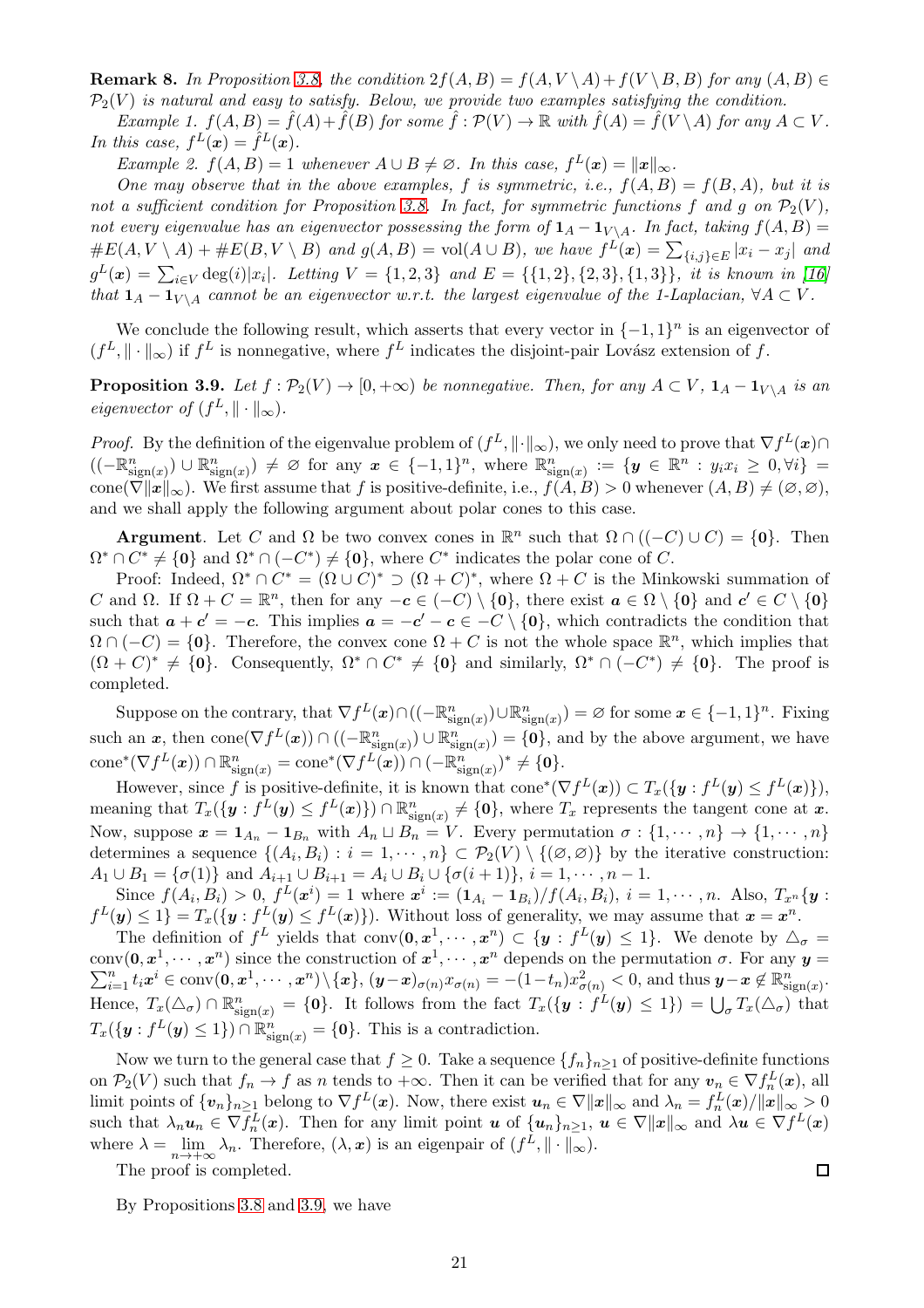Corollary 3.1. If  $2f(A, B) = f(A, V \setminus A) + f(V \setminus B, B)$  for any  $(A, B) \in \mathcal{P}_2(V)$ , then the set of eigenvalues of  $(f^L, \|\cdot\|_{\infty})$  coincides with  $\{f(A, V \setminus A) : A \subset V\}$ , and every vector in  $\{-1, 1\}^n$  is an eigenvector.

**Remark 9.** The proof of Proposition [3.9](#page-20-0) heavily depends on the property that  $N_v(X) = -T_v(X)$  for any vertex v of the hypercube  $X := \{x : ||x||_{\infty} \leq 1\}$ . Characterizing the class of polytopes satisfying  $N_v = -T_v$  for any vertex v remains an open problem, where  $N_v$  is the normal cone at v and  $T_v$  is the tangent cone at v.

Motivated by Propositions [3.8](#page-19-0) and [3.9,](#page-20-0) we suggest a combinatorial eigenvalue problem for  $(f, q)$ as follows:

Given  $A \subset V$  and a permutation  $\sigma : \{1, \dots, n\} \to \{1, \dots, n\}$ , there exists a unique sequence  $\{(A_i^{\sigma}, B_i^{\sigma}) : i = 1, \cdots, n\} \subset \mathcal{P}_2(V) \setminus \{(\emptyset, \emptyset)\}\$  satisfying  $A_1^{\sigma} \subset \cdots \subset A_n^{\sigma} = A, B_1^{\sigma} \subset \cdots \subset B_n^{\sigma} = V \setminus A,$  $A_1^{\sigma} \cup B_1^{\sigma} = \{\sigma(1)\}\$ and  $A_{i+1}^{\sigma} \cup B_{i+1}^{\sigma} = A_i^{\sigma} \cup B_i^{\sigma} \cup \{\sigma(i+1)\}, i = 1, \cdots, n-1$ . Let  $u^{A,\sigma} \in \mathbb{R}^n$  be defined by

$$
u_i^{A,\sigma} = \begin{cases} f(A^{\sigma}_{\sigma^{-1}(i)}, B^{\sigma}_{\sigma^{-1}(i)}) - f(A^{\sigma}_{\sigma^{-1}(i)-1}, B^{\sigma}_{\sigma^{-1}(i)-1}), & \text{if } i \in A, \\ f(A^{\sigma}_{\sigma^{-1}(i)-1}, B^{\sigma}_{\sigma^{-1}(i)-1}) - f(A^{\sigma}_{\sigma^{-1}(i)}, B^{\sigma}_{\sigma^{-1}(i)}), & \text{if } i \notin A. \end{cases}
$$

Denote by  $S(f, A) = \{u^{A, \sigma} : \sigma \in S_n\}$  and

$$
\nabla f(A,B):=\textup{conv}\left(\bigcup_{\tilde A:\,A\subset \tilde A\subset V\backslash B}S(f,\tilde A)\right),\;\;\forall (A,B)\in\mathcal{P}_2(V)
$$

where  $S_n$  is the permutation group over  $\{1, \dots, n\}$ .

**Definition 3.2** (Combinatorial eigenvalue problem). Given  $f, g : \mathcal{P}_2(V) \to \mathbb{R}$ , the combinatorial eigenvalue problem of  $(f, g)$  is to find  $\lambda \in \mathbb{R}$  and  $(A, B) \in \mathcal{P}_2(V) \setminus \{(\emptyset, \emptyset)\}\$  such that  $\nabla f(A, B) \cap \Omega$  $\lambda \nabla q(A, B) \neq \emptyset$ .

Since it can be verified that  $\nabla f^L(\mathbf{1}_A - \mathbf{1}_B) = \nabla f(A, B)$ , Proposition [3.8](#page-19-0) (or Theorem [D\)](#page-6-1) implies that the combinatorial eigenvalue problem for  $(f, g)$  is equivalent to the nonlinear eigenvalue problem of  $(f^L, g^L)$ .

By Propositions [3.7](#page-18-6) and [3.8,](#page-19-0) for a pair of functions f and g on  $\mathcal{P}(V)$  (resp.,  $\mathcal{P}_2(V)$ ), every eigenvalue of the function pair  $(f^L, g^L)$  generated by Lovász extension has an eigenvector of the form  $1_A$  (resp.,  $1_A - 1_B$ ) for some  $A \in \mathcal{P}(V) \setminus \{\emptyset\}$  (resp.,  $(A, B) \in \mathcal{P}_2(V) \setminus \{(\emptyset, \emptyset)\}\)$ . We may call such a set A (resp.,  $(A, B)$ ) an eigen-set of  $(f, g)$ . And, we are interested in the eigen-sets and the corresponding eigenvalues, which encode the key information about the data structure generated by the function pair  $(f, g)$ .

Next, we study the second eigenvalue of the function pair  $(f^L, g^L)$ , which is closely related to a combinatorial Cheeger-type constant of the form

$$
\text{Ch}(f,g):=\min_{A\in\mathcal{P}(V)\backslash\{\varnothing,V\}}\frac{f(A)}{\min\{g(A),g(V\setminus A)\}}
$$

where  $f : \mathcal{P}(V) \to \mathbb{R}$  is symmetric, i.e.,  $f(A) = f(V \setminus A)$ ,  $\forall A$ , and  $g : \mathcal{P}(V) \to \mathbb{R}_+$  is submodular and non-decreasing.

<span id="page-21-0"></span>**Proposition 3.10.** Let  $f_s, g_s : \mathcal{P}_2(V) \to \mathbb{R}$  be defined by  $f_s(A, B) = f(A) + f(B)$  and  $g_s(A, B) = f(A) + f(B)$  $g(A) + g(B)$ . Then

 $\text{Ch}(f,g) =$  the second eigenvalue of the function pair  $(f_s^L, g_s^L)$  (or equivalently  $(f_s, g_s)$ ).

We need the following auxiliary proposition.

<span id="page-21-1"></span>**Proposition 3.11.** Suppose that  $g : \mathcal{P}(V) \to \mathbb{R}_+$  is non-decreasing, i.e.,  $g(A) \leq g(B)$  whenever  $A \subset B$ . Let  $G : \mathbb{R}^n \to \mathbb{R}$  be the disjoint-pair Lovász extension of the function  $(A, B) \mapsto g(A) + g(B)$ . Then the Lovász extension of the function  $A \mapsto \min\{g(A), g(V \setminus A)\}\;$  is  $\min_{t \in \mathbb{R}} G(x - t)$ .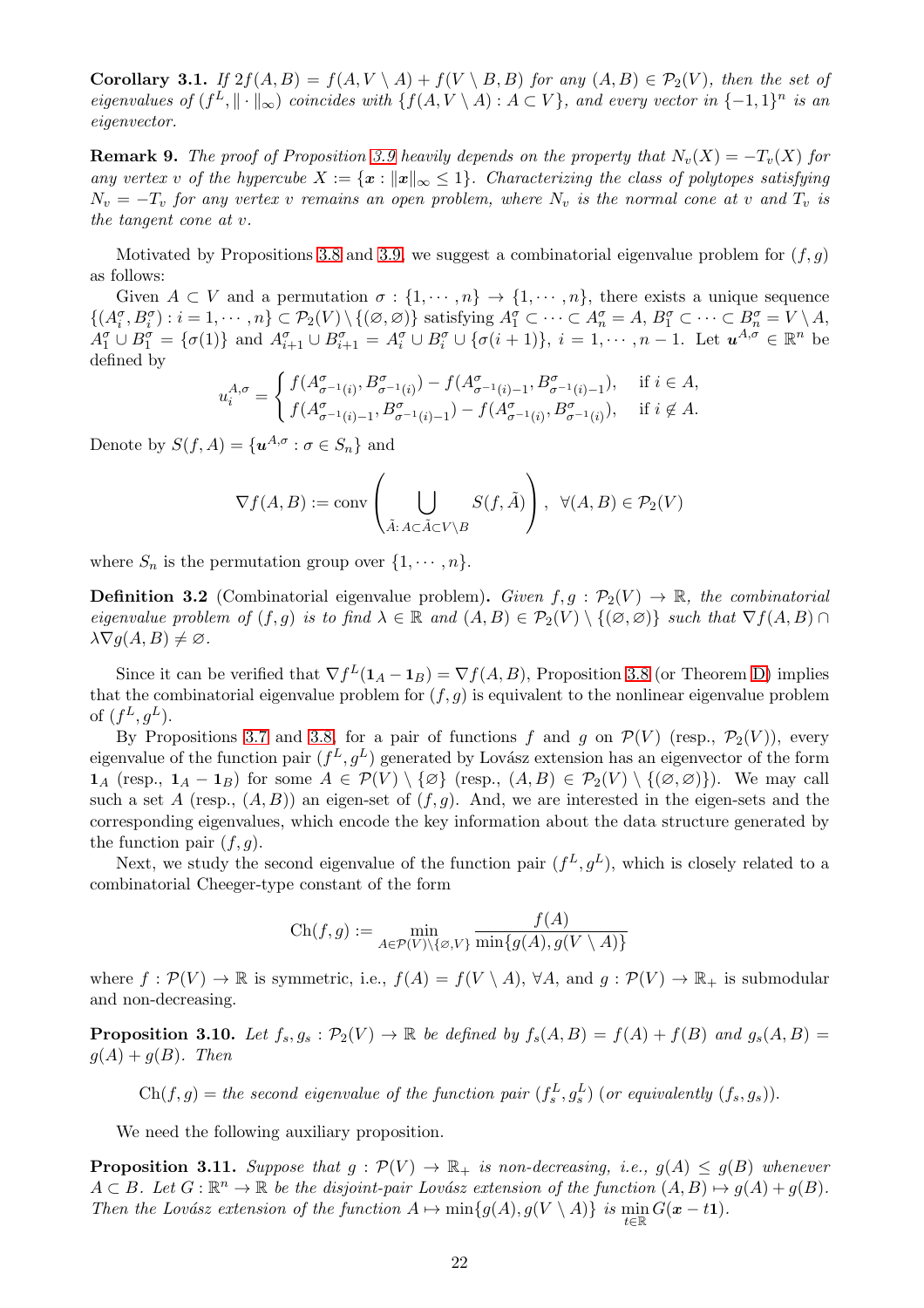*Proof.* Denote by  $g_m(A) = \min\{g(A), g(V \setminus A)\}\$ and  $g_s(A, B) = g(A) + g(B)$ , where  $g_m^L$  is the original Lovász extension of  $g_m$ , and  $g_s^L$  is the disjoint-pair Lovász extension of  $g_s$ . Since g is non-decreasing,  $g(V^t(x))$  must be non-increasing on  $t \in \mathbb{R}$ , i.e.,  $g(V^{t_1}(x)) \geq g(V^{t_2}(x))$  whenever  $t_1 \leq t_2$ . Hence, there exists  $t_0 \in \mathbb{R}$  such that  $g(V^t(\boldsymbol{x})) \ge g(V \setminus V^t(\boldsymbol{x}))$ ,  $\forall t \le t_0$ ; and  $g(V^t(\boldsymbol{x})) \le g(V \setminus V^t(\boldsymbol{x}))$ ,  $\forall t \ge t_0$ . Then

$$
g_m^L(\mathbf{x}) = \int_{\min \mathbf{x}}^{\max \mathbf{x}} g_m(V^t(\mathbf{x})) dt + \min \mathbf{x} g_m(V)
$$
  
\n
$$
= \int_{\min \mathbf{x}}^{t_0} g(V \setminus V^t(\mathbf{x})) dt + \int_{t_0}^{\max \mathbf{x}} g(V^t(\mathbf{x})) dt
$$
  
\n
$$
= \int_{\min(\mathbf{x}-t_0\mathbf{1})}^{0} g(V \setminus V^t(\mathbf{x}-t_0\mathbf{1})) dt + \int_{0}^{\max(\mathbf{x}-t_0\mathbf{1})} g(V^t(\mathbf{x}-t_0\mathbf{1})) dt
$$
  
\n
$$
= \int_{-\|\mathbf{x}-t_0\mathbf{1}\|_{\infty}}^{0} g(V \setminus V^t(\mathbf{x}-t_0\mathbf{1})) dt + \int_{0}^{\|\mathbf{x}-t_0\mathbf{1}\|_{\infty}} g(V^t(\mathbf{x}-t_0\mathbf{1})) dt
$$
  
\n
$$
= \int_{0}^{\|\mathbf{x}-t_0\mathbf{1}\|_{\infty}} g(V^t(\mathbf{x}-t_0\mathbf{1})) + g(V \setminus V^{-t}(\mathbf{x}-t_0\mathbf{1})) dt
$$
  
\n
$$
= g_s^L(\mathbf{x}-t_0\mathbf{1}) = \min_{t \in \mathbb{R}} g_s^L(\mathbf{x}-t\mathbf{1}).
$$

The proof is completed.

*Proof of Proposition [3.10.](#page-21-0)* Since f is symmetric, by Proposition [2.5,](#page-9-1)  $f_s^L(\mathbf{x}) = f^L(\mathbf{x}) = f_m^L(\mathbf{x})$ .

Since g is positive, submodular and non-decreasing, it is not difficult to check that  $g_s$  is bisubmodular. Thus, by the equivalence of submodularity and convexity,  $g_s^L$  is a convex function. Therefore, we have

 $\Box$ 

$$
\min_{\boldsymbol x\perp \boldsymbol 1} \frac{f_s^L(\boldsymbol x)}{\min_{t\in \mathbb R} g_s^L(\boldsymbol x-t\boldsymbol 1)}=\min_{\text{nonconstant}} \frac{f_s^L(\boldsymbol x)}{\boldsymbol x\in \mathbb R_+^n} \frac{f_s^L(\boldsymbol x)}{\min_{t\in \mathbb R} g_s^L(\boldsymbol x-t\boldsymbol 1)}=\min_{\boldsymbol x\in \mathbb R_+^n:\min \boldsymbol x=0} \frac{f_m^L(\boldsymbol x)}{g_m^L(\boldsymbol x)}=\min_{A\neq \varnothing, V} \frac{f_m(A)}{g_m(A)}=\mathrm{Ch}(f,g),
$$

where the first equality is based on the fact that  $x \mapsto f_s^L(x) = f^L(x)$  and  $x \mapsto \min_{t \in \mathbb{R}} g_s^L(x - t_1)$  are translation invariant along 1, the second equality is derived by Proposition [3.11,](#page-21-1) and the third one follows from Theorem [A.](#page-4-0) П

Finally, we prove that for any  $A, B \neq \emptyset$  with  $A \cap B = \emptyset$ ,

$$
\max\{\frac{f(A)}{g(A)},\frac{f(B)}{g(B)}\}\geq \min\{\frac{f(A)}{\min\{g(A),g(V\setminus A)\}},\frac{f(B)}{\min\{g(B),g(V\setminus B)\}}\}.
$$

Suppose the contrary, and keep  $f(A) = f(V \setminus A)$  in mind. Then, we have  $g(A) > g(V \setminus A)$  and  $g(B) > g(V \setminus B)$ , implying  $g(A) + g(B) > g(V \setminus A) + g(V \setminus B)$ . Since  $A \subset V \setminus B$  and g is nondecreasing, one has  $q(A) \leq q(V \setminus B)$ . Similarly,  $q(B) \leq q(V \setminus A)$ , which leads to a contradiction.

Combining all the results and discussions in this section, we complete the proof of Theorem [D.](#page-6-1)

#### <span id="page-22-0"></span>3.3 A relaxation of a Dinkelbach-type scheme

We would like to establish an iteration framework for finding minimum and maximum eigenvalues. These extremal eigenvalues play significant roles in optimization theory. They can be found via the so-called Dinkelbach iterative scheme [\[24\]](#page-42-15). This will provide a good starting point for an appropriate iterative algorithm for the resulting fractional programming. Actually, the equivalent continuous optimization has a fractional form, but such kind of fractions have been hardly touched in the field of fractional programming [\[60\]](#page-43-6), where optimizing the ratio of a concave function to a convex one is usually considered. For convenience, we shall work in a normed space  $X$  in this subsection.

For a convex function  $F: X \to \mathbb{R}$ , its sub-gradient (or sub-derivative)  $\nabla F(\mathbf{x})$  is defined as the collection of  $u \in X^*$  satisfying  $F(y) - F(x) \ge \langle u, y - x \rangle$ ,  $\forall y \in X$ , where  $X^*$  is the dual of X and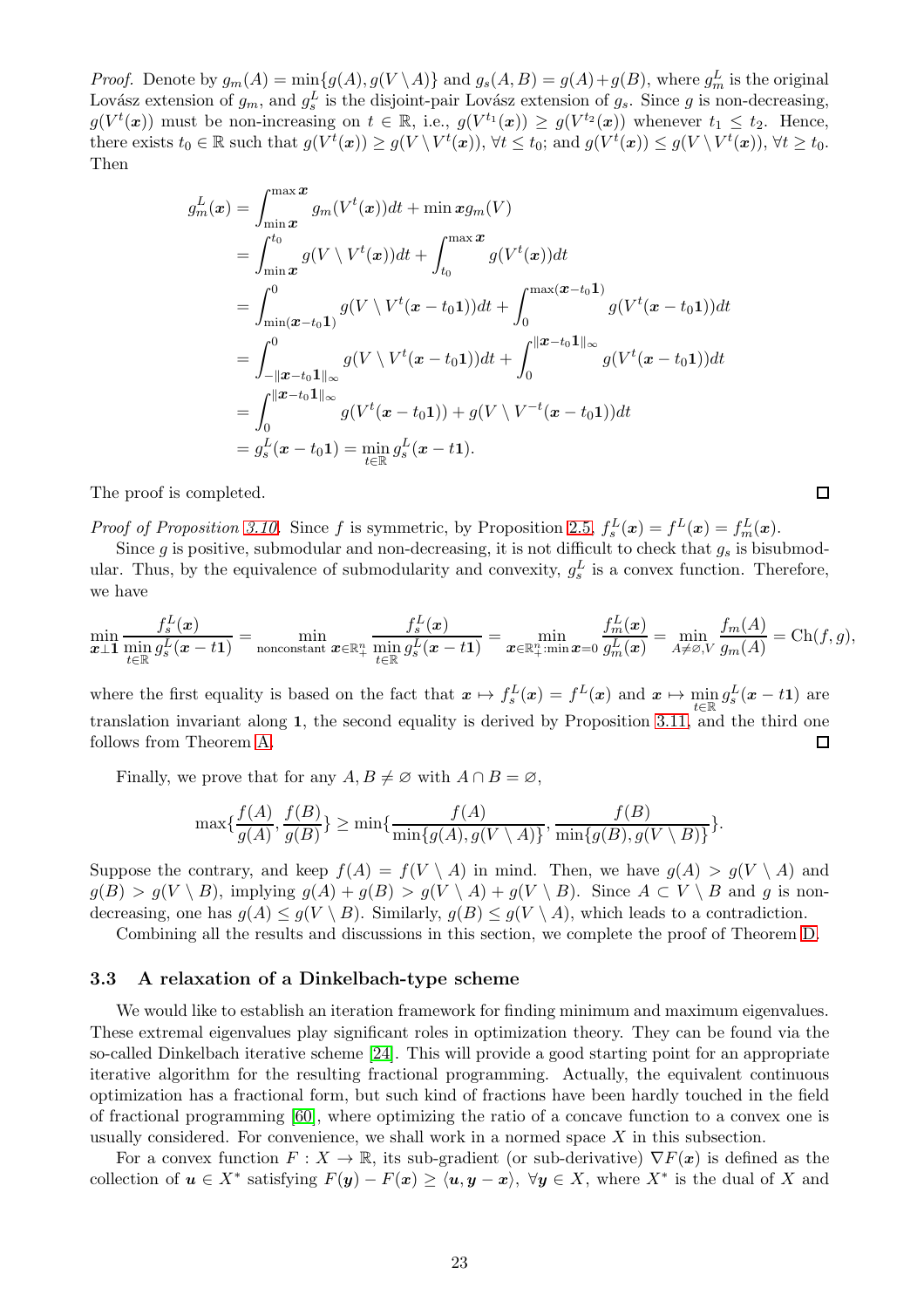$\langle u, y - x \rangle$  is the action of u on  $y - x$ . The concept of a sub-gradient has been extended to Lipschitz functions. This is called the Clarke derivative [\[15\]](#page-41-9):

$$
\nabla F(\boldsymbol{x}) = \left\{ \boldsymbol{u} \in X^* \, \middle| \, \limsup_{\boldsymbol{y} \to \boldsymbol{x}, t \to 0^+} \frac{F(\boldsymbol{y} + t\boldsymbol{h}) - F(\boldsymbol{y})}{t} \ge \langle \boldsymbol{u}, \boldsymbol{h} \rangle, \forall \boldsymbol{h} \in X \right\}.
$$

And it can even be generalized to the class of lower semi-continuous functions [\[25,](#page-42-16) [26\]](#page-42-17).

<span id="page-23-1"></span>Theorem 3.2 (Global convergence of a Dinkelbach-type scheme [\[24\]](#page-42-15)). Let S be a compact set and let  $F,G:S\to\mathbb{R}$  be two continuous functions with  $G(\bm{x})>0, \ \forall \bm{x}\in S.$  Then the sequence  $\{r^k\}$  generated by the two-step iterative scheme

$$
\int x^{k+1} = \underset{\mathbf{x} \in S}{\arg \operatorname{opti}} \{ F(\mathbf{x}) - r^k G(\mathbf{x}) \},\tag{18}
$$

$$
\begin{cases} r^{k+1} = \frac{F(x^{k+1})}{G(x^{k+1})}, \end{cases} \tag{19}
$$

<span id="page-23-0"></span>from any initial point  $\bm{x}^0\in S,$  converges monotonically to a global optimum of  $F(\cdot)/G(\cdot),$  where 'opti' is 'min' or 'max'.

**Corollary 3.2.** If  $F/G$  is a zero-homogeneous continuous function, then the iterative scheme [\(18\)\(19\)](#page-23-0) from any initial point  $\pmb{x}^0$  converges monotonically to a global optimum on the cone spanned by S (i.e.,  ${x : t > 0, x \in S}.$ 

We note that Theorem [3.2](#page-23-1) generalizes Theorem 3.1 in [\[17\]](#page-42-18) and Theorem 2 in [\[19\]](#page-42-6). Since it is a Dinkelbach-type iterative algorithm in the field of fractional programming, we omit the proof.

Many minimization problems in the field of fractional programming possess the form

$$
min \frac{convex F}{concave G},
$$

which is not necessary for a convex programming problem. The original Dinkelbach iterative scheme turns the ratio form to the inner problem [\(18\)](#page-23-0) with the form like

$$
min (convex F - concave G),
$$

which is indeed a convex programming problem. However, most of our examples are in the form

$$
\min \frac{\text{convex } F}{\text{convex } G},
$$

i.e., both the numerator and the denominator of the fractional object function are convex. Since the difference of two convex functions may not be convex, the inner problem [\(18\)](#page-23-0) is no longer a convex optimization problem and hence might be very difficult to solve.

In other practical applications, we may encounter optimization problems of the form

$$
\min \frac{\text{convex } F_1 - \text{convex } F_2}{\text{convex } G_1 - \text{convex } G_2}.
$$

This is NP-hard in general. Fortunately, we can construct an effective relaxation of [\(18\)](#page-23-0).

The starting point of the relaxation step is the following classical fact:

<span id="page-23-2"></span>**Proposition 3.12.** For any function  $f : A \to \mathbb{R}$ , there are two submodular functions  $f_1$  and  $f_2$  on A such that  $f = f_1 - f_2$ .

Although this is an old result, for readers' convenience, we present a short proof below.

Proof. Taking g to be a strict submodular function and letting

$$
\delta = \min_{A,A' \in \mathcal{A}} \left( g(A) + g(A') - g(A \vee A') - g(A \wedge A') \right) > 0.
$$

Set  $f_2 = Cg$  and  $f_1 = f + f_2$  for a sufficiently large  $C > 0$ . It is clear that  $f_2$  is strict submodular and  $f_1$  is submodular. So,  $f = f_1 - f_2$ , which completes the proof.  $\Box$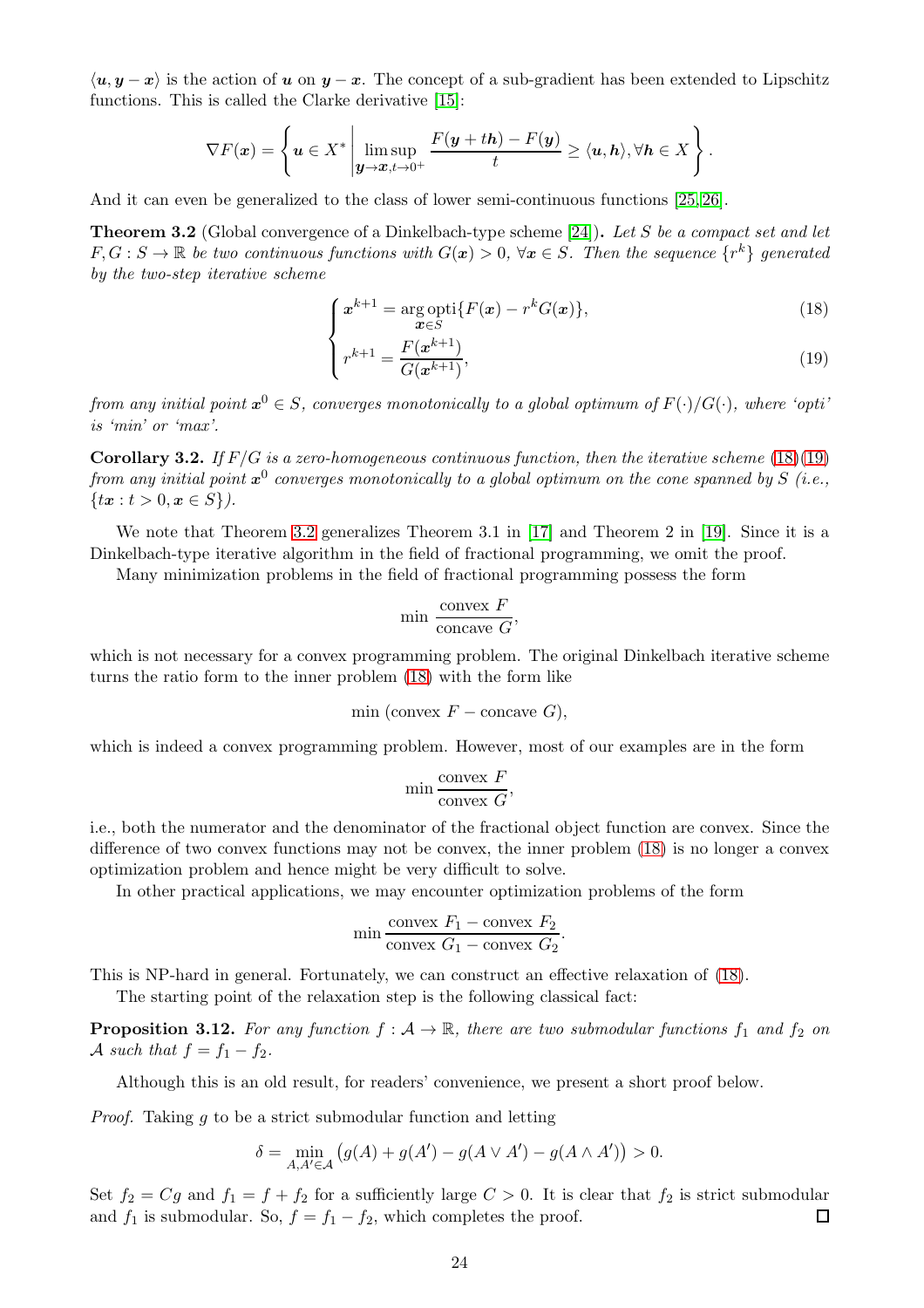Thanks to Proposition [3.12,](#page-23-2) any discrete function can be expressed as the difference of two submodular functions. Since the Lovász extension of a submodular function is convex, every Lovász extension function is the difference of two convex functions.

Then, for the fractional programming derived by Theorem [A](#page-4-0) (or Propositions [3.1](#page-15-0) and [3.2\)](#page-16-0), both the numerator and denominator can be rewritten as the differences of two convex functions. This implies that a simple and efficient algorithm can be obtained via further relaxing the Dinkelbach iteration by techniques in DC Programming [\[41\]](#page-42-19). It should be noted that the following recent works (especially the papers by Hein's group [\[31–](#page-42-0)[33,](#page-42-1)[65\]](#page-43-7)) motivated us to investigate more on this direction:

- 1. The efficient generalization of the inverse power method proposed by Hein et al [\[32\]](#page-42-10) and the extended steepest descent method by Bresson et al [\[8\]](#page-41-10) deal with fractional programming in the same spirit. For more relevant papers by Hein's group, we refer to [\[31\]](#page-42-0) for the RatioDCA method, and [\[65\]](#page-43-7) for the generalized RatioDCA technique.
- 2. In [\[52,](#page-43-8) [53\]](#page-43-9), the authors address difference convex programming (DC programming) for discrete convex functions, in which an algorithm and a convergence result similar to Theorem [3.3](#page-24-0) are presented.
- 3. A simple iterative algorithm based on the continuous reformulation by the disjoint-pair Lovász extension provides the best cut values for maxcut on a G-set among all existing continuous algorithms [\[61\]](#page-43-10).

In view of these recent developments, and in order to enlarge the scope of fractional programming and RatioDCA method, it is helpful to study this aspect by general formulations (see also Remark [10](#page-27-0) for the most general form). Thus, we begin to establish a method based on convex programming for solving min  $\frac{\overline{F(x)}}{G(x)}$  with  $F = F_1 - F_2$  and  $G = G_1 - G_2$  being two nonnegative functions, where  $F_1, F_2, G_1, G_2$  are four nonnegative convex functions on X. Let  $\{H_\mathbf{y}(x) : y \in X\}$  be a family of convex differentiable functions on X with  $H_y(x) \geq H_y(y)$ ,  $\forall x \in X$ . Consider the following threestep iterative scheme

<span id="page-24-3"></span>
$$
\int \boldsymbol{x}^{k+1} \in \arg\min_{\boldsymbol{x} \in \mathbb{B}} \{ F_1(\boldsymbol{x}) + r^k G_2(\boldsymbol{x}) - (\langle \boldsymbol{u}^k, \boldsymbol{x} \rangle + r^k \langle \boldsymbol{v}^k, \boldsymbol{x} \rangle) + H_{\boldsymbol{x}^k}(\boldsymbol{x}) \},\tag{20a}
$$

$$
r^{k+1} = F(x^{k+1})/G(x^{k+1}),
$$
\n(20b)

$$
\begin{pmatrix} u^{k+1} \in \nabla F_2(x^{k+1}), v^{k+1} \in \nabla G_1(x^{k+1}), \end{pmatrix}
$$
 (20c)

<span id="page-24-2"></span><span id="page-24-1"></span>where  $\mathbb B$  is a convex body containing **0** as its inner point. The following slight modification

$$
\int \boldsymbol{y}^{k+1} \in \underset{\boldsymbol{x} \in X}{\arg \min} \{ F_1(\boldsymbol{x}) + r^k G_2(\boldsymbol{x}) - (\langle \boldsymbol{u}^k, \boldsymbol{x} \rangle + r^k \langle \boldsymbol{v}^k, \boldsymbol{x} \rangle) + H_{\boldsymbol{x}^k}(\boldsymbol{x}) \},\tag{21a}
$$

$$
\begin{cases} r^{k+1} = F(y^{k+1})/G(y^{k+1}), & x^{k+1} = \partial \mathbb{B} \cap \{ty^{k+1} : t \ge 0\} \\ u^{k+1} \in \nabla F_2(x^{k+1}), & v^{k+1} \in \nabla G_1(x^{k+1}), \end{cases}
$$
(21b)

<span id="page-24-4"></span>
$$
u^{k+1} \in \nabla F_2(x^{k+1}), \ v^{k+1} \in \nabla G_1(x^{k+1}), \tag{21c}
$$

is available when  $F/G$  is zero-homogeneous and [\(21a\)](#page-24-1) has a solution. In [\(21b\)](#page-24-1),  $x^{k+1}$  indicates the normalization of  $y^{k+1}$  w.r.t. the convex body  $\mathbb{B}$ ; in particular,  $x^{k+1} := y^{k+1} / \|y^{k+1}\|_2$  if we let  $\mathbb{B}$  be the unit ball. These schemes mixing the inverse power (IP) method and steepest descent (SD) method can be well used in computing special eigenpairs of  $(F, G)$ . Note that the inner problem [\(20a\)](#page-24-2) (resp. [\(21a\)](#page-24-1)) is a convex optimization and thus many algorithms in convex programming are applicable. We should note that the above schemes provide a generalization of the RatioDCA technique in [\[31\]](#page-42-0).

<span id="page-24-0"></span>**Theorem 3.3** (Local convergence for the mixed IP-SD scheme). The sequence  $\{r^k\}$  generated by the iterative scheme [\(20\)](#page-24-3) (resp. [\(21\)](#page-24-4)) from any initial point  $x^0 \in \text{supp}(G) \cap \mathbb{B}$  (resp.  $x^0 \in \text{supp}(G)$ ) converges monotonically, where  $\text{supp}(G)$  is the support of  $G$ .

Next we further assume that  $X$  is of finite dimension. If one of the following additional conditions holds, then  $\lim_{k\to+\infty} r^k = r^*$  is an eigenvalue of the function pair  $(F,G)$  in the sense that it fulfills  $0 \in \nabla F_1(\bm{x}^*) - \nabla F_2(\bm{x}^*) - r^* (\nabla G_1(\bm{x}^*) - \nabla G_2(\bm{x}^*)),$  where  $\bm{x}^*$  is a cluster point of  $\{\bm{x}^k\}.$ 

Case 1. For the scheme [\(20\)](#page-24-3),  $F_2$  and  $G_1$  are one-homogeneous, and  $F_1$  and  $G_2$  are p-homogeneous with  $p \geq 1$ , and  $H_{\mathbf{x}} = const, \ \forall \mathbf{x} \in \mathbb{B}$ .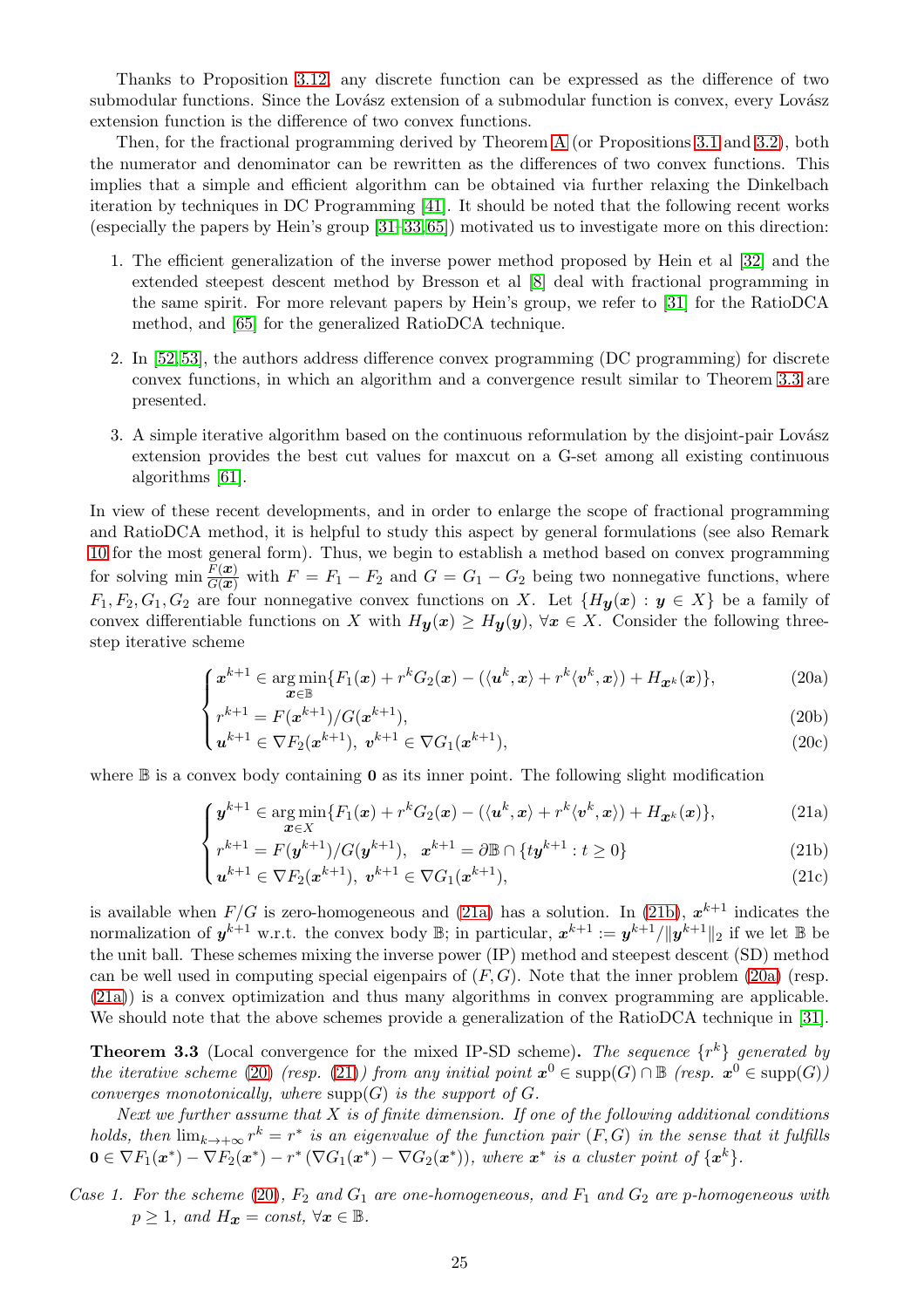Case 2.1. For the scheme [\(21\)](#page-24-4),  $F_1$ ,  $F_2$ ,  $G_1$  and  $G_2$  are p-homogeneous with  $p > 1$ .

Case 2.2. For the scheme [\(21\)](#page-24-4),  $F_1$ ,  $F_2$ ,  $G_1$  and  $G_2$  are one-homogeneous, and  $H_x(x)$  is a continuous function of  $x \in \mathbb{B}$  and  $\forall M > 0$ ,  $\exists C > 0$  such that  $H_x(y) > M||y||_2$  whenever  $x \in \mathbb{B}$  and  $||y||_2 \ge C$ .

Theorem [3.3](#page-24-0) partially generalizes Theorem 3.4 in [\[17\]](#page-42-18), and it is indeed an extension of both the IP and the SD method [\[8,](#page-41-10) [14,](#page-41-11) [32,](#page-42-10) [56\]](#page-43-11).

Proof of Theorem [3.3.](#page-24-0) It will be helpful to divide this proof into several parts and steps:

Step 1. We may assume  $G(x^k) > 0$  for any k. In fact, the initial point  $x^0$  satisfies  $G(x^0) > 0$ . We will show  $F(x^1) = 0$  if  $G(x^1) = 0$  and thus the iteration should be terminated at  $x^1$ . This tells us that we may assume  $G(x^k) > 0$  for all k before the termination of the iteration.

Note that

$$
F_1(x^1) + r^0 G_2(x^1) - (\langle u^0, x^1 \rangle + r^0 \langle v^0, x^1 \rangle) + H_{\mathbf{x}^0}(x^1) \leq F_1(x^0) + r^0 G_2(x^0) - (\langle u^0, x^0 \rangle + r^0 \langle v^0, x^0 \rangle) + H_{\mathbf{x}^0}(x^0),
$$

which implies

$$
F_1(x^1) - F_1(x^0) + r^0(G_2(x^1) - G_2(x^0)) + H_{\boldsymbol{x}^0}(x^1) - H_{\boldsymbol{x}^0}(x^0)
$$
  
 
$$
\leq \langle \boldsymbol{u}^0, \boldsymbol{x}^1 - \boldsymbol{x}^0 \rangle + r^0 \langle \boldsymbol{v}^0, \boldsymbol{x}^1 - \boldsymbol{x}^0 \rangle \leq F_2(\boldsymbol{x}^1) - F_2(\boldsymbol{x}^0) + r^0(G_1(\boldsymbol{x}^1) - G_1(\boldsymbol{x}^0)),
$$

i.e.,

$$
F(\mathbf{x}^1) - F(\mathbf{x}^0) + H_{\mathbf{x}^0}(\mathbf{x}^1) - H_{\mathbf{x}^0}(\mathbf{x}^0) \le r^0 (G(\mathbf{x}^1) - G(\mathbf{x}^0))
$$
  
=  $-r^0 G(\mathbf{x}^0) = -F(\mathbf{x}^0).$  (22)

Since the equality holds, we have  $F(x^1) = 0$ ,  $H_{x0}(x^1) = H_{x0}(x^0)$ ,  $\langle u^0, x^1 - x^0 \rangle = F_2(x^1) F_2(x^0)$  and  $\langle v^0, x^1 - x^0 \rangle = G_1(x^1) - G_1(x^0)$ . So this step is finished.

Step 2.  $\{r^k\}_{k=1}^{\infty}$  is monotonically decreasing and hence convergent.

Similar to [\(22\)](#page-25-0) in Step 1, we can arrive at

$$
F(\mathbf{x}^{k+1}) - F(\mathbf{x}^k) + H_{\mathbf{x}^k}(\mathbf{x}^{k+1}) - H_{\mathbf{x}^k}(\mathbf{x}^k) \le r^k (G(\mathbf{x}^{k+1}) - G(\mathbf{x}^k)),
$$

which leads to

<span id="page-25-0"></span>
$$
F(\mathbf{x}^{k+1}) \leq r^k G(\mathbf{x}^{k+1}).
$$

Since  $G(x^{k+1})$  is assumed to be positive,  $r^{k+1} = F(x^{k+1})/G(x^{k+1}) \leq r^k$ . Thus, there exists  $r^* \in [r_{\min}, r^0]$  such that  $\lim_{k \to +\infty} r^k = r^*$ .

In the sequel, we assume that the dimension of  $X$  is finite.

Step 3.  $\{x^k\}$ ,  $\{u^k\}$  and  $\{v^k\}$  are sequentially compact.

In this setting,  $\mathbb B$  must be compact. In consequence, there exist  $k_i, r^*, \mathbf x^*, \mathbf x^{**}, \mathbf u^*$  and  $\mathbf v^*$  such that  $x^{k_i} \to x^*$ ,  $x^{k_i+1} \to x^{**}$ ,  $u^{k_i} \to u^*$  and  $v^{k_i} \to v^*$ , as  $i \to +\infty$ .

Clearly, the statements in Steps 1, 2 and 3 are also available for the scheme [\(21\)](#page-24-4).

Step 4. For the scheme  $(20)$ ,  $x^*$  is a minimum of  $F_1(x) + r^*G_2(x) - (\langle u^*, x \rangle + r^* \langle v^*, x \rangle) + H_{\mathcal{X}^*}(x)$  on B. For the scheme [\(21\)](#page-24-4), under the additional assumptions introduced in Case 2.1 or Case 2.2,  $x^*$  is a minimum of  $F_1(x) + r^*G_2(x) - (\langle u^*, x \rangle + r^* \langle v^*, x \rangle) + H_{x^*}(x)$  on X.

Let  $g(r, y, u, v) = \min_{\mathbf{x} \in \mathbb{B}} \{F_1(\mathbf{x}) + rG_2(\mathbf{x}) - (\langle \mathbf{u}, \mathbf{x} \rangle + r\langle \mathbf{v}, \mathbf{x} \rangle) + H_{\mathbf{y}}(\mathbf{x})\}.$  It is standard to verify that  $g(r, y, u, v)$  is continuous on  $\mathbb{R}^1 \times X \times X^* \times X^*$  according to the compactness of  $\mathbb{B}$ . Since  $g(r^{k_i}, \mathbf{x}^{k_i}, \mathbf{u}^{k_i}, \mathbf{v}^{k_i}) = r^{k_i+1}$ , taking  $i \to +\infty$ , one obtains  $g(r^*, \mathbf{x}^*, \mathbf{u}^*, \mathbf{v}^*) = r^*$ .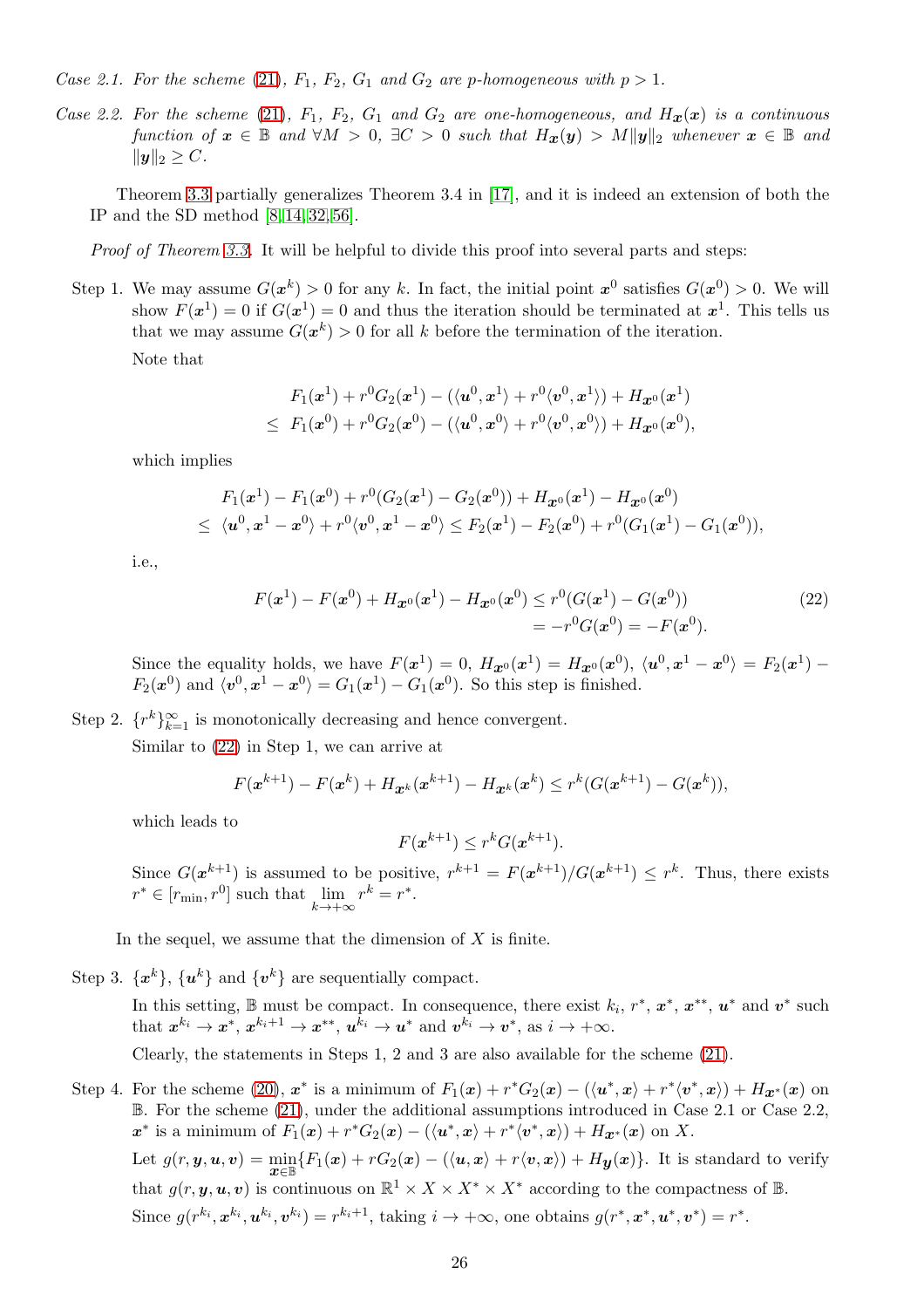By Step 3,  $x^{**}$  attains the minimum of  $F_1(x) + r^*G_2(x) - (\langle u^*, x \rangle + r^*\langle v^*, x \rangle) + H_{\mathcal{X}^*}(x)$  on  $\mathbb{B}$ . Suppose the contrary, that  $x^*$  is not a minimum of  $F_1(x) + r^*G_2(x) - (\langle u^*, x \rangle + r^* \langle v^*, x \rangle) +$  $H_{\mathbf{x}^*}(\mathbf{x})$  on B. Then

$$
F_1(x^{**}) + r^*G_2(x^{**}) - (\langle u^*, x^{**} \rangle + r^*\langle v^*, x^{**} \rangle) + H_{\boldsymbol{x}^*}(x^{**}) < F_1(x^*) + r^*G_2(x^*) - (\langle u^*, x^* \rangle + r^*\langle v^*, x^* \rangle) + H_{\boldsymbol{x}^*}(x^*),
$$

and thus  $F(x^{**}) < r^*G(x^{**})$  (similar to Step 1), which implies  $G(x^{**}) > 0$  and  $F(x^{**})/G(x^{**}) <$  $r^*$ . This is a contradiction. Consequently,  $x^*$  is a minimizer of  $F_1(x) + r^*G_2(x) - (\langle u^*, x \rangle +$  $r^*\langle v^*,x\rangle)+H_{\boldsymbol{x}^*}(x)$  on  $\mathbb{B}$ .

On the scheme [\(21\)](#page-24-4), we refer to Cases 2.1 and 2.2 below for details.

Next, we will verify that  $(r^*, x^*)$  is an eigenpair under certain additional conditions.

Case 1. On the scheme [\(20\)](#page-24-3),  $F_2$  and  $G_1$  are one-homogeneous, and  $F_1$  and  $G_2$  are p-homogeneous with  $p \geq 1$ , and  $H_{\boldsymbol{x}} = Const, \forall \boldsymbol{x} \in \mathbb{B}$ .

Since  $H_{\mathbf{x}^k} = Const$ , the above claim shows that  $\mathbf{x}^*$  is a minimizer of  $F_1(\mathbf{x}) + r^*G_2(\mathbf{x})$  –  $(\langle u^*, x \rangle + r^* \langle v^*, x \rangle)$  on B. Also, since  $F_2$  and  $G_1$  are one-homogeneous, the Euler identity on homogeneous functions gives  $F_1(x^*) + r^*G_2(x^*) - (\langle u^*, x^* \rangle + r^* \langle v^*, x^* \rangle) = F_1(x^*) + r^*G_2(x^*) (F_2(x^*) + r^*G_1(x^*)) = F(x^*) - r^*G(x^*) = 0.$  Thus,  $F_1(x) + r^*G_2(x) - (\langle u^*, x \rangle + r^*\langle v^*, x \rangle) \ge 0,$  $\forall x \in \mathbb{B}$ , and the equality holds when  $x = x^*$ .

Since B contains 0 as its inner point, we have  $\{\alpha x : x \in \mathbb{B}, \alpha \geq 1\} = X$ . Keeping  $\alpha \geq 1$  and  $p \geq 1$  in mind, for any  $\alpha \geq 1$  and  $x \in \mathbb{B}$ ,

$$
F_1(\alpha x) + r^* G_2(\alpha x) - (\langle u^*, \alpha x \rangle + r^* \langle v^*, \alpha x \rangle)
$$
  
=  $\alpha (F_1(x) + r^* G_2(x) - (\langle u^*, x \rangle + r^* \langle v^*, x \rangle)) + (\alpha^p - \alpha)(F_1(x) + r^* G_2(x))$   
(by Step 4)  $\geq (\alpha^p - \alpha)(F_1(x) + r^* G_2(x)) \geq 0$ .

Consequently,  $x^*$  is a minimizer of  $F_1(x) + r^*G_2(x) - (\langle u^*, x \rangle + r^* \langle v^*, x \rangle)$  on X, and thus

$$
0 \in \nabla |_{\mathbf{x} = \mathbf{x}^*} (F_1(\mathbf{x}) + r^* G_2(\mathbf{x}) - (\langle \mathbf{u}^*, \mathbf{x} \rangle + r^* \langle \mathbf{v}^*, \mathbf{x} \rangle))
$$
  
=  $\nabla F_1(\mathbf{x}^*) + r^* \nabla G_2(\mathbf{x}^*) - \mathbf{u}^* - r^* \mathbf{v}^*$   
 $\subset \nabla F_1(\mathbf{x}^*) - \nabla F_2(\mathbf{x}^*) + r^* \nabla G_2(\mathbf{x}^*) - r^* \nabla G_1(\mathbf{x}^*).$ 

Case 2.1. On the scheme [\(21\)](#page-24-4),  $F_1$ ,  $F_2$ ,  $G_1$  and  $G_2$  are p-homogeneous with  $p > 1$ .

Denote by  $B: X \to [0, +\infty)$  the unique convex and one-homogeneous function satisfying  $B(\partial \mathbb{B}) = 1$ . Then the normalization of x in [\(21b\)](#page-24-1) can be expressed as  $x/B(x)$ .

The compactness of  $\{x : B(x) \leq 1\}$  and the upper semi-continuity and compactness of subderivatives imply that  $\bigcup_{\bm{x}:B(\bm{x})\leq 1} \nabla F_2(\bm{x})$  and  $\bigcup_{\bm{x}:B(\bm{x})\leq 1} \nabla G_1(\bm{x})$  are bounded sets. So, we have a uniform constant  $C_1 > 0$  such that  $||u||_2 + r^*||v||_2 \leq C_1$ ,  $\forall u \in \nabla F_2(x)$ ,  $v \in \nabla G_1(x)$ ,  $\forall x \in \mathbb{B}$ . Let  $C_2 > 0$  be such that  $||x||_2 \leq C_2B(x)$ , and  $C_3 = \min_{B(x)=1} F_1(x) > 0$  (here we assume without loss of generality that  $F_1(x) > 0$  whenever  $x \neq 0$ . For any x with  $B(x) \ge \max\{2, (2C_1C_2/C_3)^{\frac{1}{p-1}}\},\$  and for any  $x^* \in \mathbb{B}, u^* \in \nabla F_2(x^*), v^* \in \nabla G_1(x^*),$ 

$$
F_1(x) + r^* G_2(x) - (\langle u^*, x \rangle + r^* \langle v^*, x \rangle) + H_{x^*}(x)
$$
  
=  $B(x)^p F_1(\frac{x}{B(x)}) + r^* B(x)^p G_2(\frac{x}{B(x)}) - (\|x\|_2 \langle u^*, \frac{x}{\|x\|_2}) + r^* \|x\|_2 \langle v^*, \frac{x}{\|x\|_2}) + H_{x^*}(x)$   
 $\geq B(x)^p F_1(\frac{x}{B(x)}) - \|x\|_2 (\|u^*\|_2 + r^* \|v^*\|_2) + H_{x^*}(x^*)$   
 $\geq B(x)^p C_3 - C_2 C_1 B(x) + H_{x^*}(x^*) = B(x) (B(x)^{p-1} C_3 - C_2 C_1) + H_{x^*}(x^*) > H_{x^*}(x^*)$   
 $\geq - (p-1)(F_2(x^*) + r^* G_1(x^*)) + H_{x^*}(x^*)$   
=  $F_1(x^*) + r^* G_2(x^*) - (\langle u^*, x^* \rangle + r^* \langle v^*, x^* \rangle) + H_{x^*}(x^*)$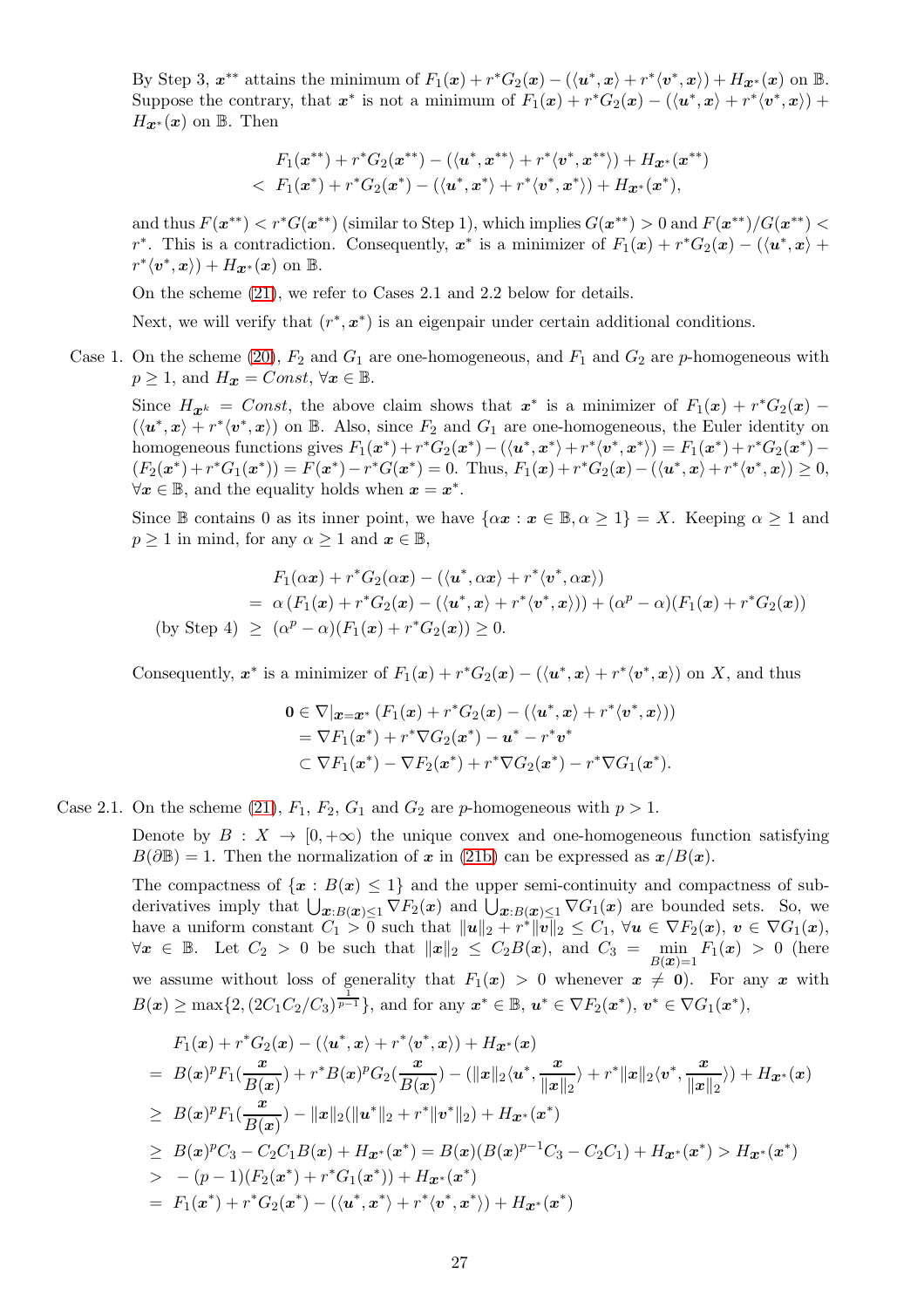which means that the minimizers of  $F_1(x) + r^*G_2(x) - (\langle u^*, x \rangle + r^* \langle v^*, x \rangle) + H_{\mathbf{x}^*}(x)$  exist and they always lie in the bounded set  $\{x : B(x) < \max\{2, (2C_1C_2/C_3)^{\frac{1}{p-1}}\}\}\.$  Since  $B(x^k) = 1$ ,  $\{y^k\}$  must be a bounded sequence. There exists  $\{k_i\} \subset \{k\}$  such that  $x^{k_i} \to x^*$ ,  $y^{k_i+1} \to y^{**}$ ,  $x^{k_i+1} \rightarrow x^{**}$  for some  $x^*$ ,  $y^{**}$  and  $x^{**} = y^{**}/B(y^{**})$ . Similar to Step 4 and Case 1,  $x^*$  is a minimizer of  $F_1(x) + r^*G_2(x) - (\langle u^*, x \rangle + r^* \langle v^*, x \rangle) + H_{\mathbf{x}^*}(x)$  on X, and thus

$$
0 \in \nabla |_{\boldsymbol{x} = \boldsymbol{x}^*} (F_1(\boldsymbol{x}) + r^* G_2(\boldsymbol{x}) - (\langle \boldsymbol{u}^*, \boldsymbol{x} \rangle + r^* \langle \boldsymbol{v}^*, \boldsymbol{x} \rangle) + H_{\boldsymbol{x}^*}(\boldsymbol{x}))
$$
  
=  $\nabla F_1(\boldsymbol{x}^*) + r^* \nabla G_2(\boldsymbol{x}^*) - \boldsymbol{u}^* - r^* \boldsymbol{v}^* \subset \nabla F_1(\boldsymbol{x}^*) - \nabla F_2(\boldsymbol{x}^*) + r^* \nabla G_2(\boldsymbol{x}^*) - r^* \nabla G_1(\boldsymbol{x}^*).$ 

Case 2.2. On the scheme [\(21\)](#page-24-4),  $F_1$ ,  $F_2$ ,  $G_1$  and  $G_2$  are one-homogeneous;  $H_x(x)$  is continuous of  $x \in \mathbb{B}$ and for any  $M > 0$ , there exists  $C > 0$  such that  $H_x(y) > M \cdot B(y)$  whenever  $x \in \mathbb{B}$  and  $B(y) > C$ .

Taking  $M = C_1C_2 + 2$  in which the constants  $C_1$  and  $C_2$  are introduced in Case 2.1, there exists  $C > \max\{\max_{x \in \mathbb{B}} H_x(x), 1\}$  such that  $H_{\mathbf{x}^*}(x) \geq M \cdot B(x)$  whenever  $\mathbf{x}^* \in \mathbb{B}$  and  $B(x) \geq C$ .

Similar to Case 2.1, for any  $x^* \in \mathbb{B}$ ,  $x \in X$  with  $B(x) \ge C$ , and  $\forall u^* \in \nabla F_2(x^*)$ ,  $v^* \in \nabla G_1(x^*)$ ,

$$
F_1(x) + r^*G_2(x) - (\langle u^*, x \rangle + r^*\langle v^*, x \rangle) + H_{\mathcal{X}^*}(x)
$$
  
>  $B(x)(C_3 - C_2C_1) + (C_1C_2 + 2) \cdot B(x) \ge 2B(x) > H_{\mathcal{X}^*}(x^*)$   
=  $F_1(x^*) + r^*G_2(x^*) - (\langle u^*, x^* \rangle + r^*\langle v^*, x^* \rangle) + H_{\mathcal{X}^*}(x^*).$ 

The remaining part can refer to Case 2.1.

 $\Box$ 

<span id="page-27-0"></span>Remark 10. As some direct extensions of the so-called generalized RatioDCA in [\[65\]](#page-43-7), we have the following modified schemes:

$$
\left(x^{k+1} \in \arg\min_{\boldsymbol{x}\in\mathbb{B}} F_1(\boldsymbol{x}) + r^k G_2(\boldsymbol{x}) - (\langle \boldsymbol{u}^k, \boldsymbol{x}\rangle + r^k \langle \boldsymbol{v}^k, \boldsymbol{x}\rangle) + H_{\boldsymbol{x}^k}(\boldsymbol{x}) \text{ if } r^k \geq 0,\right. \tag{23a}
$$

$$
\begin{cases}\nx & \text{if } x \in \mathbb{R} \\
x \in \mathbb{R} \\
x^{k+1} \in \arg\min G_1(x) - \langle w^k, x \rangle - \frac{1}{r^k} (F_1(x) - \langle u^k, x \rangle) + H_{\mathbf{X}^k}(x) \text{ if } r^k < 0,\n\end{cases} \tag{23b}
$$

$$
\begin{cases}\nr^{k+1} = F(x^{k+1})/G(x^{k+1}), & (23c) \\
u^{k+1} \in \nabla F_2(x^{k+1}), \ v^{k+1} \in \nabla G_1(x^{k+1}), \ w^{k+1} \in \nabla G_2(x^{k+1})\n\end{cases}
$$
\n(23d)

$$
\boldsymbol{u}^{k+1} \in \nabla F_2(\boldsymbol{x}^{k+1}), \ \boldsymbol{v}^{k+1} \in \nabla G_1(\boldsymbol{x}^{k+1}), \ \boldsymbol{w}^{k+1} \in \nabla G_2(\boldsymbol{x}^{k+1})
$$
\n(23d)

and

$$
\left(y^{k+1}\in\argmin_{\boldsymbol{x}\in X}F_1(\boldsymbol{x})+r^kG_2(\boldsymbol{x})-(\langle\boldsymbol{u}^k,\boldsymbol{x}\rangle+r^k\langle\boldsymbol{v}^k,\boldsymbol{x}\rangle)+H_{\boldsymbol{x}^k}(\boldsymbol{x})\text{ if }r^k\geq 0,\tag{24a}
$$

$$
\begin{cases}\n\mathbf{y} & \text{if } x \in \mathbb{R} \\
\mathbf{x} \in \mathbb{R} \\
\mathbf{y}^{k+1} \in \arg\min_{\mathbf{x} \in \mathbb{X}} G_1(\mathbf{x}) - \langle \mathbf{w}^k, \mathbf{x} \rangle - \frac{1}{r^k} (F_1(\mathbf{x}) - \langle \mathbf{u}^k, \mathbf{x} \rangle) + H_{\mathbf{x}^k}(\mathbf{x}) \text{ if } r^k < 0,\n\end{cases}\n\tag{24b}
$$

$$
r^{k+1} = F(y^{k+1}) / G(y^{k+1}), \quad x^{k+1} = \partial \mathbb{B} \cap \{ ty^{k+1} : t \ge 0 \}
$$
 (24c)

$$
\begin{cases} r^{k+1} = F(y^{k+1})/G(y^{k+1}), & x^{k+1} = \partial \mathbb{B} \cap \{ty^{k+1} : t \ge 0\} \\ u^{k+1} \in \nabla F_2(x^{k+1}), & v^{k+1} \in \nabla G_1(x^{k+1}), \end{cases}
$$
(24d)

in which the previous assumption  $F_1 - F_2 \geq 0$  in [\(20\)](#page-24-3) and [\(21\)](#page-24-4) has been removed. For these modifications, a convergence property like Theorem [3.3](#page-24-0) still holds.

**Remark 11.** Theorem [3.3](#page-24-0) shows the local convergence of a general relaxation of Dinkelbach's algorithm in the spirit of DC programming. The DC programming consists in minimizing  $F - G$  where F and G are convex functions. As described in  $[52, 53]$  $[52, 53]$ , both the original DC algorithm and its discrete version can be written as the simple iteration:  $u^k \in \nabla G(x^k)$ ,  $x^{k+1} \in \nabla F^{\star}(u^k)$ , where  $F^{\star}$  is the Fenchel conjugate of F. It is known that such an iteration is equivalent to the following scheme

$$
\begin{cases} x^{k+1} \in \arg\min_{\mathbf{x}} F(\mathbf{x}) - \langle \mathbf{u}^k, \mathbf{x} \rangle, \end{cases} \tag{25a}
$$

$$
\left(u^{k+1} \in \nabla G(x^{k+1}).\right) \tag{25b}
$$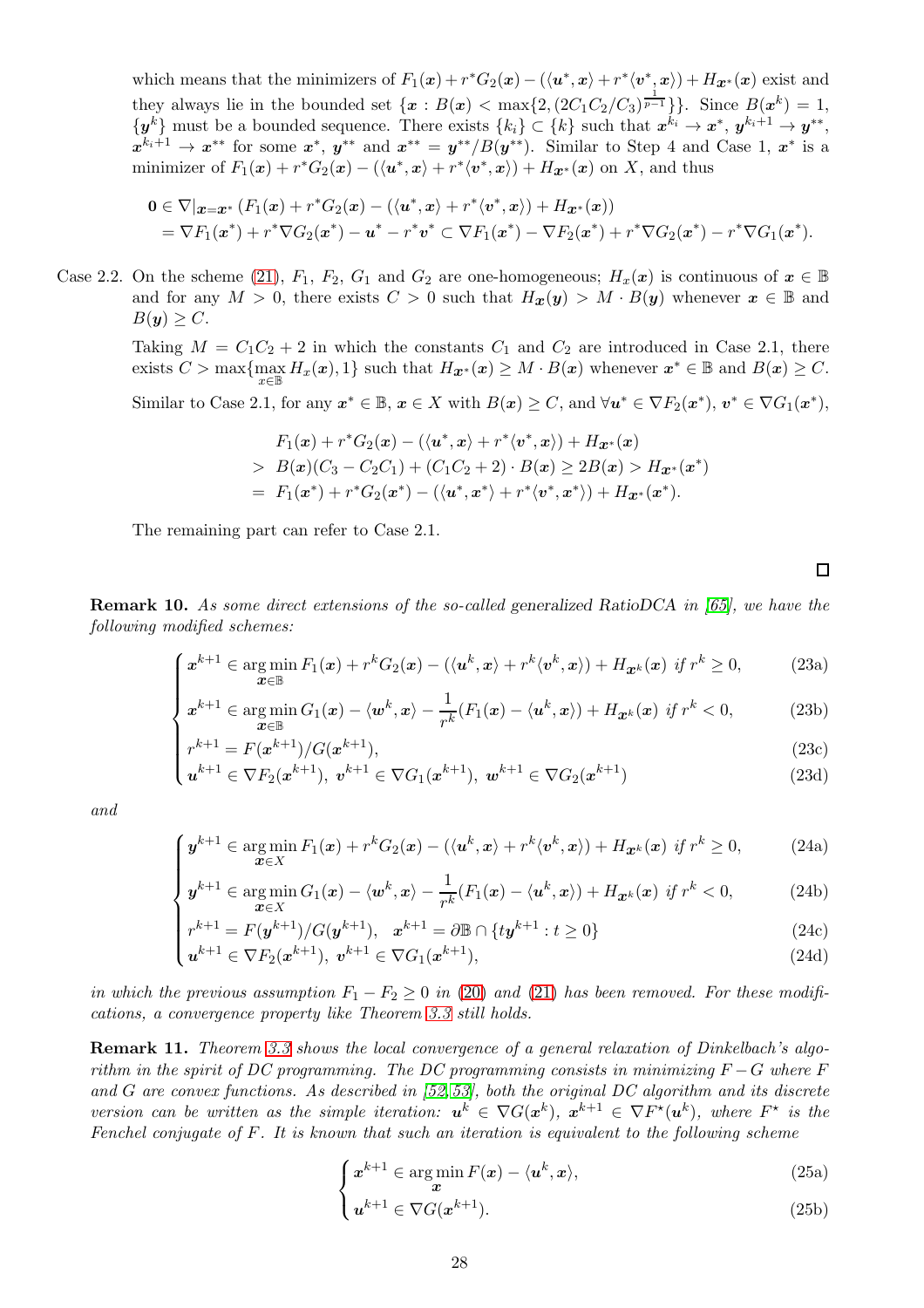Moreover, a slight variation of the above scheme by adding a normalization step

$$
\int \hat{\boldsymbol{x}}^{k+1} \in \operatorname*{arg\,min}_{\boldsymbol{x} \in \mathbb{R}^n} F(\boldsymbol{x}) - \langle \boldsymbol{u}^k, \boldsymbol{x} \rangle,\tag{26a}
$$

$$
x^{k+1} = \hat{x}^{k+1} / G(\hat{x}^{k+1})^{\frac{1}{p}}
$$
\n(26b)

$$
\begin{pmatrix}\n x & -x & 0 \\
 x & 1\n\end{pmatrix} \in \nabla G(x^{k+1}).\n\tag{26c}
$$

can be used to solve the fractional programming  $\min F/G$ , where F and G are convex and p-homogeneous with  $p > 1$ . This scheme is nothing but Algorithm 2 in [\[32\]](#page-42-10). In fact, we can say more about it.

**Proposition 3.13.** Let F and G be convex, p-homogeneous and positive-definite functions on  $\mathbb{R}^n$ , where  $p > 1$ . Then, for any initial point  $x^0$ , the sequence of the pairs  $\{(r^k, x^k)\}_{k \geq 1}$  produced by the following scheme

$$
\int \hat{\mathbf{x}}^{k+1} \in \arg\min_{\mathbf{x} \in \mathbb{R}^n} F(\mathbf{x}) - a_k \langle \mathbf{u}^k, \mathbf{x} \rangle,\tag{27a}
$$

$$
\begin{cases} x^{k+1} = b_{k+1} \hat{x}^{k+1} \text{ (scaling)}, \ \ r^{k+1} = F(x^{k+1}) / G(x^{k+1}),\\ u^{k+1} \in \nabla G(x^{k+1}). \end{cases} \tag{27b}
$$

$$
\mathbf{u}^{k+1} \in \nabla G(\mathbf{x}^{k+1}),\tag{27c}
$$

<span id="page-28-2"></span>converges to an eigenpair  $(r^*, \mathbf{x}^*)$  of  $(F, G)$  in the sense that  $\lim_{k \to +\infty} r^k = r^*$  and  $\mathbf{x}^*$  is a limit point of  ${x^k}_{k\geq 1}$ , whenever  $a_k, b_k > 0$  as well as both  ${a_k}_{k\geq 1}$  and  ${b_k \hat{x}^k}_{k\geq 1}$  are bounded away from 0 and ∞.

The proof is very similar to the original proof of Theorem 3.1 in [\[32\]](#page-42-10), with an additional trick like the proof of Case 2.1 in Theorem [3.3.](#page-24-0) It can be regarded as a supplement of both Theorem 3.1 in [\[32\]](#page-42-10) and Theorem [3.3.](#page-24-0) It is also interesting that the scheme is stable under perturbations of  $a_k$ and  $b_k$ . Besides, it can be seen that the resulting eigenvalue  $r^*$  should be independent of the choice of  $a_k$  and  $b_k$ . In fact,  $r^*$  only depends on the initial data and the choice of subgradient  $u^k$ . The assumption that F is positive-definite can be removed in some sense. Indeed, if  $r^k \leq 0$  for some k, we can modify [\(27a\)](#page-28-2) as  $\hat{\mathbf{x}}^{k+1} \in \argmin_{\mathbf{x} \in \mathbb{R}^n} F(\mathbf{x}) - r^k G(\mathbf{x})$  or  $\hat{\mathbf{x}}^{k+1} \in \argmin_{\mathbf{x} \in \mathbb{R}^n} G(\mathbf{x}) - \frac{1}{r^k}$  $\mathbf{x} \in \mathbb{R}^n$  $\frac{1}{r^k}F(x)$  when  $r^k < 0$ .

Then  $\{r^k\}$  converges to the global minimum of  $F/G$ .

Another solver for the continuous optimization  $\min \frac{F(x)}{G(x)}$  is the stochastic subgradient method:

$$
\boldsymbol{x}^{k+1} = \boldsymbol{x}^k - \alpha_k (\boldsymbol{y}^k + \boldsymbol{\xi}^k), \quad \boldsymbol{y}^k \in \nabla \frac{F(\boldsymbol{x}^k)}{G(\boldsymbol{x}^k)},
$$

where  $\{\alpha_k\}_{k\geq 1}$  is a step-size sequence and  $\{\boldsymbol{\xi}^k\}_{k\geq 1}$  is now a sequence of random variables (the "noise") on some probability space. Theorem 4.2 in [\[27\]](#page-42-14) shows that under some natural assumptions, almost surely, every limit point of the stochastic subgradient iterates  $\{x^k\}_{k\geq 1}$  is critical for  $F/G$ , and the function values  $\{\frac{F}{G}\}$  $\frac{F}{G}(x^k)\}_{k\geq 1}$  converge.

# <span id="page-28-0"></span>4 Examples and Applications

#### <span id="page-28-1"></span>4.1 Submodular vertex cover and multiway partition problems

As a first immediate application of Theorem [A,](#page-4-0) we obtain an easy way to rediscover the famous identity by Lovász, and the two typical submodular optimizations – submodular vertex cover and multiway partition problems.

**Example 4.1.** The identity  $\min_{A \in \mathcal{P}(V)} f(A) = \min_{\mathbf{x} \in [0,1]^V} f^L(\mathbf{x})$  discovered by Lovász in his original paper  $[47]$  can be obtained by our result. In fact,

$$
\min_{A \in \mathcal{P}(V)} f(A) = \min_{A \in \mathcal{P}(V)} \frac{f(A)}{1} = \min_{\mathbf{x} \in [0,\infty)} \frac{f^L(\mathbf{x})}{\max_{i \in V} x_i} = \min_{\mathbf{x} \in [0,1]^V} \frac{f^L(\mathbf{x})}{\max_{i \in V} x_i} = \min_{\mathbf{x} \in [0,1]^V, \max_i x_i = 1} f^L(\mathbf{x}).
$$

Checking this is easy: if  $f \geq 0$ , then  $\min_{\mathbf{x} \in [0,1]^V, \max_i x_i = 1} f^L(\mathbf{x}) = 0$ ; if  $f(A) < 0$  for some  $A \subset V$ , then

 $\min_{\boldsymbol{x}\in[0,1]^V,\max\limits_i x_i=1}f^L(\boldsymbol{x})=\min\limits_{\boldsymbol{x}\in[0,1]^V}f^L(\boldsymbol{x}).$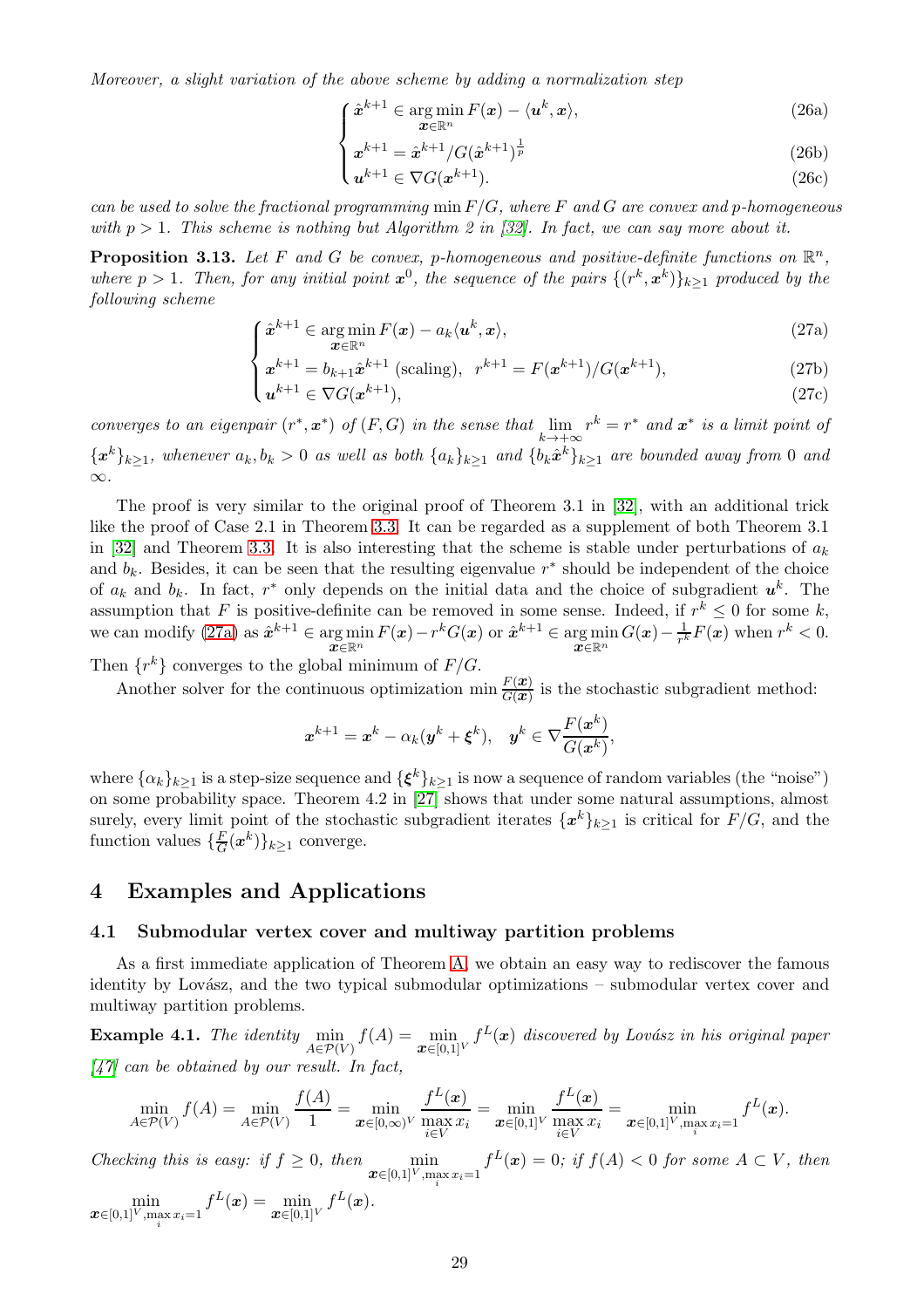Vertex cover number A vertex cover (or node cover) of a graph is a set of vertices such that each edge of the graph is incident to at least one vertex of the set. The vertex cover number is the minimal cardinality of a vertex cover. Similarly, the independence number of a graph is the maximal number of vertices not connected by edges. The sum of the vertex cover number and the independence number is the cardinality of the vertex set.

By a variation of the Motzkin-Straus theorem and Theorem [B,](#page-4-1) the vertex cover number thus has at least two equivalent continuous representations similar to the independence number.

**Submodular vertex cover problem** Given a graph  $G = (V, E)$ , and a submodular function  $f : \mathcal{P}(V) \to [0,\infty)$ , find a vertex cover  $S \subset V$  minimizing  $f(S)$ .

By Theorem [A,](#page-4-0)

$$
\min\{f(S) : S \subset V, S \text{ is a vertex cover}\} = \min_{\mathbf{x} \in \mathcal{D}} \frac{f^L(\mathbf{x})}{\|\mathbf{x}\|_{\infty}} = \min_{\mathbf{x} \in \widehat{\mathcal{D}}} f^L(\mathbf{x})
$$

where  $\mathcal{D} = \{ \boldsymbol{x} \in [0, \infty)^V : V^t(\boldsymbol{x}) \text{ vertex cover, } \forall t \geq 0 \} = \{ \boldsymbol{x} \in [0, \infty)^V : x_i + x_j > 0, \forall \{i, j\} \in E, \{i : j \in I\} \}$  $x_i = \max_j x_j$  vertex cover , and  $\widetilde{\mathcal{D}} = \{x \in \mathcal{D} : ||x||_{\infty} = 1\} = \{x \geq 0 : x_i + x_j \geq 1, \forall \{i, j\} \in E, \{i : j\} \in E\}$  $x_i = \max_i x_i$  vertex cover }. Note that

conv(
$$
\mathcal{D}
$$
) = { $\bm{x} : x_i + x_j \ge 1, \forall \{i, j\} \in E, x_i \ge 0, \forall i \in V\}.$ 

Therefore.  $\boldsymbol{x} \in \text{conv}(\widetilde{\mathcal{D}})$  $f^L(x) \leq \min\{f(S) : \text{vertex cover } S \subset V\},\$  which rediscovers the convex

programming relaxation.

**Submodular multiway partition problem** This problem is about to minimize  $\sum_{i=1}^{k} f(V_i)$  subject to  $V = V_1 \cup \cdots \cup V_k$ ,  $V_i \cap V_j = \emptyset$ ,  $i \neq j$ ,  $v_i \in V_i$ ,  $i = 1, \dots, k$ , where  $f : \mathcal{P}(V) \to \mathbb{R}$  is a submodular function.

Letting  $\mathcal{A} = \{$  partition  $(A_1, \dots, A_k)$  of  $V : A_i \ni a_i, i = 1, \dots, k\}$ , by Theorem [A,](#page-4-0)

$$
\min_{(A_1,\dots,A_k)\in\mathcal{A}} \sum_{i=1}^k f(A_i) = \inf_{\bm{x}\in\mathcal{D}_{\mathcal{A}}} \frac{\sum_{i=1}^k f^L(\bm{x}^i)}{\|\bm{x}\|_{\infty}} = \inf_{\bm{x}\in\mathcal{D}'} \sum_{i=1}^k f^L(\bm{x}^i),
$$

where  $\mathcal{D}_\mathcal{A} = \{\mathbf{x} \in [0,\infty)^{kn} : (V^t(\mathbf{x}^1), \cdots, V^t(\mathbf{x}^k)) \text{ is a partition}, V^t(\mathbf{x}^i) \ni a_i, \forall t \geq 0\} = \{\mathbf{x} \in \mathcal{A}\}$  $[0,\infty)^{kn} : x^i = t1_{A_i}, A_i \ni a_i, \forall t \ge 0\}, \text{ and } \mathcal{D}' = \{ (x^1, \dots, x^k) : x^i \in [0,\infty)^V, x^i = 1_{A_i}, A_i \ni a_i \}.$ Note that

conv(
$$
\mathcal{D}'
$$
) = { $(x^1, \dots, x^k)$  :  $\sum_{v \in V} x_v^i = 1, x_{a_i}^i = 1, x_v^i \ge 0$  }.

So one rediscovers the corresponding convex programming relaxation  $\min_{\mathbf{x} \in \text{conv}(\mathcal{D}')}$  $\sum_{i=1}^k f^L(\boldsymbol{x}^i).$ 

#### <span id="page-29-0"></span>4.2 Min-cut and Max-cut

Given an undirected weighted graph  $(V, E, w)$ , the min-cut problem

$$
\min_{S \neq \varnothing, V} |\partial S| := \min_{S \neq \varnothing, V} |E(S, V \setminus S)| = \min_{S \neq \varnothing, V} \sum_{i \in S, j \in V \setminus S} w_{ij}
$$

and the max-cut problem

$$
\max_{S \neq \varnothing, V} |\partial S| := \max_{S \neq \varnothing, V} |E(S, V \setminus S)| = \max_{S \neq \varnothing, V} \sum_{i \in S, j \in V \setminus S} w_{ij}
$$

have been investigated systematically.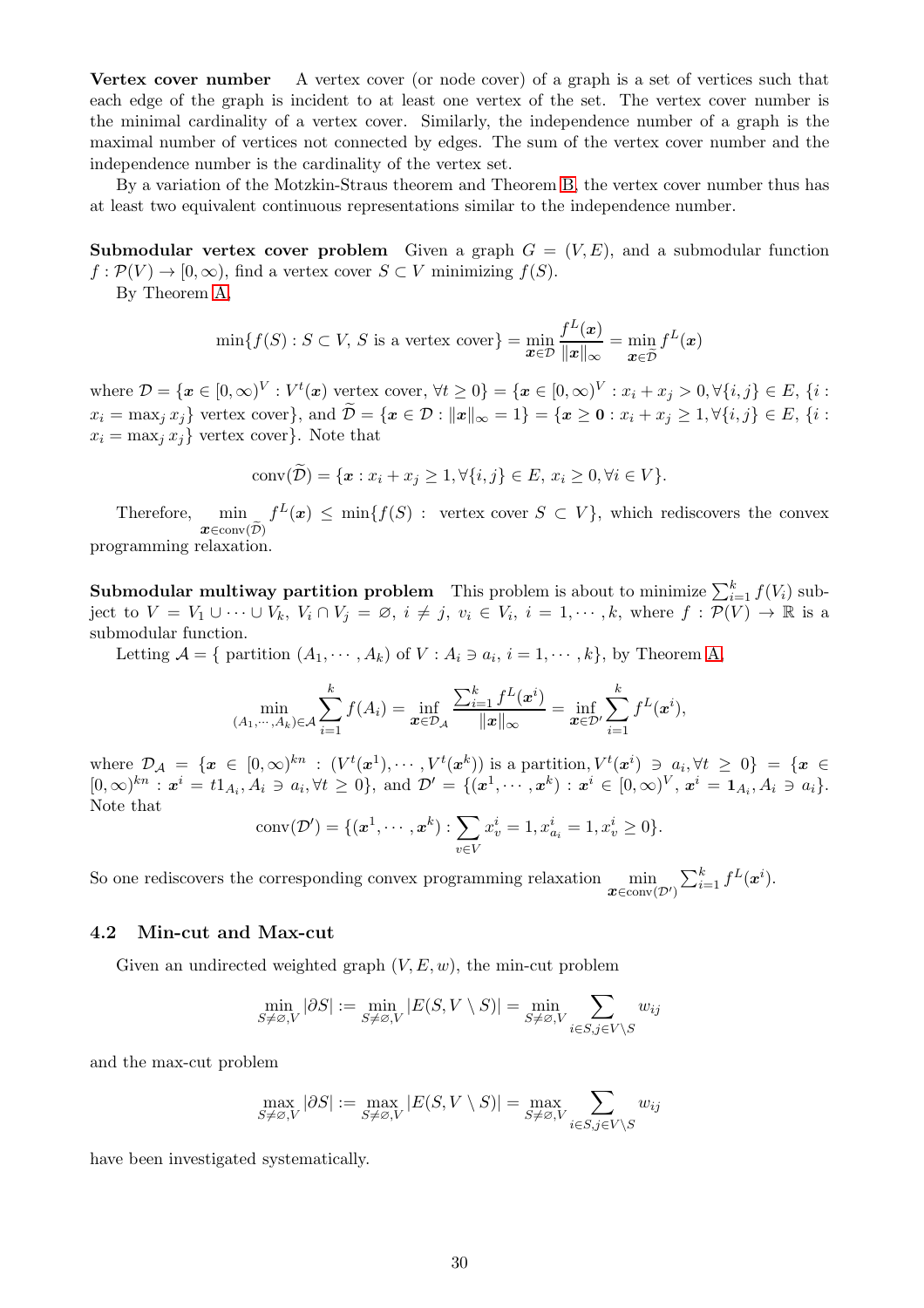<span id="page-30-1"></span>**Theorem 4.1.** Let  $(V, E, w)$  be a weighted undirected graph. Then, we have the equivalent continuous optimization formulations for the min-cut and max-cut problems:

$$
\min_{S \neq \varnothing, V} |\partial S| = \min_{\min_i x_i + \max_i x_i = 0} \frac{\sum_{ij \in E} w_{ij} |x_i - x_j|}{2 ||\mathbf{x}||_{\infty}} = \tilde{\lambda}_2,
$$
\n
$$
\max_{S \neq \varnothing, V} |\partial S| = \max_{\mathbf{x} \neq \mathbf{0}} \frac{\sum_{ij \in E} w_{ij} |x_i - x_j|}{2 ||\mathbf{x}||_{\infty}} = \tilde{\lambda}_{\max},
$$

where  $\tilde{\lambda}_2$  and  $\tilde{\lambda}_{\max}$  are the second (i.e., the smallest nontrivial) eigenvalue and the largest eigenvalue of the nonlinear eigenvalue problem:

<span id="page-30-2"></span>
$$
\mathbf{0} \in \nabla \sum_{ij \in E} w_{ij} |x_i - x_j| - \lambda \nabla 2 \|x\|_{\infty}.
$$
 (28)

Proof. We only prove the min-cut case. It is clear that

$$
\min_{S \neq \varnothing, V} |\partial S| = \min_{A, B \neq \varnothing, A \cap B = \varnothing} \frac{|\partial A| + |\partial B|}{2}
$$

Let  $\mathcal{A} = \{(A, B) \in \mathcal{P}_2(V) : A, B \neq \emptyset\}$ . Then  $\mathcal{D}_\mathcal{A} = \{\mathbf{x} \in \mathbb{R}^n : \max_i x_i = -\min_i x_i > 0\}$ , and by Theorem [A,](#page-4-0)

$$
\min_{S \neq \varnothing, V} |\partial S| = \min_{(A, B) \in \mathcal{A}} \frac{|\partial A| + |\partial B|}{2} = \min_{\mathbf{x} \in \mathcal{D}_{\mathcal{A}}} \frac{\sum_{ij \in E} w_{ij} |x_i - x_j|}{2\|\mathbf{x}\|_{\infty}}.
$$

In addition, according to Theorem [D,](#page-6-1) the set of the eigenvalues of  $(f^L, g^L)$  coincides with

$$
\left\{\frac{f^L(\mathbf{1}_A - \mathbf{1}_{V \setminus A})}{g^L(\mathbf{1}_A - \mathbf{1}_{V \setminus A})} : A \subset V\right\} = \left\{\frac{f(A, V \setminus A)}{g(A, V \setminus A)} : A \subset V\right\} = \left\{\frac{|\partial A| + |\partial(V \setminus A)|}{2} : A \subset V\right\} = \{|\partial A| : A \subset V\},\
$$

where  $f(A, B) = |\partial A| + |\partial B|$  and  $g(A, B) = 2$ . In consequence,  $\min_{S \neq \emptyset, V} |\partial S|$  is the second eigenvalue of  $(f^L, g^L)$ . The proof is completed.  $\Box$ 

Eq. [\(28\)](#page-30-2) shows the first nonlinear eigenvalue problem which possesses two nontrivial eigenvalues that are equivalent to two important graph optimization problems, respectively.

In addition, by our results, we present a lot of equivalent continuous optimizations for the maxcut problem (see Examples [3.1](#page-14-2) and [3.2\)](#page-15-1):

$$
\max_{S \subset V} |\partial S| = \max_{x \neq 0} \frac{\sum_{\{i,j\} \in E} w_{ij} (|x_i| + |x_j| - |x_i + x_j|)^p}{(2||x||_{\infty})^p}
$$
  
= 
$$
\max_{x \neq 0} \frac{\sum_{\{i,j\} \in E} w_{ij} |x_i - x_j|^p}{(2||x||_{\infty})^p} = \max_{\|x\|_{\infty} \le \frac{1}{2}} \sum_{\{i,j\} \in E} w_{ij} |x_i - x_j|^p
$$

for any  $p \geq 1$ .

## <span id="page-30-0"></span>4.3 Max k-cut problem

The max  $k$ -cut problem is to determine a graph  $k$ -cut by solving

<span id="page-30-3"></span>
$$
\text{MaxC}_k(G) = \max_{\text{partition } (A_1, A_2, ..., A_k) \text{ of } V} \sum_{i \neq j} |E(A_i, A_j)| = \max_{(A_1, A_2, ..., A_k) \in \mathcal{C}_k(V)} \sum_{i=1}^k |\partial A_i|, \tag{29}
$$

where  $\mathcal{C}_k(V) = \{(A_1, \ldots, A_k) | A_i \cap A_j = \emptyset, \bigcup_{i=1}^k A_i = V\}$ , and  $\partial A_i := E(A_i, V \setminus A_i)$ . We may write [\(29\)](#page-30-3) as

$$
\text{MaxC}_k(G) = \max_{(A_1, A_2, \dots, A_{k-1}) \in \mathcal{P}_{k-1}(V)} \sum_{i=1}^{k-1} |\partial A_i| + |\partial (A_1 \cup \dots \cup A_{k-1})|.
$$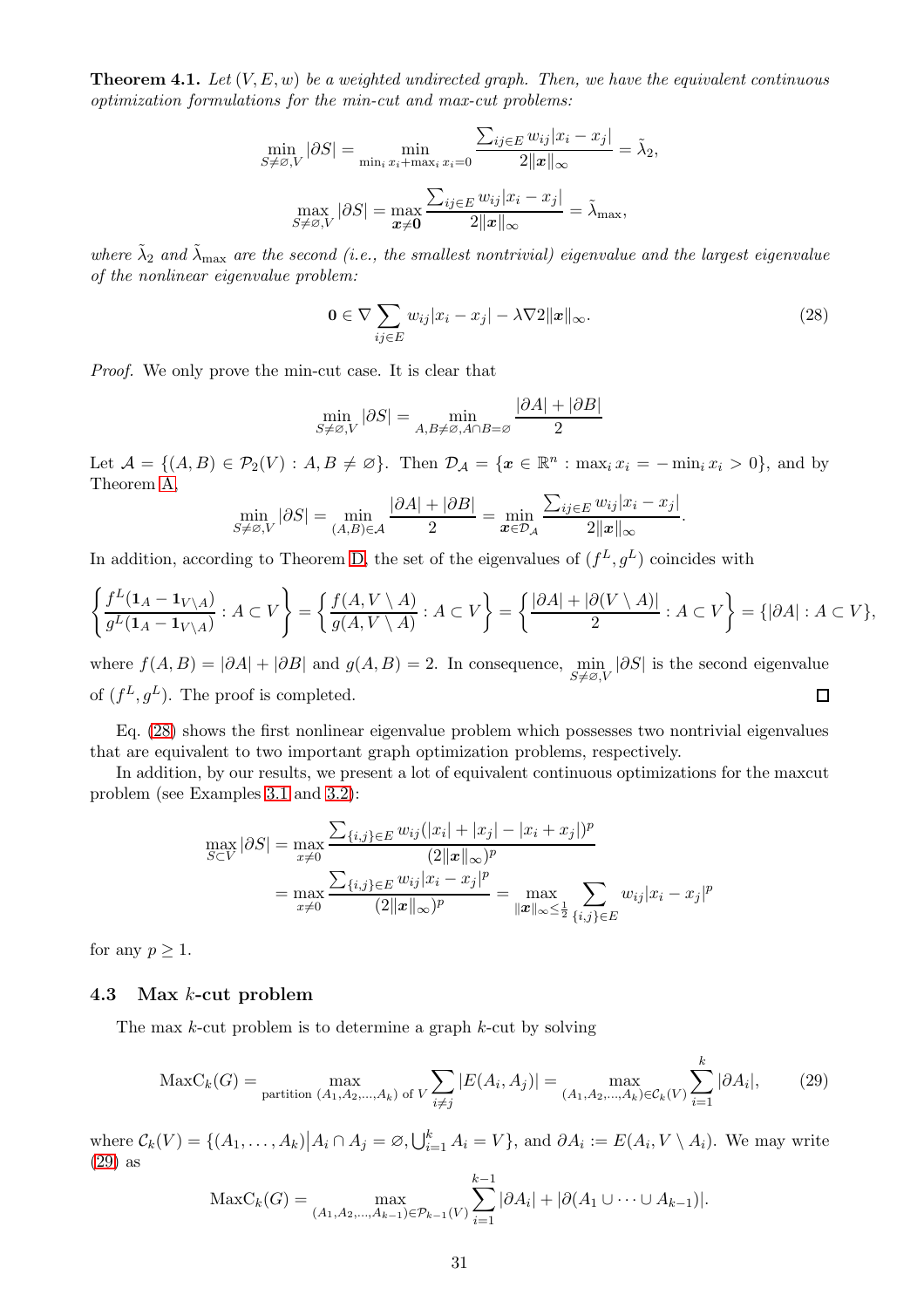Taking  $f_k(A_1, \dots, A_k) = \sum_{i=1}^k |\partial A_i| + |\partial (A_1 \cup \dots \cup A_k)|$ , the k-way Lovász extension is

$$
f_k^L(\mathbf{x}^1, \cdots, \mathbf{x}^k) = \sum_{i=1}^k \sum_{i \sim j} |x_i^k - x_j^k| + \sum_{j \sim j'} \left| \max_{i=1,\cdots,k} x_j^i - \max_{i=1,\cdots,k} x_{j'}^i \right|.
$$

Applying Theorem [A,](#page-4-0) we have

$$
\text{MaxC}_{k+1}(G) = \max_{\mathbf{x}^i \in \mathbb{R}_{\geq 0}^n \setminus \{\mathbf{0}\}, \, \text{supp}(\mathbf{x}^i) \cap \text{supp}(\mathbf{x}^j) = \varnothing} \frac{\sum_{i=1}^k \sum_{i \sim j} |x_i^k - x_j^k| + \sum_{j \sim j'} \left| \max_{i=1,\dots,k} x_j^i - \max_{i=1,\dots,k} x_{j'}^{i} \right|}{\max_{i,j} x_j^i}
$$

#### <span id="page-31-0"></span>4.4 Relative isoperimetric constants on a subgraph with boundary

<span id="page-31-1"></span>Given a finite graph  $G = (V, E)$  and a subgraph, we consider the Dirichlet and Neumann eigenvalue problems for the corresponding 1-Laplacian. For  $A \subset V$ , put  $\overline{A} = A \cup \delta A$ , where  $\delta A$  is the set of points in  $A<sup>c</sup>$  that are adjacent to some points in A (see Fig. [2\)](#page-31-1).



Figure 2: In this graph, let A be the set of solid points,  $\delta A$  the set of hollow points. We only consider the edges for which one vertex is in A and the other in  $\overline{A}$  (solid lines). We will ignore the dashed lines in  $\delta A$ , and the dotted lines outside  $\overline{A}$ .

Given  $S \subset \overline{A}$ , denote the boundary of S relative to A by

$$
\partial_AS = \{(u,v) \in E : u \in S \cap A, v \in \delta A \setminus S \text{ or } u \in S, v \in A \setminus S\}.
$$

If  $S \subset A$ , then  $\partial_A S = \{(u, v) \in E : u \in S, v \in \overline{A} \setminus S\}.$ 

The Cheeger (cut) constant of the subgraph  $A$  of  $G$  is defined as

$$
h(A) = \min_{S \subset \overline{A}} \frac{|\partial_A S|}{\min\{\text{vol}(A \cap S), \text{vol}(A \setminus S)\}}.
$$

A set pair  $(S, \overline{A} \setminus S)$  that achieves the Cheeger constant is called a Cheeger cut.

The Cheeger isoperimetric constant<sup>[8](#page-31-2)</sup> of  $A$  is defined as

$$
h_1(A) = \min_{S \subset A} \frac{|\partial_A S|}{\text{vol}(S)},
$$

where a set  $S$  achieving the Cheeger isoperimetric constant is called a Cheeger set. In the sequel, we fix  $A \subset V$ , and we write  $h(G)$  and  $h_1(G)$  instead of  $h(A)$  and  $h_1(A)$ , respectively.

According to our generalized Lovász extension, we have

<span id="page-31-3"></span>
$$
h_1(G) = \inf_{\mathbf{x} \in \mathbb{R}^n \setminus \{0\}} \frac{\sum_{i \sim j} |x_i - x_j| + \sum_{i \in A} p_i |x_i|}{\sum_{i \in A} d_i |x_i|} \tag{30}
$$

.

and

$$
h(G) = \inf_{\mathbf{x} \in \mathbb{R}^n \setminus \{0\}} \frac{\sum_{i \sim j, i, j \in A} |x_i - x_j| + \sum_{i \sim j, i \in A, j \in \delta A} |x_i - x_j|}{\inf_{c \in \mathbb{R}} \sum_{i \in A} d_i |x_i - c|}
$$

<span id="page-31-2"></span><sup>8</sup> Some authors call it the Dirichlet isoperimetric constant.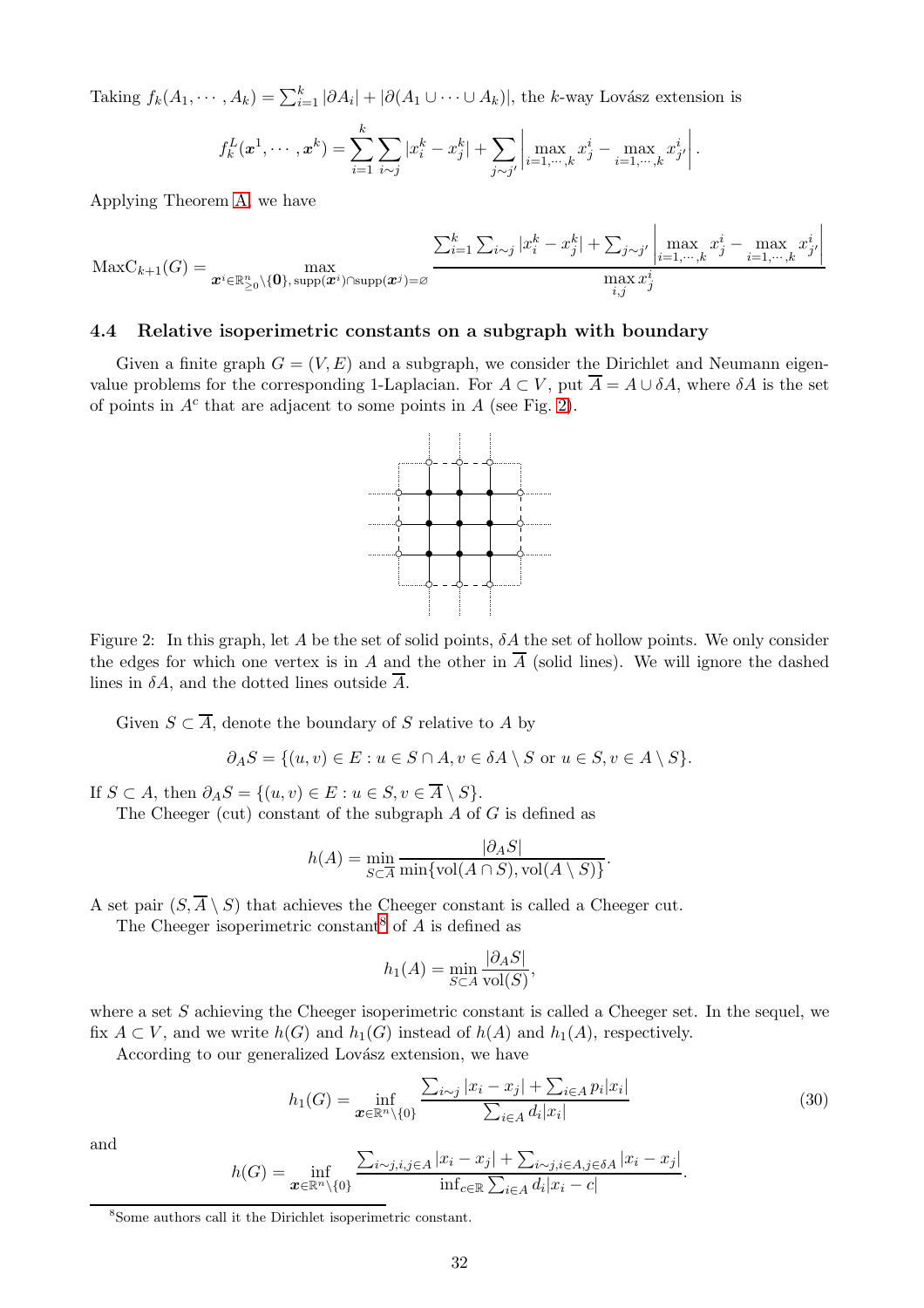

Figure 3: In this example, there are 3 nodal domains of an eigenvector corresponding to the first Dirichlet eigenvalue of the graph 1-Laplacian. Each nodal domain is the vertex set of the 4-order complete subgraph shown in the figure.

Note that the term on the right hand side of [\(30\)](#page-31-3) can be written as

$$
\inf_{\bm{x}|_{V\setminus S}=0, \bm{x}\neq 0} \mathcal{R}_1(x)
$$

which is called the Dirichlet 1-Poincare constant (see [\[57\]](#page-43-12)) over  $S$ , where

$$
\mathcal{R}_1(\boldsymbol{x}) := \frac{\sum\limits_{\{i,j\} \in E} |x_i - x_j|}{\sum\limits_{i} d_i |x_i|}
$$

is called the 1-Rayleigh quotient of  $x$ .

We can consider the corresponding spectral problems.

• Dirichlet eigenvalue problem:

$$
\begin{cases} \Delta_1 x \cap \mu D \operatorname{Sgn} x \neq \varnothing, & \text{in } A \\ x = 0, & \text{on } \delta A \end{cases}
$$

where  $D$  is the diagonal matrix of the vertex degrees, that is,

$$
\begin{cases} (\Delta_1 x)_i - \mu d_i \operatorname{Sgn} x_i \ni 0, & i \in A \\ x_i = 0, & i \in \delta A \end{cases}
$$

whose component form is:  $\exists c_i \in \text{Sgn}(x_i), z_{ij} \in \text{Sgn}(x_i - x_j)$  satisfying  $z_{ji} = -z_{ij}$  and

$$
\sum_{j\sim i} z_{ij} + p_i c_i \in \mu d_i \operatorname{Sgn}(x_i), \ i \in A,
$$

in which  $p_i$  is the number of neighbors of i in  $\delta A$ .

• Neumann eigenvalue problem: There exists  $c_i \in \text{Sgn}(x_i)$ ,  $z_{ij} \in \text{Sgn}(x_i - x_j)$  with  $z_{ji} = -z_{ij}$ such that

$$
\begin{cases} \sum_{j \sim i, j \in \overline{A}} z_{ij} - \mu d_i c_i = 0, & i \in A \\ \sum_{j \sim i, j \in A} z_{ij} = 0, & i \in \delta A. \end{cases}
$$

For a graph G with boundary, we use  $\Delta_1^D(G)$  and  $\Delta_1^N(G)$  to denote the Dirichlet 1-Laplacian and the Neumann 1-Laplacian, respectively. Then

#### Proposition 4.1.

$$
h_1(G) = \lambda_1(\Delta_1^D(G))
$$
 and  $h(G) = \lambda_2(\Delta_1^N(G)).$ 

For a connected graph, the first eigenvector of  $\Delta_1^N(G)$  is constant and it has only one nodal domain while the first eigenvector of  $\Delta_1^D(G)$  may have any number of nodal domains.

**Proposition 4.2.** For any  $k \in \mathbb{N}^+$ , there exists a connected graph G with boundary such that its Dirichlet 1-Laplacian  $\Delta_1^D(G)$  has a first eigenvector (corresponding to  $\lambda_1(\Delta_1^D(G))$ ) with exactly k nodal domains; and its Neumann 1-Laplacian  $\Delta_1^N(G)$  possesses a second eigenvector (corresponding to  $\lambda_2(\Delta_1^N(G))$ ) with exactly k nodal domains.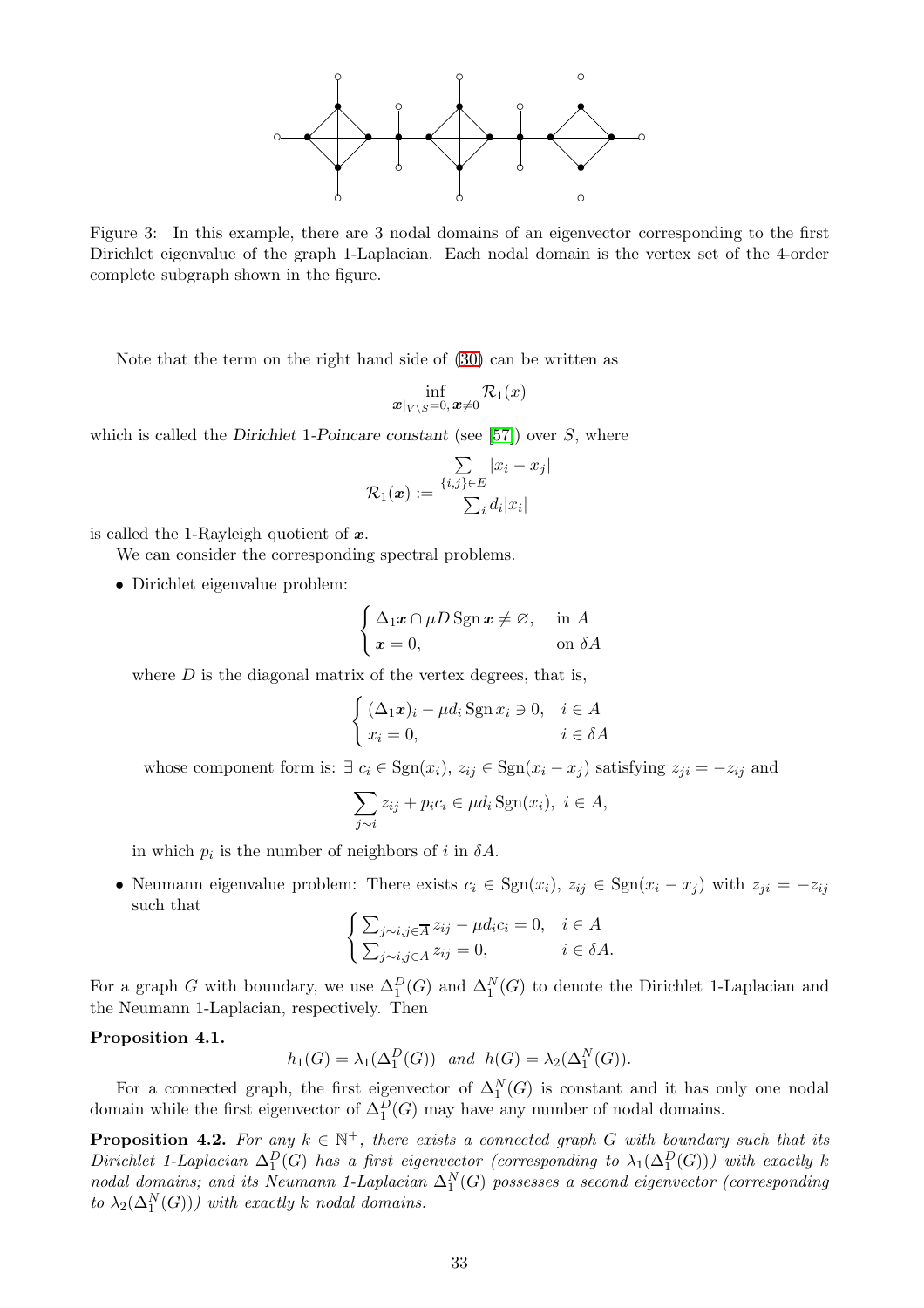

Figure 4: In this example, there are 4 nodal domains of an eigenvector corresponding to the second Neumann eigenvalue of the graph 1-Laplacian. Each nodal domain is the vertex set of the 3-order subgraph after removing the center vertex and its edges.

#### <span id="page-33-0"></span>4.5 Independence number

The independence number  $\alpha(G)$  of an unweighted and undirected simple graph G is the largest cardinality of a subset of vertices in  $G$ , no two of which are adjacent. It can be seen as an optimization problem  $\max_{S \subset V \text{ s.t. } E(S) = \varnothing}$  #S. However, such a graph optimization is not global, and the feasible domain seems to be very complicated. But we may simply multiply by a truncated term  $(1-\#E(S))$ . The independence number can then be expressed as a global optimization on the power set of vertices:

<span id="page-33-1"></span>
$$
\alpha(G) = \max_{S \subset V} \#S(1 - \#E(S)),\tag{31}
$$

and thus the Lovász extension can be applied.

*Proof of Eq.* [\(31\)](#page-33-1). Since G is simple,  $\#S$  and  $\#E(S)$  take values in the natural numbers. Therefore,

#S(1 <sup>−</sup> #E(S)) ( ≤ 0, if E(S) 6= ∅ or S = ∅, ≥ 1, if E(S) = ∅ and S 6= ∅.

Thus,  $\max_{S \subset V} \#S(1 - \#E(S)) = \max_{S \subset V \text{ s.t. } E(S) = \varnothing} \#S = \alpha(G).$ 

However, Eq.  $(31)$  is difficult to calculate. By the disjoint-pair Lovász extension, it equals

$$
\alpha(G) = \max_{\mathbf{x} \neq \mathbf{0}} \frac{\|\mathbf{x}\|_1 - \sum_{k \in V, i \sim j} \min\{|x_k|, |x_i|, |x_j|\}}{\|\mathbf{x}\|_{\infty}},
$$

but we don't know how to further simplify it.

Fortunately, there is a known representation of the independence number as follows, and we present a proof for convenience.

**Proposition 4.3.** The independence number  $\alpha(G)$  of a finite simple graph  $G = (V, E)$  satisfies

<span id="page-33-2"></span>
$$
\alpha(G) = \max_{S \subset V} (\#S - \#E(S)). \tag{32}
$$

*Proof.* Let A be an independent set of G, then  $\alpha(G) = #A = #A - #E(A) \le \max_{S \subset V} (\#S - #E(S))$ because there is no edge connecting points in A.

Let  $B \subset V$  satisfy  $\#B-\#E(B) = \max_{S \subset V} (\#S-\#E(S))$ . Assume the induced subgraph  $(B, E(B))$ has k connected components,  $(B_i, E(B_i))$ ,  $i = 1, \dots, k$ . Then  $B = \sqcup_{i=1}^k B_i$  and  $E(B) = \sqcup_{i=1}^k E(B_i)$ . Since  $(B_i, E(B_i))$  is connected,  $#B_i \leq #E(B_i) + 1$  and equality holds if and only if  $(B_i, E(B_i))$  is a tree. Now taking  $B' \subset B$  such that  $\#(B' \cap B_i) = 1$ ,  $i = 1, \dots, k$ , then  $B'$  is an independent set and thus

$$
\alpha(G) \geq \#B' = k = \sum_{i=1}^{k} 1 \geq \sum_{i=1}^{k} (\#B_i - \#E(B_i)) = \sum_{i=1}^{k} \#B_i - \sum_{i=1}^{k} \#E(B_i)
$$
  
=  $\#(\cup_{i=1}^{k} B_i) - \#(\cup_{i=1}^{k} E(B_i)) = \#B - \#E(B) = \max_{S \subset V} (\#S - \#E(S)).$ 

As a result, Eq. [\(32\)](#page-33-2) is proved.

 $\Box$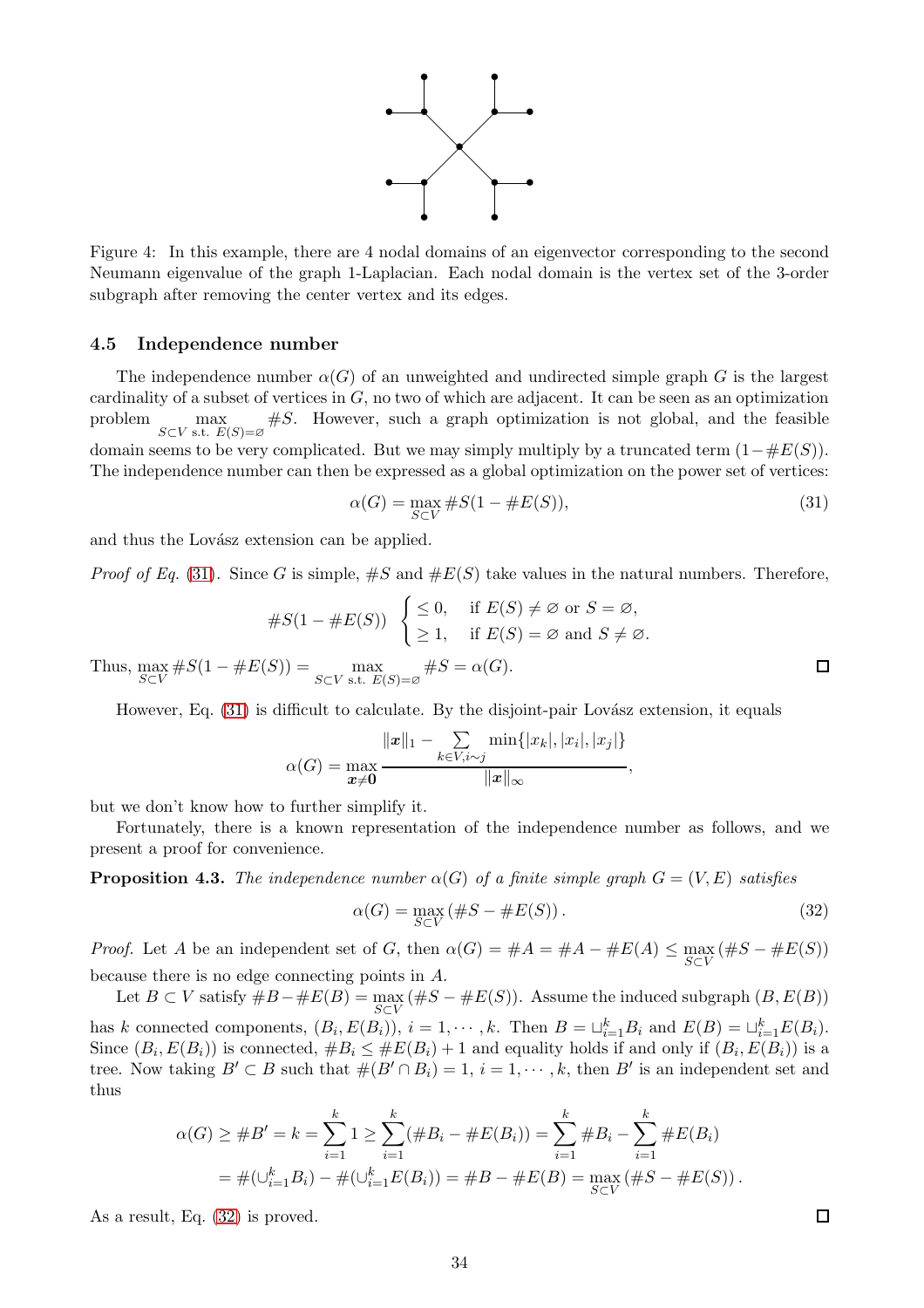According to Lovász extension, we get

<span id="page-34-0"></span>
$$
\alpha(G) = \max_{\mathbf{x} \neq \mathbf{0}} \frac{\|\mathbf{x}\|_1 - \sum_{i \sim j} \min\{|x_i|, |x_j|\}}{\|\mathbf{x}\|_{\infty}}.
$$
\n(33)

By the elementary identities:  $\sum_{i \sim j} |x_i + x_j| + \sum_{i \sim j} |x_i - x_j| = 2 \sum_{i \sim j} \max\{|x_i|, |x_j|\} = \sum_{i \sim j} ||x_i||$  $\sum$  $|-|x_j||+$  $i_{i}$  deg<sub>i</sub> $|x_i|$  and  $\sum_i$  deg<sub>i</sub> $|x_i| = \sum_{i \sim j} \max\{|x_i|, |x_j|\} + \sum_{i \sim j} \min\{|x_i|, |x_j|\}$ , Eq. [\(33\)](#page-34-0) can be reduced to

<span id="page-34-1"></span>
$$
\alpha(G) = \max_{\mathbf{x} \neq \mathbf{0}} \frac{2\|\mathbf{x}\|_1 + I^-(\mathbf{x}) + I^+(\mathbf{x}) - 2\|\mathbf{x}\|_{1, \text{deg}}}{2\|\mathbf{x}\|_{\infty}},\tag{34}
$$

where  $I^{\pm}(\boldsymbol{x}) = \sum_{i \sim j} |x_i \pm x_j|$  and  $\|\boldsymbol{x}\|_{1,\text{deg}} = \sum_i \text{deg}_i |x_i|$ . One would like to write Eq. [\(34\)](#page-34-1) as

$$
\alpha(G) = \max_{\mathbf{x} \neq \mathbf{0}} \frac{I^-(\mathbf{x}) + I^+(\mathbf{x}) - 2\|\mathbf{x}\|_{1, \text{deg}'}}{2\|\mathbf{x}\|_{\infty}},
$$
(35)

where  $||x||_{1,\text{deg'}} = \sum_{i=1}^{n}$  $\sum_{i\in V} (\deg_i - 1)|x_i|.$ 

Remark 12. The maximum clique number can be reformulated in a similar way. In addition, we refer to [\[10,](#page-41-12) [11,](#page-41-13) [63\]](#page-43-13) for some other continuous formulations of the independence number.

Chromatic number of a perfect graph Berge's strong perfect graph conjecture has been proved in [\[20\]](#page-42-20). A graph G is perfect if for every induced subgraph H of G, the chromatic number of H equals the size of the largest clique of H. The complement of every perfect graph is perfect.

So for a perfect graph, we have an easy way to calculate the chromatic number. In a general simple graph, we refer to Section [4.9](#page-40-0) for transforming the chromatic number.

**Maximum matching** A matching M in G is a set of pairwise non-adjacent edges, none of which are loops; that is, no two edges share a common vertex. A maximal matching is one with the largest possible number of edges.

Consider the line graph  $(E, R)$  whose vertex set E is the edge set of G, and whose edge set is  $R = \{ \{e, e'\} : e \cap e' \neq \emptyset, e, e' \in E \}.$  Then the maximum matching number of  $(V, E)$  coincides with the independence number of  $(E, R)$ . So, we have an equivalent continuous optimization for a maximum matching problem.

Hall's Marriage Theorem provides a characterization of bipartite graphs which have a perfect matching and the Tutte theorem provides a characterization for arbitrary graphs.

The Tutte-Berge formula says that the size of a maximum matching of a graph is

1  $rac{1}{2}$  min<br>2  $U\subset V$  $\left( \#V + \#U - \# \text{ odd connected components of } G|_{V \setminus U} \right).$ 

Can one transform the above discrete optimization problem into an explicit continuous optimization via some extension?

k-independence number The independence number admits several generalizations: the maximum size of a set of vertices in a graph whose induced subgraph has maximum degree  $(k-1)$  [\[21\]](#page-42-21); the size of the largest k-colourable subgraph [\[59\]](#page-43-14); the size of the largest set of vertices such that any two vertices in the set are at short-path distance larger than  $k$  (see [\[30\]](#page-42-22)). For the k-independence number involving short-path distance, one can easily transform it into the following two continuous representations:

$$
\alpha_k = \max_{\boldsymbol{x} \in \mathbb{R}^V \setminus \{\boldsymbol{0}\}} \frac{\|\boldsymbol{x}\|_1^2}{\|\boldsymbol{x}\|_1^2 - 2 \sum_{\text{dist}(i,j) \ge k+1} x_i x_j} = \max_{\boldsymbol{x} \in \mathbb{R}^n \setminus \{\boldsymbol{0}\}} \frac{\sum_{\text{dist}(i,j) \le k} (|x_i - x_j| + |x_i + x_j|) - 2 \sum_{i \in V} (\deg_k(i) - 1)|x_i|}{2\|\boldsymbol{x}\|_{\infty}}
$$

,

where  $\deg_k(i) = \#\{j \in V : \text{dist}(j, i) \leq k\}, i = 1, \dots, n.$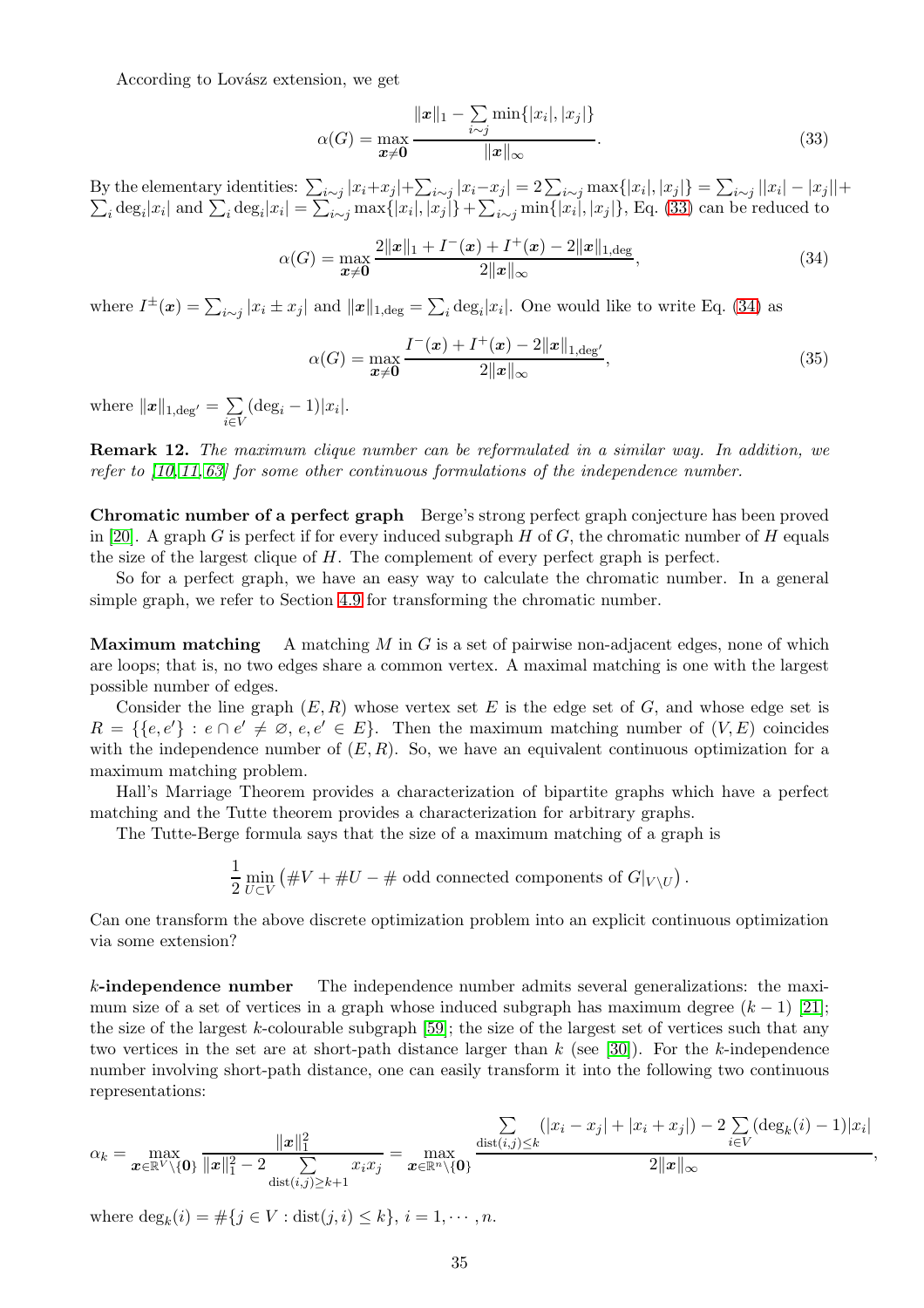## <span id="page-35-0"></span>4.6 Various and variant Cheeger problems

Several Cheeger-type constants on graphs have been proposed that are different from the classical one.

#### Multiplicative Cheeger constant For instance

$$
h = \min_{\varnothing \neq A \subsetneq V} \frac{\#E(A, V \setminus A)}{\#A \cdot \#(V \setminus A)}.
$$

It is called the normalized cut problem which has many applications in image segmentation and spectral clustering [\[31,](#page-42-0) [51,](#page-43-15) [62\]](#page-43-16). By Proposition [3.1,](#page-15-0) it is equal to

$$
\min_{\langle \boldsymbol{x}, \boldsymbol{1} \rangle = 0, \boldsymbol{x} \neq \boldsymbol{0}} \frac{\sum_{i \sim j} |x_i - x_j|}{\sum_{i < j} |x_i - x_j|}.
$$

**Isoperimetric profile** The isoperimetric profile  $IP : \mathbb{N} \to [0, \infty)$  is defined by

<span id="page-35-1"></span>
$$
IP(k) = \inf_{A \subset V, \#A \le k} \frac{\#E(A, V \setminus A)}{\#A}.
$$

Then by Lovász extension, it is equal to

$$
\inf_{\bm{x}\in\mathbb{R}^V,\,1\leq\#\text{supp}(\bm{x})\leq k}\frac{\sum_{\{i,j\}\in E}|x_i-x_j|}{\|\bm{x}\|_1}=\min_{\bm{x}\in CH_k(\mathbb{R}^V)}\frac{\sum_{\{i,j\}\in E}|x_i-x_j|}{\|\bm{x}\|_1},
$$

where  $CH_n := \{x \in \mathbb{R}^V, \# \text{supp}(x) \leq k\}$  is the union of all k-dimensional coordinate hyperplanes in  $\mathbb{R}^V$ .

**Modified Cheeger constant** On a graph  $G = (V, E)$ , there are three definitions of the vertexboundary of a subset  $A \subset V$ :

$$
\partial_{\text{ext}} A := \{ j \in V \setminus A \mid \{j, i\} \in E \text{ for some } i \in A \}
$$
\n(36)

<span id="page-35-3"></span><span id="page-35-2"></span>
$$
\partial_{\text{int}} A := \{ i \in A \mid \{i, j\} \in E \text{ for some } j \in V \setminus A \}
$$
\n(37)

$$
\partial_{\text{ver}} A := \partial_{\text{out}} A \cup \partial_{\text{int}} A = V(E(A, V \setminus A)) = V(\partial_{\text{edge}} A)
$$
\n(38)

The external vertex boundary [\(36\)](#page-35-1) and the internal vertex boundary [\(37\)](#page-35-2) are introduced and studied recently in [\[66,](#page-43-17) [67\]](#page-43-18). Research on metric measure space [\[35\]](#page-42-23) suggests to consider the vertex boundary [\(38\)](#page-35-3).

Denote by  $N(i) = \{i\} \cup \{j \in V : \{i, j\} \in E\}$  the 1-neighborhood of i. Then the Lovász extensions of  $\#\partial_{ext}A$ ,  $\#\partial_{int}A$  and  $\#\partial_{ver}A$  are

$$
\sum_{i=1}^{n} (\max_{j \in N(i)} x_j - x_i), \quad \sum_{i=1}^{n} (x_i - \min_{j \in N(i)} x_j) \quad \text{and} \quad \sum_{i=1}^{n} (\max_{j \in N(i)} x_j - \min_{j \in N(i)} x_j),
$$

respectively. They can be seen as the 'total variation' of  $x$  with respect to  $V$  in  $G$ , while the usual edge boundary leads to  $\sum$  $\sum_{\{i,j\}\in E} |x_i - x_j|$  which is regarded as the total variation of x with respect to

 $E$  in  $G$ . Their disjoint-pair Lovász extensions are

$$
\sum_{i=1}^n \max_{j \in N(i)} |x_j| - ||x||_1, \quad ||x||_1 - \sum_{i=1}^n \min_{j \in N(i)} |x_j|, \quad \sum_{i=1}^n \left( \max_{j \in N(i)} |x_j| - \min_{j \in N(i)} |x_j| \right).
$$

Comparing with the graph 1-Poincare profile (see [\[34–](#page-42-2)[36\]](#page-42-3))

$$
P^{1}(G) := \inf_{\langle \boldsymbol{x}, \boldsymbol{1} \rangle = 0, \boldsymbol{x} \neq \boldsymbol{0}} \frac{\sum_{i \in V} \max_{j \sim i} |x_{i} - x_{j}|}{\|\boldsymbol{x}\|_{1}},
$$

we easily get the following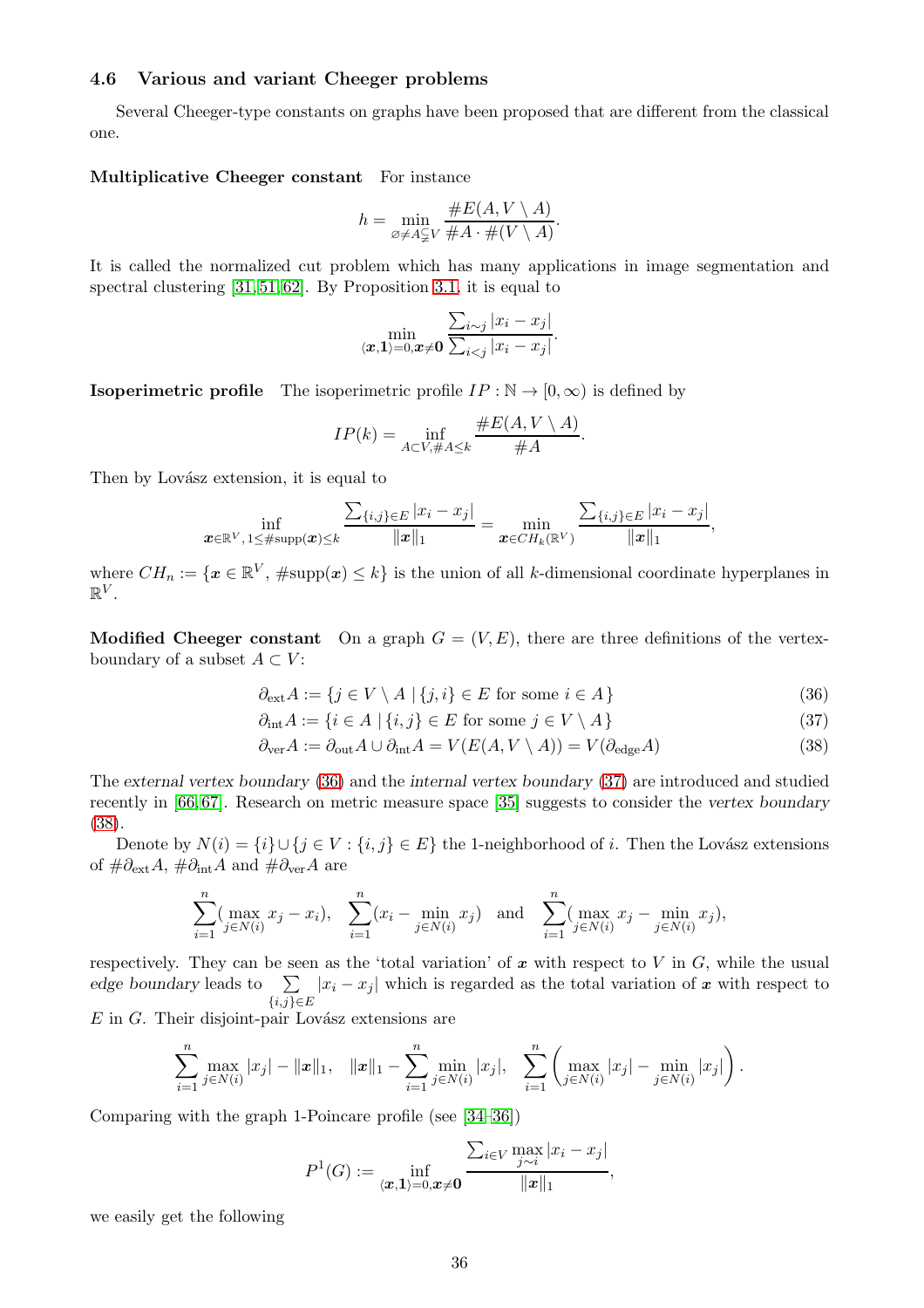### Proposition 4.4.

$$
\frac{1}{2}\max\{h_{\text{int}}(G), h_{\text{ext}}(G)\} \le P^1(G) \le h_{\text{ver}}(G) := \min_{A \in \mathcal{P}(V) \setminus \{\varnothing, V\}} \frac{\#\partial_{\text{ver}}A}{\min\{\#(A), \#(V \setminus A)\}}
$$

where  $h_{\text{int}}(G)$ ,  $h_{\text{ext}}(G)$  and  $h_{\text{ver}}(G)$  are modified Cheeger constants w.r.t. the type of vertex-boundary. Proof. By Theorem [D,](#page-6-1)

$$
h_{\mathrm{ver}}(G) = \min_{A \in \mathcal{P}(V) \setminus \{\varnothing, V\}} \frac{\#\partial_{\mathrm{ver}} A}{\min\{\#(A), \#(V \setminus A)\}} = \inf_{\langle \bm{x}, \bm{1} \rangle = 0, \bm{x} \neq \bm{0}} \frac{\sum_{i \in V} \max_{j \sim i} |x_i - x_j|}{\min_{t \in \mathbb{R}} ||\bm{x} - t\bm{1}||_1} \ge P^1(G).
$$

On the other hand, it is easy to check that  $\min_{t \in \mathbb{R}} ||x - t1||_1 \geq \frac{1}{2}$  $\frac{1}{2}||x||_1$  whenever  $\langle x, 1 \rangle = 0$ . Thus,  $h_{\text{ver}}(G) \leq 2P^1(G)$ . The proof is then completed by noting that  $\max\{h_{\text{int}}(G), h_{\text{ext}}(G)\} \leq h_{\text{ver}}(G)$ .

Cheeger-like constant Some further recent results [\[42\]](#page-42-24) can be also rediscovered via Lovász extension.

A main equality in [\[42\]](#page-42-24) can be absorbed into the following identities:

$$
\max_{\text{edges } (v,w)} \left( \frac{1}{\deg v} + \frac{1}{\deg w} \right) = \max_{\gamma: E \to \mathbb{R}} \frac{\sum_{v \in V} \frac{1}{\deg v} \cdot \left| \sum_{e_{\text{in}}: v \text{ input}} \gamma(e_{\text{in}}) - \sum_{e_{\text{out}}: v \text{ output}} \gamma(e_{\text{out}}) \right|}{\sum_{e \in E} |\gamma(e)|}
$$
\n
$$
= \max_{\hat{\Gamma} \subset \Gamma \text{ bipartite}} \frac{\sum_{v \in V} \frac{\deg_{\hat{\Gamma}}(v)}{\deg_{\Gamma}(v)}}{|E(\hat{\Gamma})|},
$$
\n(39)

where the left quantity is called a Cheeger-like constant [\[42\]](#page-42-24).

In fact, given  $c_i \geq 0, i \in V$ ,

<span id="page-36-1"></span>
$$
\max_{\{i,j\} \in E} (c_i + c_j) = \max_{E' \subset E} \frac{\sum_{\{i,j\} \in E'} (c_i + c_j)}{\# E'},
$$

and then via Lovász extension, one immediately gets that the above constant equals to

$$
\max_{\boldsymbol{x}\in[0,\infty)^E\setminus\{\boldsymbol{0}\}}\frac{\sum\limits_{e=\{i,j\}\in E}x_e(c_i+c_j)}{\sum_{e\in E}x_e}=\max_{\boldsymbol{x}\in[0,\infty)^E\setminus\{\boldsymbol{0}\}}\frac{\sum_{i\in V}c_i\sum_{e\ni i}x_e}{\sum_{e\in E}x_e}=\max_{\boldsymbol{x}\in\mathbb{R}^E\setminus\{\boldsymbol{0}\}}\frac{\sum_{i\in V}c_i\left|\sum_{e\ni i}x_e\right|}{\sum_{e\in E}|x_e|}.
$$

Thus, for any family  $\mathcal{E} \subset \mathcal{P}(E)$  such that  $E' \in \mathcal{E} \Rightarrow E' \supset {\{e\}} : e \in E$ , we have

$$
\max_{\{i,j\}\in E} (c_i + c_j) = \max_{\bm{x}\in \mathbb{R}^E\setminus\{\bm{0}\}} \frac{\sum_{i\in V} c_i |\sum_{e \ni i} x_e|}{\sum_{e \in E} |x_e|} = \max_{E' \in \mathcal{E}} \frac{\sum_{\{i,j\}\in E'} (c_i + c_j)}{\#E'},
$$

which recovers the interesting equality [\(39\)](#page-36-1) by taking  $c_i = \frac{1}{\deg i}$  and  $\mathcal E$  the collections of all edge sets of bipartite subgraphs.

A similar simple trick gives

$$
\min_{(v,w)} \frac{|\mathcal{N}(v) \cap \mathcal{N}(w)|}{\max\{\deg v, \deg w\}} = \min_{\boldsymbol{x} \in \mathbb{R}^E \setminus \{\boldsymbol{0}\}} \frac{\sum_{i \in V} \sum_{e \ni i} |x_e| \cdot \# \text{ triangles containing } e}{\sum_{e = \{i,j\} \in E} |x_e| \max\{\deg i, \deg j\}}.
$$

#### <span id="page-36-0"></span>4.7 Frustration in signed networks

In this section, we apply our theory to signed graphs, a concept first introduced by Harary [\[40\]](#page-42-25).

**Definition 4.1.** A signed graph  $\Gamma$  consists of a vertex set V and a set E of undirected edges with a sign function

$$
s: E \to \{+1, -1\}.\tag{40}
$$

The adjacency matrix of  $(\Gamma, s)$ , is denoted by  $A^s := (s_{ij})_{i,j \in V}$ , where  $s_{ij} := s(e)$  if  $e = \{i, j\} \in E$ , and  $s_{ij} := 0$  otherwise.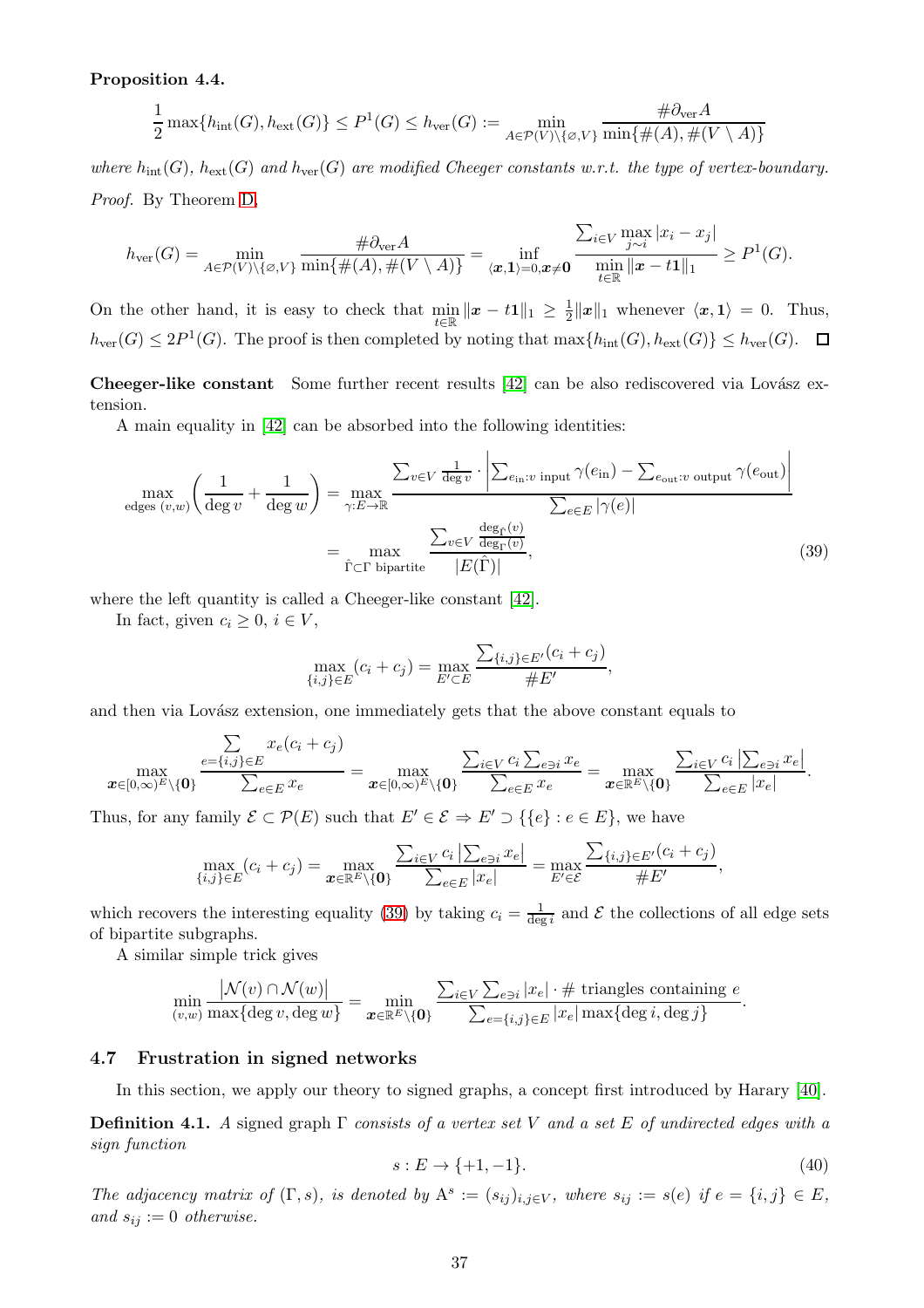When we replace the sign function s by  $-s$ , we shall call the resulting graph *antisigned*.

**Definition 4.2.** The signed cycle  $C_m$  (consisting of m vertices that are cyclically connected by m edges) is balanced if

$$
\prod_{i=1}^{m} s(e_i) = 1.
$$
\n(41)

A signed graph  $(\Gamma, s)$  is balanced if every cycle contained in it is balanced.  $(\Gamma, s)$  is antibalanced if  $(\Gamma, -s)$  is balanced.

The frustration index of a signed graph  $\Gamma = (V, E)$  is

<span id="page-37-0"></span>
$$
\min_{x_i \in \{-1,1\}, \forall i} \sum_{\{i,j\} \in E} |x_i - s_{ij} x_j|,\tag{42}
$$

where  $s_{ij} \in \{-1,1\}$  indicates the sign of the edge  $(i, j)$ .

The frustration index then vanishes iff the graph is balanced.

**Definition 4.3.** The (normalized) Laplacian  $\Delta^s$  of a signed graph is defined by

$$
(\Delta^s x)_i := x_i - \frac{1}{\deg i} \sum_{j \sim i} s_{ij} x_j = \frac{1}{\deg i} \sum_{j \sim i} (x_i - s_{ij} x_j)
$$
(43)

for a vector  $\mathbf{x} \in \mathbb{R}^V$ .

**Remark 13.** The Laplacian thus is of the form  $\Delta^s = id - A^s$ , and when we change the signs of all the edges, that is, go from a signed graph to the corresponding antisigned graph, the operator becomes  $\Delta^{-s} = id + A^s$ . Therefore, the eigenvalues simply change from  $\lambda$  to  $2 - \lambda$  (and therefore, also the ordering gets reversed).

By Proposition [3.8,](#page-19-0) it is easy to verify that every eigenvalue of the function pair  $(F, G)$  has an eigenvector in  $\{-1,0,1\}^n$ , where  $F(\mathbf{x}) = \sum_{\{i,j\} \in E} |x_i - s_{ij}x_j|$  and  $G(\mathbf{x}) = ||\mathbf{x}||_{\infty}$ . One may relax [\(42\)](#page-37-0) as

<span id="page-37-3"></span><span id="page-37-1"></span>
$$
\min_{\boldsymbol{x} \in \{-1,0,1\}^n \setminus \{\boldsymbol{0}\}} \sum_{(i,j) \in E} |x_i - s_{ij} x_j|.
$$
\n(44)

This suggests the eigenvalue problem of  $(F(\mathbf{x}), \|\mathbf{x}\|_{\infty})$  on a signed graph, where  $F(\mathbf{x}) = \sum_{\{i,j\} \in E} |x_i - x_j|$  $s_{ij}x_j$ . Below, we show some key properties.

• The coordinate form of the eigenvalue problem  $\nabla \sum_{\{i,j\} \in E} |x_i - s_{ij} x_j| \cap \lambda \nabla ||x||_{\infty} \neq \varnothing$  reads as  $\exists z_{ij} \in \text{Sgn}(x_i - s_{ij}x_j)$  with  $z_{ij} + s_{ij}z_{ji} = 0$  such that

$$
\sum_{j \sim i} z_{ij} = 0, \qquad i \in D_0(\mathbf{x}), \qquad (45)
$$

$$
\sum_{j \sim i} z_{ij} \in \lambda \text{ sign}(x_i) \cdot [0, 1], \qquad i \in D_{\pm}(\boldsymbol{x}), \qquad (46)
$$

<span id="page-37-2"></span>
$$
\sum_{i}^{n} \left| \sum_{j \sim i} z_{ij} \right| = \lambda,\tag{47}
$$

where  $D_{\pm}(x) = \{i \in V | \pm x_i = ||x||\}$ , and  $D_0(x) = \{i \in V | |x_i| < ||x||\}$ .

• All eigenvalues are integers in  $\{0, 1, \cdots, \text{vol}(V)\}\$ . And each eigenvalue has an eigenvector in  $\{-1,0,1\}^n$ .

Proof: This is a direct consequence of Proposition [3.8.](#page-19-0)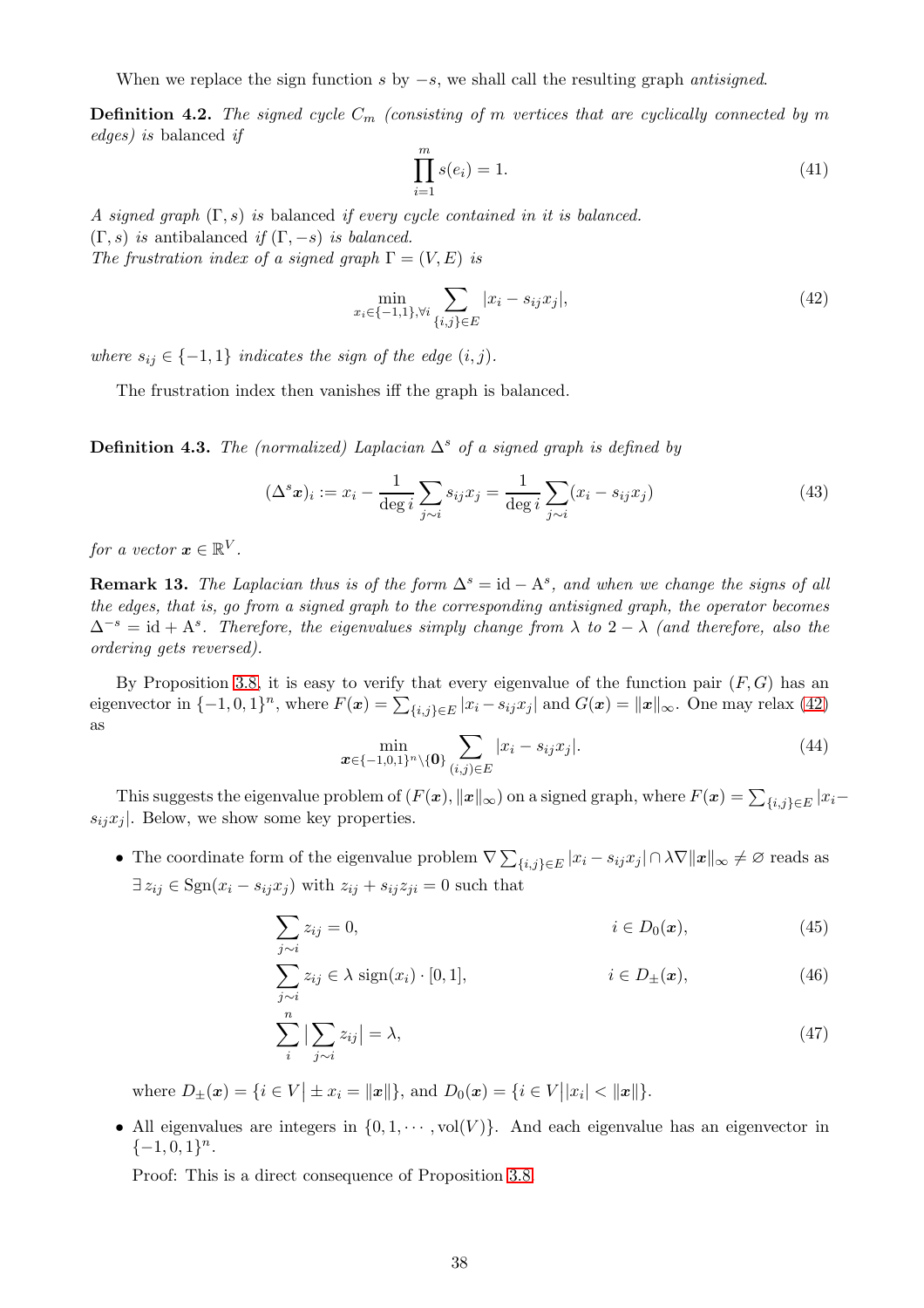• The largest eigenvalue has an eigenvector in  $\{-1,1\}^n$ .

Proof: Let  $1_A - 1_B$  be an eigenvector w.r.t. the largest eigenvalue. Note that  $1_A - 1_B =$ 1  $\frac{1}{2}(\mathbf{1}_A - \mathbf{1}_{V \setminus A} + \mathbf{1}_{V \setminus B} - \mathbf{1}_B)$ . By the convexity of F, we have  $F(\mathbf{1}_A - \mathbf{1}_B) \le \max\{F(\mathbf{1}_A - \mathbf{1}_B)\}$  $1_{V \setminus A}$ ,  $F(1_{V \setminus B} - 1_B)$ . Hence, either  $1_A - 1_{V \setminus A}$  or  $1_{V \setminus B} - 1_B$  is an eigenvector w.r.t. the largest eigenvalue.

• The frustration index is an eigenvalue. However, in general, we don't know which eigenvalue the frustration index is.

Proof: We shall check that for any  $A \subset V$ , the binary vector  $x := \mathbf{1}_A - \mathbf{1}_{V \setminus A}$  is an eigenvector w.r.t. the eigenvalue  $\lambda := 2(|E_{+}(A, V \setminus A)| + |E_{-}(A)| + |E_{-}(V \setminus A)|)$ , where  $|E_{+}(A, V \setminus A)|$ indicates the number of positive edges lying between A and  $V \setminus A$ , while  $|E-(A)|$  denotes the number of negative edges lying in A. Indeed,  $D_+(x) = A$  and  $D_-(x) = V \setminus A$ . For  $i \in A$ , taking  $z_{ij} = 1$  if  $s_{ij}x_j < 0$ ; and  $z_{ij} = 0$  if  $s_{ij}x_j > 0$ . Similarly, for  $i \in V \setminus A$ , letting  $z_{ij} = 0$  if  $s_{ij}x_j < 0$ ; and  $z_{ij} = -1$  if  $s_{ij}x_j > 0$ . It is easy to see that  $z_{ij} \in \text{Sgn}(x_i - s_{ij}x_j)$  and  $z_{ij} + s_{ij}z_{ji} = 0$  for any edge  $ij$ . Next, we verify the conditions  $(46)$  and  $(47)$ .

Note that  $\sum_{j\sim i} z_{ij} = #(\lbrace j \in A : ij \text{ is negative}\rbrace \cup \lbrace j \in V \setminus A : ij \text{ is positive}\rbrace) \in [0, \lambda]$  for  $i \in A$ , and  $\sum_{j\sim i}^{\infty} z_{ij} = -\#(\{j \in A : ij \text{ is positive}\}\cup\{j \in V \setminus A : ij \text{ is negative}\}) \in [-\lambda, 0]$  for  $i \in V \setminus A$ . Therefore,  $\sum_{i \in V} |\sum_{j \sim i} z_{ij}| = 2(|E_{+}(A, V \setminus A)| + |E_{-}(A)| + |E_{-}(V \setminus A)|) = \lambda$ .

In particular, for  $x \in \{-1,1\}^n$  that realizes the frustration index, x must be an eigenvector, and the frustration index is the corresponding eigenvalue. This fact can also be derived by Proposition [3.9.](#page-20-0)

- We can use the the Dinkelbach-type scheme in Section [3.3](#page-22-0) directly to calculate the smallest eigenvalue. When we get an eigenvector  $x$ , we can take  $1_{D_{+}}(x) - 1_{D_{-}}(x)$  instead of  $x$ .
- We construct a recursive method to approximate the frustration index:
	- $-$  Input a signed graph  $G$ , and use the Dinkelbach-type algorithm to get a subpartition  $(U_+, U_-)$  where  $U_+ = D_+(x)$  and  $U_- = D_-(x)$  with x being an eigenvector w.r.t. the smallest eigenvalue.
	- − Let G be the signed graph induced by  $V \setminus (U_+ \cup U_-)$ , and let  $(U'_+, U'_-)$  be the subpartition found by the Dinkelbach-type algorithmm; return  $(U_+ \cup U'_+, U_- \cup U'_-)$  or  $(U_+ \cup U'_-, U_- \cup U'_+),$ whichever is better.
	- Repeat the above process, until we get a partition  $(V_+, V_-)$  of V, which derives an approximate solution of the frustration index. There are at most  $n$  iterations.

In other words, the relaxation problem [\(44\)](#page-37-3) can approximate the frustration index [\(42\)](#page-37-0) in a recursive way. This is inspired by the recursive spectral cut algorithm for the maxcut problem proposed by Trevisan [\[64\]](#page-43-19).

Next, we show some equivalent continuous representations of the frustration index. Let  $E_{+}$  (resp.  $E_{-}$ ) collect all the positive (resp. negative) edges of  $(V, E)$ . Note that up to a scale factor, [\(42\)](#page-37-0) is equivalent to solve  $\min_{A \subset V} |E_+(A, V \setminus A)| + |E_-(A)| + |E_-(V \setminus A)|$ , where  $|E_+(A, V \setminus A)|$  denotes the  $A \subset V$ number of positive edges between A and  $V \setminus A$ , while  $|E_-(A)|$  indicates the number of negative edges in  $A$ . By Lovász extension, the frustration index is equivalent to

$$
|E_{-}| + \min_{\mathbf{x}\neq 0} \frac{\sum_{\{i,j\}\in E_{+}} |x_i - x_j| + \sum_{i\in V} \deg_i |x_i| - \sum_{\{i,j\}\in E_{-}} (|x_i - x_j| + |x_i + x_j|)}{||x||_{\infty}}.
$$

Also, [\(42\)](#page-37-0) is equivalent to  $|E_-| + \min_{A \subset V} (|E_+(A, V \setminus A)| - |E_-(A, V \setminus A)|)$ , and by Lovász extension, the frustration index equals

$$
|E_{-}| + \min_{\mathbf{x} \neq 0} \frac{\sum_{\{i,j\} \in E_{+}} |x_i - x_j| - \sum_{\{i,j\} \in E_{-}} |x_i - x_j|}{2||x||_{\infty}}.
$$

One can then apply the Dinkelbach-type scheme in Section [3.3](#page-22-0) straightforwardly to compute the frustration index.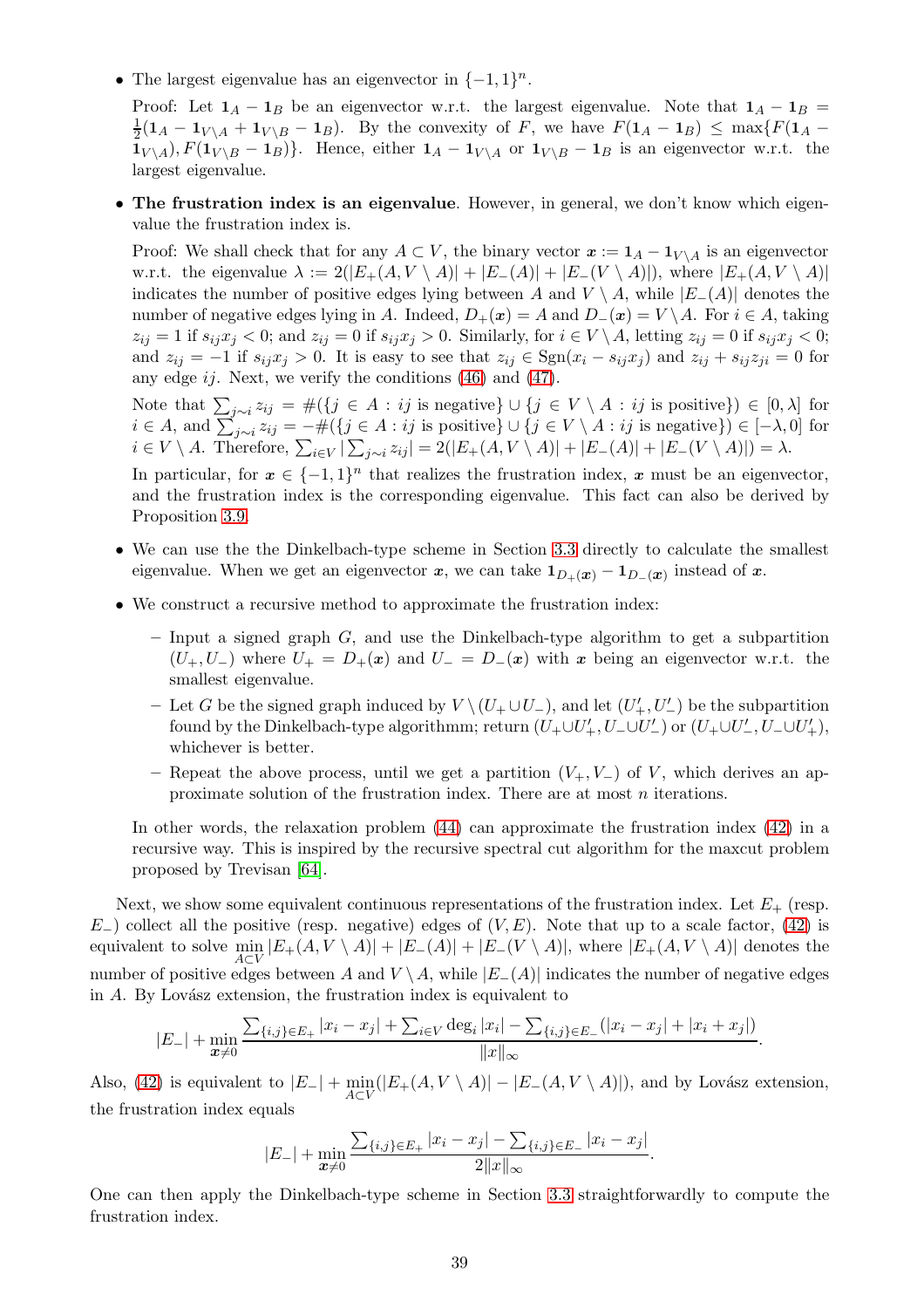**Remark 14.** We should point out that the notion  $|E_{+}(A)|$  (resp.  $|E_{-}(A)|$ ) indicates the number of positive (resp. negative) edges (unordered pairs) whose vertices are in A. Therefore, in our paper, the values of  $|E_{+}(A)|$  and  $|E_{-}(A)|$  are half of those of Atay-Liu [\[3\]](#page-41-14), in which they count the ordered pairs.

Besides, by Theorem [C](#page-5-0) (or Theorem [3.1\)](#page-13-2), we can derive another continuous formulation of the frustration index:

$$
\min_{A \subset V} |E_{+}(A, V \setminus A)| + |E_{-}(A)| + |E_{-}(V \setminus A)| = \min_{x \neq 0} \frac{\sum_{\{i,j\} \in E_{+}} |x_{i} - x_{j}|^{\alpha} + \sum_{\{i,j\} \in E_{-}} (2||x||_{\infty} - |x_{i} - x_{j}|)^{\alpha}}{(2||x||_{\infty})^{\alpha}}
$$

whenever  $0 < \alpha \leq 1$ . It is interesting that by taking  $\alpha \to 0^+$ , we immediately get

$$
\min_{A \subset V} |E_{+}(A, V \setminus A)| + |E_{-}(A)| + |E_{-}(V \setminus A)| = \min_{x \neq 0} \sum_{\{i,j\} \in E_{+}} \text{sign}(|x_{i} - x_{j}|) + \sum_{\{i,j\} \in E_{-}} \text{sign}(2||x||_{\infty} - |x_{i} - x_{j}|).
$$

#### <span id="page-39-0"></span>4.8 Modularity measure

For a weighted graph  $(V,(w_{ij})_{i,j\in V})$ , the modularity measure [\[65\]](#page-43-7) is defined as

$$
Q(A) = \sum_{i,j \in A} w_{ij} - \frac{\text{vol}(A)^2}{\text{vol}(V)}, \text{ where } A \subset V,
$$

and it satisfies the following equalities (see Theorem 3.7 and Theorem 3.9 in [\[65\]](#page-43-7), respectively)

<span id="page-39-1"></span>
$$
\max_{A \subset V} Q(A) = \max_{x \neq 0} \frac{\sum_{i,j \in V} \left( \frac{\deg(i) \deg(j)}{\text{vol}(V)} - w_{ij} \right) |x_i - x_j|}{4 \|x\|_{\infty}}
$$
(48)

and

<span id="page-39-2"></span>
$$
\max_{A \in \mathcal{P}(V) \setminus \{\varnothing, V\}} \frac{Q(A)}{\mu(A)\mu(V \setminus A)} = \max_{\sum_{i \in V} \mu_i x_i = 0} \frac{\sum_{i,j \in V} (\frac{\deg(i)\deg(j)}{\text{vol}(V)} - w_{ij}) |x_i - x_j|}{\mu(V) \sum_{i \in V} \mu_i |x_i|}.
$$
(49)

It is clear that [\(48\)](#page-39-1) can be obtained more directly by Theorem [A.](#page-4-0) We shall also state a new analog of [\(49\)](#page-39-2):

$$
\max_{A \in \mathcal{P}(V) \setminus \{\varnothing, V\}} \frac{Q(A)}{\mu(A)\mu(V \setminus A)} = \max_{\sum_{i \in V} x_i = 0} \frac{\sum_{i,j \in V} \frac{(\deg(i) \deg(j)}{\text{vol}(V)} - w_{ij}) |x_i - x_j|}{\sum_{i,j \in V} \mu_i \mu_j |x_i - x_j|}
$$
(50)

which can be derived straightforwardly by Theorem [A.](#page-4-0)

By Proposition [3.6,](#page-18-7) we immediately obtain Theorem 1 in [\[23\]](#page-42-26), i.e., for any  $a, b > 0$ ,

$$
\max_{-a \le x_i \le b, \forall i} \frac{1}{2} \sum_{i,j \in V} \left( \frac{\deg(i) \deg(j)}{\text{vol}(V)} - w_{ij} \right) |x_i - x_j| = (a+b) \max_{A \subset V} Q(A).
$$

#### A relation with the frustration index

For a signed weighted graph with real weights  $(w_{ij})_{i,j\in V}$  and signs  $s_{ij} = \text{sign}(w_{ij})$ , we define the frustration index as

$$
\min_{x_i \in \{-1,1\}, \forall i} \sum_{\{i,j\}} |w_{ij}| \cdot |x_i - s_{ij} x_j|.
$$
\n(51)

The following result reveals an interesting relation between the modularity measure and the frustration index.

**Proposition 4.5.** For a weighted graph  $(V,(w_{ij})_{i,j\in V})$ , let  $\tilde{w}_{ij} = w_{ij} - \frac{\deg(i)\deg(j)}{\text{vol}(V)}$  $\frac{\log(y)}{\log(V)}$ . In the signed weighted graph  $(V, (\tilde w_{ij})_{i,j\in V}), \; \{i,j\}$  is a positive (resp. negative) edge if  $\tilde w_{ij} > 0$  (resp.  $\tilde w_{ij} < 0$ ). Then, the frustration index of  $(V, (\tilde{w}_{ij})_{i,j\in V})$  equals  $2\left(\sum_{\{i,j\}: \tilde{w}_{ij} < 0} |\tilde{w}_{ij}| - \max_{A\subset V} Q(A)\right)$  $\setminus$ .

*Proof.* We know from Section [4.7](#page-36-0) (or by Theorem [A\)](#page-4-0) that the frustration index of  $(V, (\tilde{w}_{ij})_{i,j\in V})$ equals

$$
2\left(\sum_{\{i,j\}: \tilde{w}_{ij}<0}|\tilde{w}_{ij}|+\min_{\boldsymbol{x}\neq 0}\frac{\sum_{i,j\in V}\tilde{w}_{ij}|x_i-x_j|}{4||x||_{\infty}}\right).
$$

The proof is then completed by [\(48\)](#page-39-1).

 $\Box$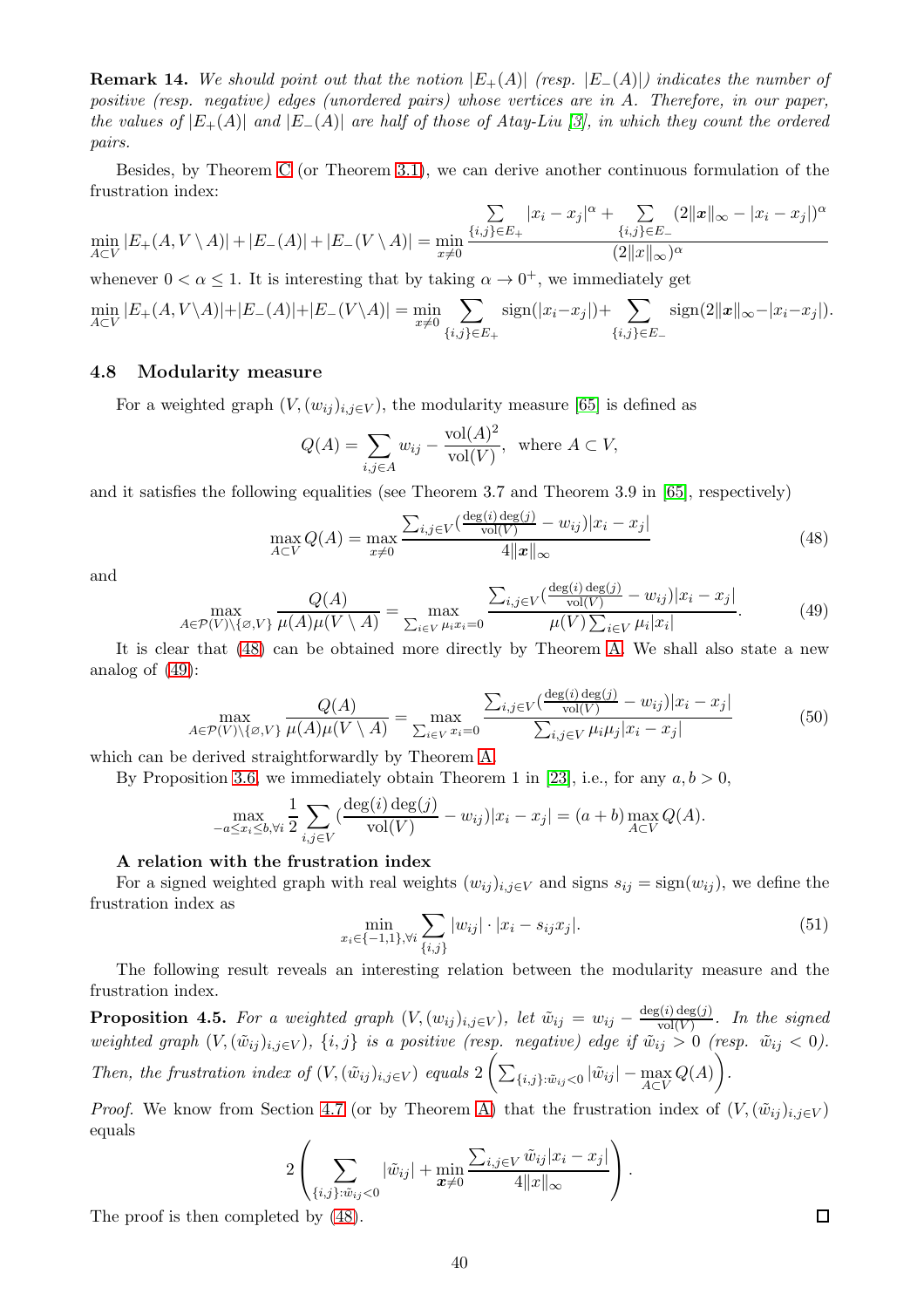### <span id="page-40-0"></span>4.9 Chromatic number

The chromatic number (i.e., the smallest vertex coloring number) of a graph is the smallest number of colors needed to color the vertices so that no two adjacent vertices share the same color. Given a simple connected graph  $G = (V, E)$  with  $\#V = n$ , its chromatic number  $\gamma(G)$  can be expressed as a global optimization on the n-power set of vertices:

$$
\gamma(G) = \min_{(A_1, \cdots, A_n) \in \mathcal{P}_n(V)} \left\{ n \sum_{i=1}^n \# E(A_i) + \sum_{i=1}^n \text{sign}(\# A_i) + n \left( n - \sum_{i=1}^n \# A_i \right)^2 \right\} \tag{52}
$$

and similarly, we get the following

**Proposition 4.6.** The chromatic number  $\gamma(G)$  of a finite simple graph  $G = (V, E)$  satisfies

$$
\gamma(G) = \min_{(A_1, \cdots, A_n) \in \mathcal{P}(V)^n} \left\{ n \sum_{i=1}^n \# E(A_i) + \sum_{i=1}^n \text{sign}(\# A_i) + n \left( n - \# \bigcup_{i=1}^n A_i \right) \right\} \tag{53}
$$

.

*Proof.* Let  $f: \mathcal{P}(V)^n \to \mathbb{R}$  be defined by

$$
f(A_1, \dots, A_n) = n \sum_{i=1}^n \#E(A_i) + \sum_{i=1}^n \text{sign}(\#A_i) + n \left(n - \# \bigcup_{i=1}^n A_i\right)
$$

Let  $\{C_1, \dots, C_{\gamma(G)}\}$  be a proper coloring class of G, and set  $C_{\gamma(G)+1} = \dots = C_n = \emptyset$ . Then we have  $E(C_i) = \emptyset$ ,  $\#\cup_{i=1}^n C_i = n$ ,  $\#C_i \ge 1$  for  $1 \le i \le \gamma(G)$ , and  $\#C_i = 0$  for  $i > \gamma(G)$ . In consequence,  $f(C_1, \dots, C_n) = \gamma(G)$ . Thus, it suffices to prove  $f(A_1, \dots, A_n) \geq \gamma(G)$  for any  $(A_1, \dots, A_n) \in \mathcal{P}(V)^n$ .

If  $\bigcup_{i=1}^{n} A_i \neq V$ , then  $f(A_1, \dots, A_n) \geq n + 1 > \gamma(G)$ .

If there exist at least  $\gamma(G) + 1$  nonempty sets  $A_1, \dots, A_{\gamma(G)+1}$ , then  $f(A_1, \dots, A_n) \geq \gamma(G)+1$  $\gamma(G)$ .

So we focus on the case that  $\bigcup_{i=1}^n A_i = V$  and  $A_{\gamma(G)+1} = \cdots = A_n = \emptyset$ . If there further exists  $i \in \{1, \dots, \gamma(G)\}\$  such that  $A_i = \emptyset$ , then by the definition of the chromatic number, there is  $j \in \{1, \dots, \gamma(G)\} \setminus \{i\}$  with  $E(A_j) \neq \emptyset$ . So  $f(A_1, \dots, A_n) \geq n+1 > \gamma(G)$ . Accordingly, each of  $A_1, \cdots, A_{\gamma(G)}$  must be nonempty, and thus  $f(A_1, \cdots, A_n) \geq \gamma(G)$ .

Also, when the equality  $f(A_1, \dots, A_n) = \gamma(G)$  holds, one may see from the above discussion that  $\cdots$ ,  $A_{\gamma(G)}$  are all independent sets of G with  $\bigcup_{i=1}^n A_i \neq V$ .  $A_1, \cdots, A_{\gamma(G)}$  are all independent sets of G with  $\bigcup_{i=1}^n A_i \neq V$ .

Note that

$$
\#\bigcup_{i=1}^n V^t(\boldsymbol{x}^i) = \#\{j \in V : \exists i \text{ s.t. } x_{i,j} > t\} = \sum_{j=1}^n \max_{i=1,\cdots,n} 1_{x_{i,j} > t} = \sum_{j=1}^n 1_{\max_{i=1,\cdots,n} x_{i,j} > t}
$$

So the *n*-way Lovász extension of  $\#\bigcup_{i=1}^{n} A_i$  is

$$
\int_{\min}^{\max} x \# \bigcup_{i=1}^{n} V^t(x^i) dt + \min x \# \bigcup_{i=1}^{n} V(x^i) = \sum_{j=1}^{n} \int_{\min}^{\max} x \, \mathbf{1}_{\max_{i=1,\cdots,n} x_{i,j} > t} dt + \min x \# V
$$

$$
= \sum_{j=1}^{n} (\max_{i=1,\cdots,n} x_{i,j} - \min x) + n \min x
$$

$$
= \sum_{j=1}^{n} \max_{i=1,\cdots,n} x_{i,j}
$$

And the *n*-way disjoint-pair Lovász extension of  $\#\bigcup_{i=1}^n A_i$  is  $\sum_{j=1}^n \max_{i=1,\dots,n} |x_{i,j}| = \sum_{j=1}^n ||\mathbf{x}^{,j}||_{\infty}$ . The *n*-way Lovász extension of sign( $\#A_i$ ) is

$$
\int_{\min x}^{\max x} \operatorname{sign}(\# V^t(x^i)) dt + \min x \operatorname{sign}(\# V(x^i)) = \int_{\min x}^{\max x^i} 1 dt + \min x \operatorname{sign}(\# V)
$$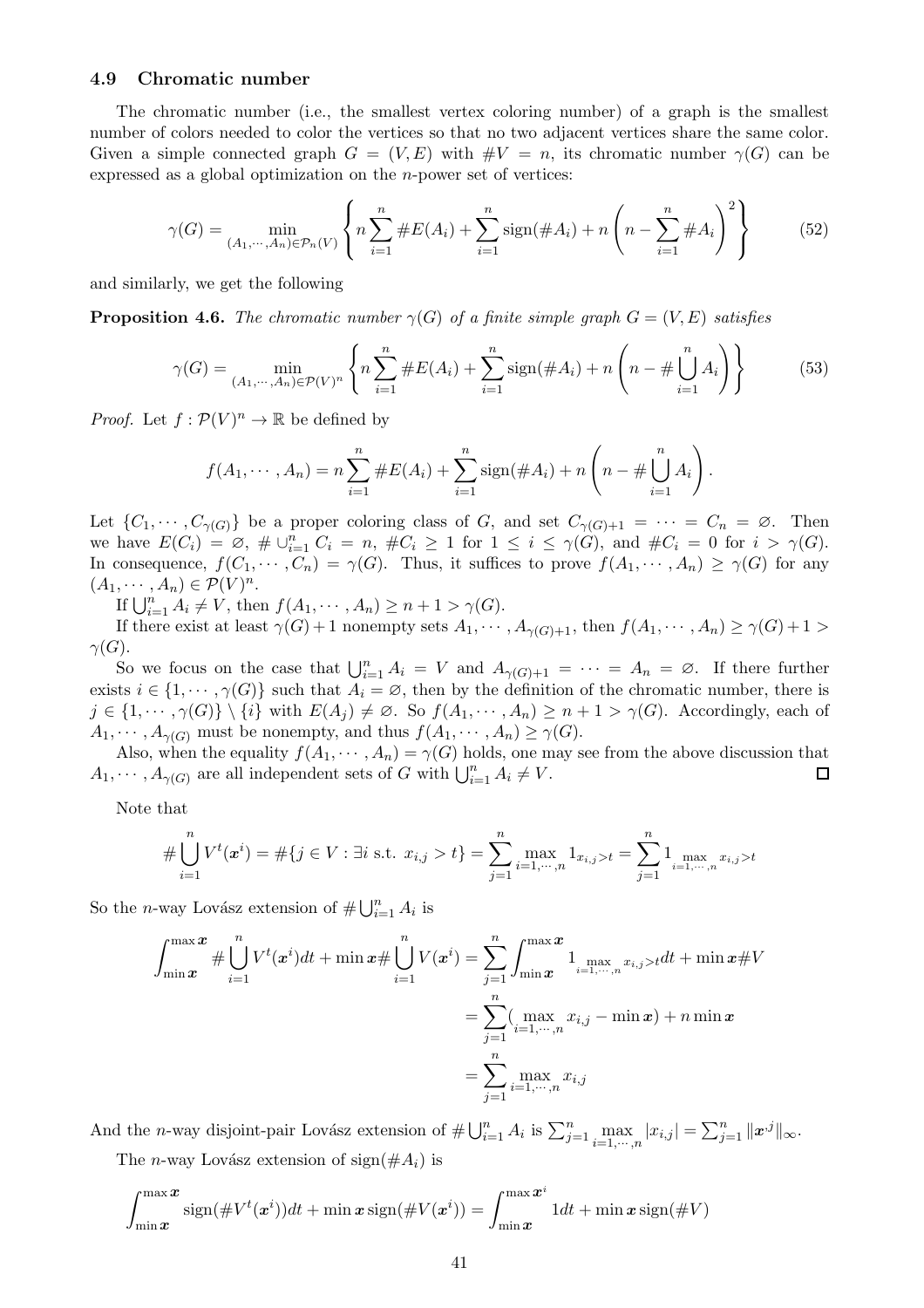$$
= \max_{j=1,\cdots,n} x_{i,j} - \min x + \min x = \max_{j=1,\cdots,n} x_{i,j}
$$

and the n-way disjoint-pair Lovász extension of sign( $\#A_i$ ) is  $\|\mathbf{x}^i\|_{\infty}$ . Similarly, the n-way disjoint-pair Lovász extension of  $#E(A_i)$  is  $\sum_{j \sim j'} \min\{|x_{i,j}|, |x_{i,j'}|\}$ . Thus

$$
f^{L}(\boldsymbol{x}) = n \sum_{i=1}^{n} \sum_{j \sim j'} \min\{|x_{i,j}|, |x_{i,j'}|\} + \sum_{i=1}^{n} ||x^{i}||_{\infty} + n \left(n||\boldsymbol{x}||_{\infty} - \sum_{j=1}^{n} ||x^{j}||_{\infty}\right)
$$
  
=  $n \sum_{i=1}^{n} (||x^{i}||_{1, \text{deg}} - (I^{+}(\boldsymbol{x}^{i}) + I^{-}(\boldsymbol{x}^{i}))/2) + \sum_{i=1}^{n} ||x^{i}||_{\infty} + n \left(n||\boldsymbol{x}||_{\infty} - \sum_{j=1}^{n} ||x^{j}||_{\infty}\right)$   
=  $n^{2}||\boldsymbol{x}||_{\infty} + n||\boldsymbol{x}||_{1\text{-deg},1} + ||\boldsymbol{x}||_{\infty,1} - nI_{\pm,1}(\boldsymbol{x}) - n||\boldsymbol{x}||^{\infty,1}.$ 

According to Proposition [3.1](#page-15-0) on the multi-way Lovász extension, we get

$$
\gamma(G) = n^2 - \sup_{\mathbf{x} \in \mathbb{R}^{n^2} \setminus \{\mathbf{0}\}} \frac{nI_{\pm,1}(\mathbf{x}) + n\|\mathbf{x}\|^{\infty,1} - n\|\mathbf{x}\|_{1-deg,1} - \|\mathbf{x}\|_{\infty,1}}{\|\mathbf{x}\|_{\infty}}.
$$
(54)

**Clique covering number** The clique covering number of a graph  $G$  is the minimal number of cliques in  $G$  needed to cover the vertex set. It is equal to the chromatic number of the graph complement of G. Consequently, we can explicitly write down the continuous representation of a clique covering number by employing Theorem [B.](#page-4-1)

## <span id="page-41-5"></span>References

- [1] Samin Aref, Andrew J. Mason, Mark C. Wilson, A modelling and computational study of the frustration index in signed networks, Networks 75 (2020), 95–110.
- <span id="page-41-6"></span>[2] Samin Aref, Mark C. Wilson, Balance and frustration in signed networks, Journal of Complex Networks 7 (2019), 163–189.
- <span id="page-41-14"></span>[3] Fatihcan M. Atay and Shiping Liu, Cheeger constants, structural balance, and spectral clustering analysis for signed graphs, Discrete Mathematics 343 (2020), 111616.
- <span id="page-41-2"></span>[4] F. Bach, Learning with submodular functions: A convex optimization perspective, Found. Trends Mach. Learning, 6:145–373, 2013.
- <span id="page-41-3"></span>[5] F. Bach, Submodular Functions: from Discrete to Continuous Domains, Mathematical Programming, 175 (2019), 419–459.
- <span id="page-41-8"></span>[6] T. B¨uhler, S. S. Rangapuram, S. Setzer, and M. Hein, Constrained fractional set programs and their application in local clustering and community detection, In Proceedings of the 30th International Conference on Machine Learning, 624–632, 2013.
- [7] I. Benjamini, O. Schramm and A. Timár, On the separation profile of infinite graphs, Groups Geom. Dyn. 6:639–658, 2012.
- <span id="page-41-10"></span>[8] X. Bresson, T. Laurent, D. Uminsky, and J.H. von Brecht, Convergence and energy landscape for Cheeger cut clustering, In Advances in Neural Information Processing Systems 25 (NIPS 2012), 2012, 1385–1393.
- <span id="page-41-12"></span><span id="page-41-0"></span>[9] S. Bobkov, C. Houdré, P. Tetali, Vertex Isoperimetry and Concentration, Combinatorica, 20 (2000), 153–172.
- [10] B. Balasundaram, S. Butenko, Constructing test functions for global optimization using continuous formulations of graph problems, Optimization Methods and Software 20 (2005), 439–452.
- <span id="page-41-13"></span>[11] C. Balasundaram, S. Butenko, On a polynomial fractional formulation for independence number of a graph, Journal of Global Optimization 35 (2006), 405–421.
- <span id="page-41-7"></span><span id="page-41-1"></span>[12] Gustave Choquet. Theory of capacities. Annales de l'institut Fourier, 5:131–295, 1954.
- [13] Alain Chateauneuf, Bernard Cornet, Choquet representability of submodular functions, Math. Program. Ser. B, 168 (2018), 615–629.
- <span id="page-41-11"></span>[14] A. Chambolle and T. Pock, A first-order primal-dual algorithm for convex problems with applications to imaging, J. Math. Imaging Vis., 40 (2011), 120–145.
- <span id="page-41-9"></span><span id="page-41-4"></span>[15] F. H. Clarke, Optimization and Nonsmooth Analysis, Wiley New York, 1983.
- [16] K. C. Chang, Spectrum of the 1-Laplacian and Cheeger's constant on graphs, J. Graph Theor., 81 (2016), 167–207.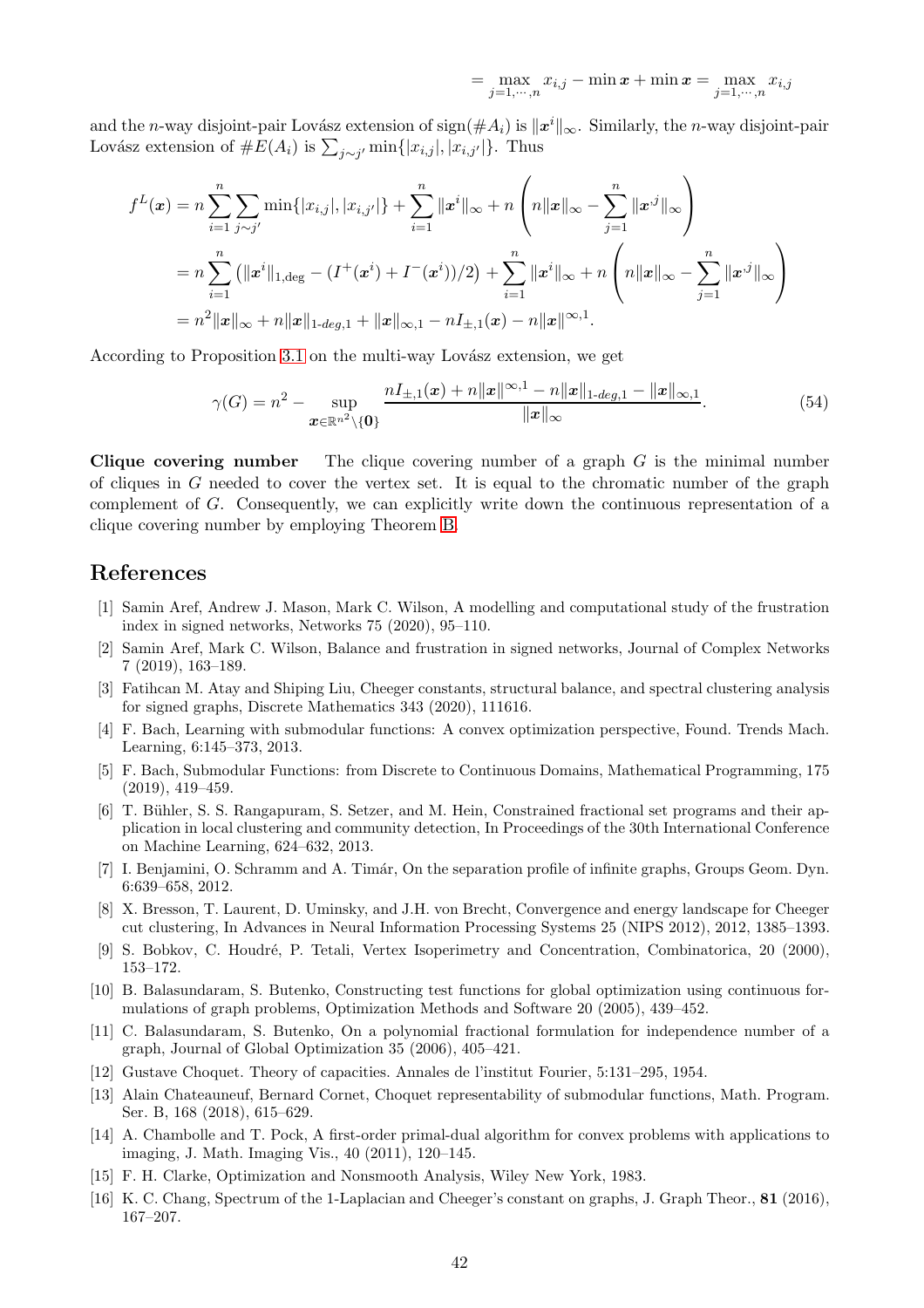- <span id="page-42-18"></span><span id="page-42-9"></span>[17] K. C. Chang, S. Shao, and D. Zhang, The 1-Laplacian Cheeger cut: Theory and algorithms, J. Comput. Math., **33** (2015), 443-467.
- <span id="page-42-6"></span>[18] K. C. Chang, S. Shao, and D. Zhang, Nodal domains of eigenvectors for 1- Laplacian on graphs, Adv. Math., 308 (2017), 529–574.
- <span id="page-42-20"></span>[19] K. C. Chang, S. Shao, D. Zhang, and W. Zhang, Lovász extension and graph cut, Communications in Mathematical Sciences 19 (2021), 761–786.
- <span id="page-42-21"></span>[20] Maria Chudnovsky, Neil Robertson, Paul Seymour, Robin Thomas, The strong perfect graph theorem, Ann. of Math. (2) 164 (2006), 51–229.
- [21] Y. Caro and A. Hansberg, New approach to the k-independence number of a graph, Electron. J. Combin. 20 (2013).
- <span id="page-42-26"></span>[22] D.Cohen-Steiner, H.Edelsbrunner and J.Harer, Stability of persistence diagrams. Discrete Comp. Geometry 37 (2007), 103–120.
- [23] Andrea Cristofari, Francesco Rinaldi, Francesco Tudisco, Total variation based community detection using a nonlinear optimization approach, SIAM J Applied Mathematics, 80 (2020), 1392–1419.
- <span id="page-42-16"></span><span id="page-42-15"></span>[24] W. Dinkelbach. On nonlinear fractional programming. Manage. Sci., 13(7):492–498, 1967.
- <span id="page-42-17"></span>[25] M. Degiovanni, On topological and metric critical point theory, J. Fixed Point Theory Appl., 7 (2010), 85–102.
- <span id="page-42-14"></span>[26] M. Degiovanni and M. Marzocchi, A critical point theory for nonsmooth functionals, Ann. Mat. Pura Appl., 167 (1994), 73–100.
- [27] Damek Davis, Dmitriy Drusvyatskiy, Sham Kakade, Jason D. Lee, Stochastic subgradient method converges on tame functions, Foundations of computational mathematics, 2019.
- <span id="page-42-7"></span>[28] S. Fujishige, Bisubmodular polyhedra, simplicial divisions, and discrete convexity. Discrete Optimization, 12 (2014), 115–120.
- <span id="page-42-22"></span><span id="page-42-4"></span>[29] Satoru Fujishige, Submodular functions and optimization. Second edition. Annals of Discrete Mathematics, 58. Elsevier B. V., Amsterdam, 2005.
- <span id="page-42-0"></span>[30] M. A. Fiol, An eigenvalue characterization of antipodal distance-regular graphs, Electron. J. Combin. 4 (1997).
- [31] M. Hein and S. Setzer, Beyond Spectral Clustering Tight Relaxations of Balanced Graph Cuts, In Advances in Neural Information Processing Systems 24 (NeurIPS 2011), 2366–2374, 2011.
- <span id="page-42-10"></span>[32] M. Hein and T. Bühler, An inverse power method for nonlinear eigenproblems with applications in 1spectral clustering and sparse PCA, In Advances in Neural Information Processing Systems 23 (2010), 847–855.
- <span id="page-42-1"></span>[33] Matthias Hein, Simon Setzer, Leonardo Jost and Syama Sundar Rangapuram, The Total Variation on Hypergraphs - Learning on Hypergraphs Revisited, NIPS 2013.
- <span id="page-42-23"></span><span id="page-42-2"></span>[34] David Hume, A continuum of expanders, Fundamenta Mathematicae 237: 143–152, 2017.
- [35] David Hume, John Mackay and Romain Tessera, Poincare profiles of groups and spaces, Revista Matematica Iberoamericana, 2019.
- <span id="page-42-12"></span><span id="page-42-3"></span>[36] David Hume, Dirichlet-Poincare profiles of graphs and groups, [arXiv:1910.06835,](http://arxiv.org/abs/1910.06835) 2019.
- [37] Hiroshi Hirai, L-convexity on graph structures, Journal of the Operations Research Society of Japan, 61 (2018), 71–109.
- <span id="page-42-13"></span>[38] M. Hamada and H. Hirai, Maximum vanishing subspace problem, CAT(0)-space relaxation, and block triangularization of partitioned matrix, preprint, [arXiv:1705.02060.](http://arxiv.org/abs/1705.02060)
- <span id="page-42-25"></span><span id="page-42-11"></span>[39] F. Harary, On the measurement of structural balance, Behav. Sci. 4, 316–323 (1959).
- <span id="page-42-19"></span>[40] F. Harary, On the notion of balance of a signed graph, Michigan Math. J. 2 (1955), no. 2, 143–146.
- <span id="page-42-24"></span>[41] R. Horst and N. V. Thoai. DC programming: Overview. J. Optimiz. Theory App., 103:1–43, 1999.
- [42] J. Jost and R. Mulas, Cheeger-like inequalities for the largest eigenvalue of the graph Laplace operator, Journal of Graph Theory, 97 (2021), 408–425.
- <span id="page-42-8"></span><span id="page-42-5"></span>[43] J. Jost and D. Zhang, Discrete-to-Continuous Extensions, I: Lovász extension and Morse theory, [arXiv:2003.06021v](http://arxiv.org/abs/2003.06021)3
- [44] J. Jost and D. Zhang, Discrete-to-Continuous Extensions: piecewise multilinear extension, min-max theory and spectral theory, [arXiv:2106.04116v](http://arxiv.org/abs/2106.04116)2
- [45] Guy Katriel, Mountain pass theorems and global homeomorphism theorems, Ann. Inst. H. Poincare Anal. Non Lineaire 11 (1994), 189–209.
- [46] W. Kühnel. Triangulations of manifolds with few vertices. In F. Tricerri, editor, Advances in differential geometry and topology, pages 59–114. World Scientific, Singapore, 1990.